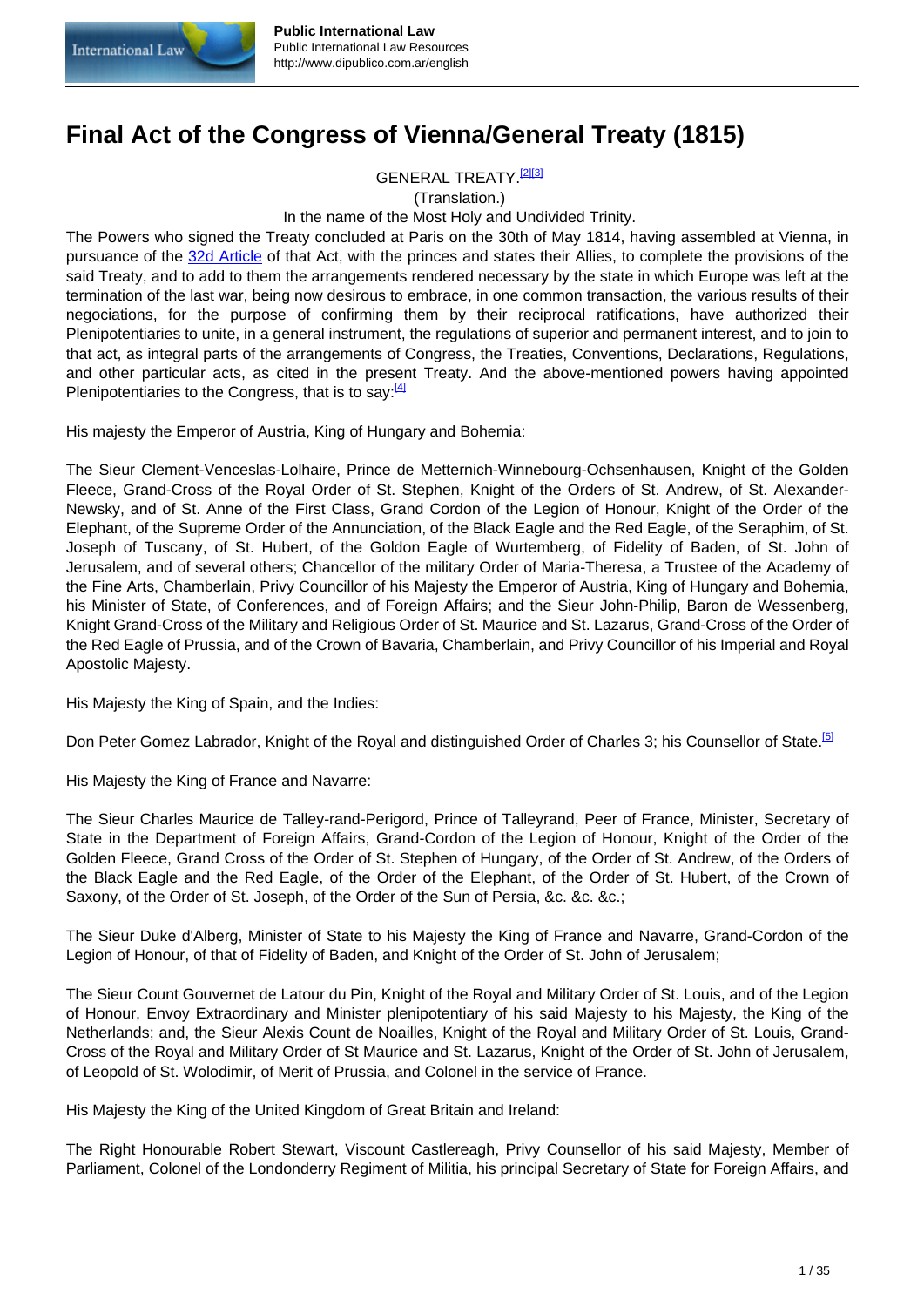Knight of the most noble Order of the Garter, &c. &c. &c.;

The most excellent and most illustrious Lord Arthur Wellesley, Duke, Marquess, and Earl of Wellington, Marquess Douro, Viscount Wellington of Talavera and of Wellington, and Baron Douro of Wellesley, Privy Councillor of his said Majesty, Marshal of his armies, Colonel of the Royal Regiment of Horse-Guards, Knight of the most noble Order of the Garter, and Knight Grand-Cross of the most honourable Military Order of the Bath: Duke of Ciudad Rodrigo, and Grandee of Spain of the First Class, Duke of Vittoria, Marquess of Torres Vedras, Conde de Vimeira in Portugal; Knight of the most illustrious Order of the Golden Fleece, of the Military Order of St. Ferdinand of Spain, Knight Grand-Cross of the Imperial and Military Order of Maria-Theresa, Knight Grand-Cross of the Military Order of St. George of Russia of the First Class; Knight Grand-Cross of the Royal and Military Order of the Tower and Sword of Portugal; Knight Grand-Cross of the Royal and Military Order of the Sword of Sweden, &c. &c. &c<sup>. [\[6\]](http://en.wikisource.org/wiki/Final_Act_of_the_Congress_of_Vienna/General_Treaty#cite_note-5)</sup>

The right honourable Richard Le Poer Trench, Earl of Clancarty, Viscount Dunlo, Baron Kilconnel, Privy Councillor of his said Majesty, President of the Committee of Council for the Affairs of Trade and Colonies, Post-Master-General, Colonel of the Galway Regiment of Militia, and Knight Grand-Cross of the most honourable Order of the Bath;

The right honourable William Shaw, Earl Cathcart, Viscount Cathcart, Baron Cathcart and Greenock, Peer of Parliament, Privy Councillor of his said Majesty, Knight of the most ancient and most honourable Order of the Thistle, and of the Orders of Russia, General of his armies, Vice-admiral of Scotland, Colonel of the second regiment of Life-Guards, his Ambassador Extraordinary and Plenipotentiary to his Majesty the Emperor of all the Russias;

And the right honourable Charles William Stewart, Lord Stewart, a Lord of his Majesty's bed-chamber, Privy Councillor of his said Majesty, Lieutenant-general of his armies, Colonel of the twentieth Regiment of Light Dragoons, Governor of Fort Charles in Jamaica, Knight Grand-Cross of the most honourable military Order of the Bath, Knight Grand-Cross of the Orders of the Black and Red Eagle of Prussia, Knight Grand-Cross of the Order of the Tower and Sword of Portugal, and Knight of the Order of St. George of Russia.

His royal highness the Prince Regent of the kingdoms of Portugal and the Brazils:

The Sieur Von Peter de Sousa Holstein, Count of Palmella, a member of his council, Commander of the Order of Christ, captain of the German Company of Body Guards, Grand Cross of the royal and distinguished Order of Charles 3 of Spain;

The Sieur Antonio de Saldanha da Gama, a member of his Council and of the Finances, his Envoy Extraordinary and Minister Plenipotentiary to his majesty the Emperor of all the Russias, Commander of the Military Order of St. Benedict of Avez, first Equerry to her royal highness the Princess of Brazil;

And the Sieur Don Joachim Lobo da Silveira, a member of his Council, Commander of the Order of Christ.

His majesty the King of Prussia:

The Prince Hardenberg, his Chancellor of State, Knight of the Grand Orders of the Black Eagle and the Red Eagle, of St. John of Jerusalem, and of the Iron Cross of Prussia, of the Orders of St. Andrew, of St. Alexander Newsky, and of St. Anne of the first class of Russia, Grand Cross of the Royal Order of St. Stephen of Hungary, Grand Cordon of the Legion of Honour, Grand Cross of the Order of Charles 3 of Spain, of St. Hubert of Bavaria, of the Supreme Order of the Annunciation of Sardinia, Knight of the Order of the Seraphim of Sweden, of the Elephant of Denmark, of the Golden Eagle of Wurtemberg, and of several others;

And the Sieur Charles William, Baron de Humboldt, his Minister of State, Chamberlain, Envoy Extraordinary and Minister Plenipotentiary to his Imperial and Royal Apostolic Majesty, Knight of the Grand Order of the Red Eagle, and of the Iron Cross of Prussia of the first class, Grand Cross of the Order of St. Anne of Russia, of the Order of Leopold of Austria, and of the Crown of Bavaria.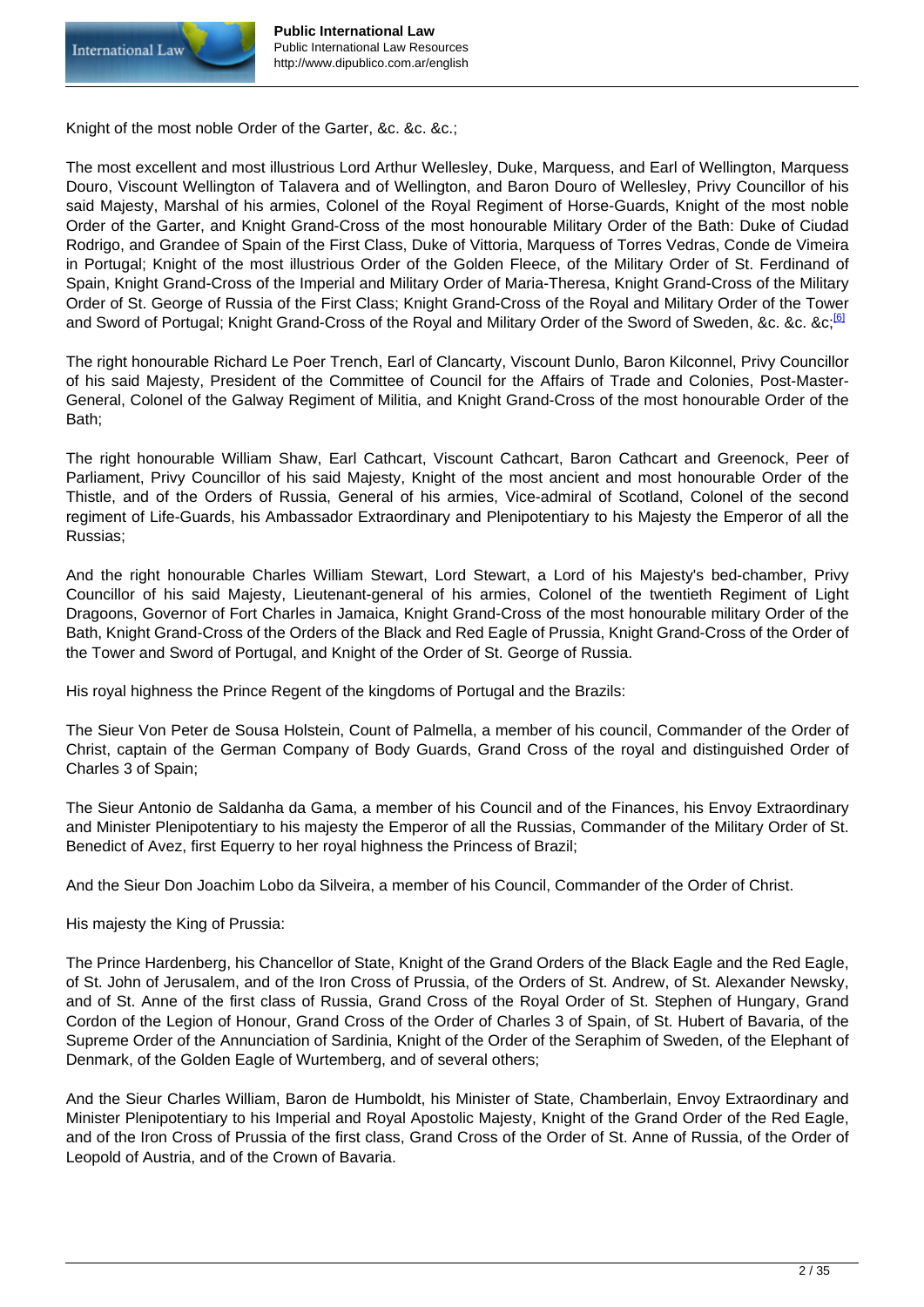His majesty the Emperor of all the Russias:

The Sieur Andrew, Prince de Rasoumoffsky, his Privy Councillor, Senator, Knight of the Orders of St. Andrew, of St. Wolodimir, of St. Alexander Newsky, and of St. Anne of the first class, Grand Cross of the Royal Order of St. Stephen, and of those of the Black Eagle and the Red Eagle of Prussia;

The Sieur Gustavus Count de Stackelberg, his Privy Counsellor, Envoy Extraordinary and Minister Plenipotentiary to his Imperial and Royal Apostolic Majesty, Chamberlain, Knight of the Order of St. Alexander Newsky, Grand Cross of the Order of St. Wolodimir and of St. Anne of the first class, Grand Cross of the Order of St. Stephen, of the Black Eagle and the Red Eagle of Prussia;

And the Sieur Charles, Count de Nesselrode, his Privy Councillor, Chamberlain, Secretary of State for Foreign Affairs, Knight of the Order of St. Alexander Newsky, Grand Cross of the Order of St Wolodimir of the second class, of St. Stephen of Hungary, of the Red Eagle of Prussia, of the Polar Star of Sweden, and of the Golden Eagle of Wurtemberg.

His majesty the King of Sweden and Norway:

The Sieur Charles Axel, Count de Lowenhielm, Major-general of his Armies, Colonel of a regiment of Infantry, Chamberlain, his Envoy Extraordinary and Minister Plenipotentiary to his majesty the Emperor of all the Russias, Vice Chancellor of his Orders, Commander of his Order of the Polar Star, and Knight of the Order of the Sword; Knight of the Orders of Russia, of St. Anne of the first class, and of St. George of the fourth class; Knight of the Prussian Order of the Red Eagle of the first class, and Commander of the Order of St. John of Jerusalem.

Such of the above Plenipotentiaries as have assisted at the close of the negociations, after having produced their full powers, found in good and due form, have agreed to place in the said general Instrument, the following Articles, and to affix to them their signatures:

ARTICLE I. The duchy of Warsaw,  $\frac{7}{2}$  with the exception of the provinces and districts which are otherwise disposed of by the following Articles, is united to the Russian empire, to which it shall be irrevocably attached by its constitution, and be possessed by his majesty the Emperor of all the Russias, his heirs and successors in perpetuity. His Imperial Majesty reserves to himself to give to this State, enjoying a distinct Administrati[on](http://en.wikisource.org/wiki/Final_Act_of_the_Congress_of_Vienna/General_Treaty#cite_note-7),<sup>[8]</sup> the interior improvement which he shall judge proper. He shall assume with his other titles that of Czar, King of Poland, agreeably to the form established for the titles attached to his other possessions.

The Poles, who are respective subjects of Russia, Austria, and Prussia, shall obtain a representation, and national institutions, regulated according to the degree of political consideration, that each of the governments to which they belong shall judge expedient and proper to grant them.

ART. II. The part of the duchy of Warsaw which his majesty the King of Prussia shall possess in full sovereignty and property, for himself, his heirs, and successors, under the title of the Grand Duchy of [Po](http://en.wikisource.org/wiki/Final_Act_of_the_Congress_of_Vienna/General_Treaty#cite_note-8)sen.<sup>[9]</sup> shall be comprised within the following line:

Proceeding from the frontier of Eastern Prussia to the village of Neuhoff, the new limit shall follow the frontier of Western Prussia, such as it subsisted from 1772 to the Peace of Tilsit, to the village of Leibitsch, which shall belong to the duchy of Warsaw; from thence shall be drawn a line, which, leaving Kompania, Grabowiec, and Szczytno to Prussia, passes the Vistula, near the last-mentioned place, from the other side of the river, which falls into the Vistula opposite Szczytno, to the ancient limit of the district of the Netze, near Gross Opoczko, so that Sluzewo shall belong to the duchy, and Przylranowa, Hollander, and Maciejewo, to Prussia. From Gross Opoczkzo it shall pass by Chlewiska, which shall remain to Prussia, to the village of Przyhyslaw, and from thence by the villages of Piaski, Chebmce, Witowiczki, Kobylinka, Woyezyn, Orchowo, to the town of Powidz.

From Powidz it shall continue by the town of Slupee to the point of confluence of the rivers Wartha and Prosna.

From this point it shall re-ascend the course of the river Prosna to the village of Koscielnawies, to within one [league](http://en.wikipedia.org/wiki/League_%28unit%29)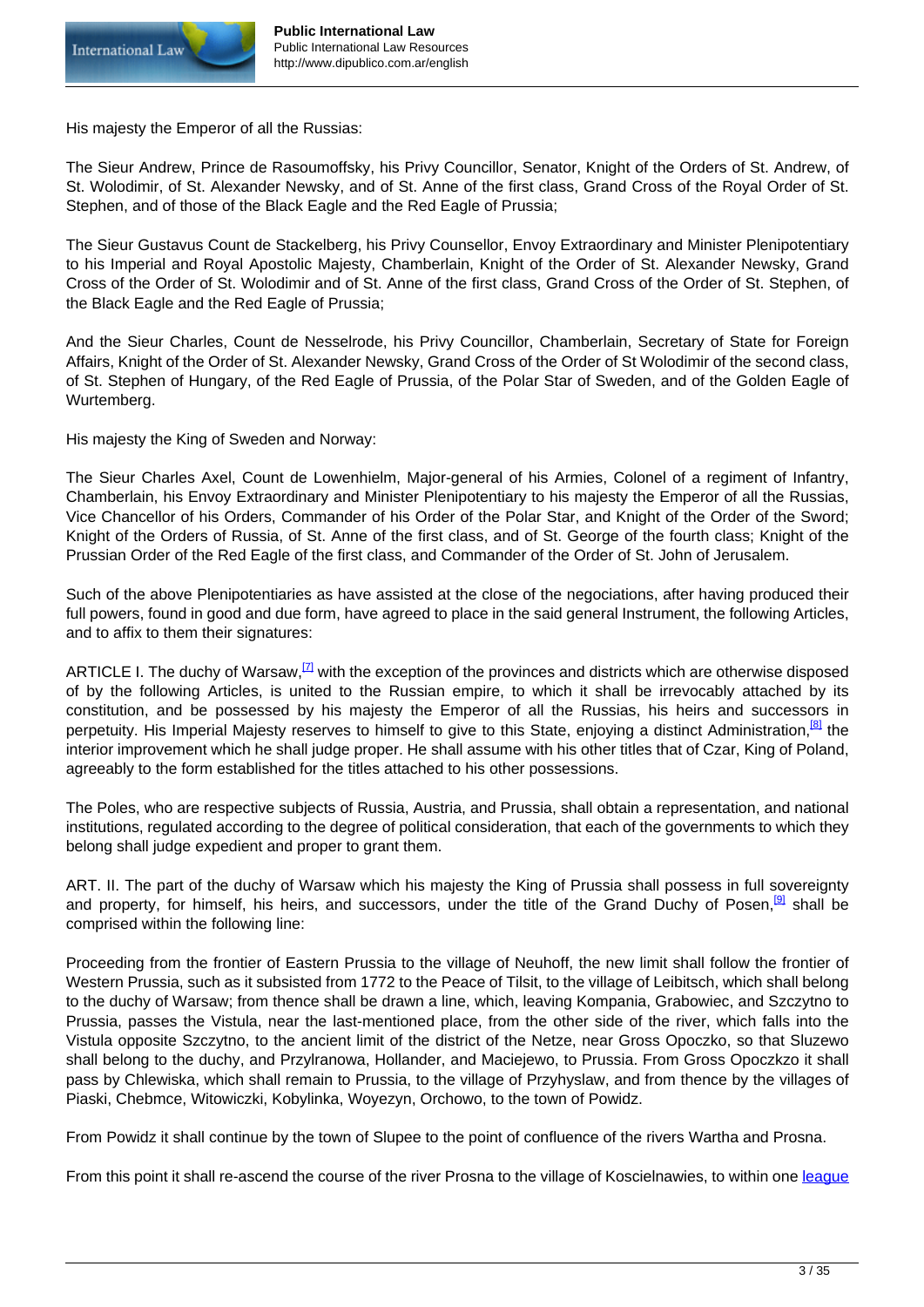

to the town of Kalisch.

Then leaving to that town (on the side of the left bank of the Prosna) a semi-circular territory measured by the distance from Koscielnawies to Kalisch, the line shall return to the course of the Prosna, and shall continue to follow it, re-ascending by the towns of Grabow, Wieruszow, Boleslawice, so as to terminate near the village of Gola, upon the frontier of Silesia opposite Pitschin.

ART. III. His Imperial and Royal Apostolic Majesty shall possess, in full property and sovereignty, the salt-mines of Wieliczka, and the territory thereto belonging.<sup>[\[10\]](http://en.wikisource.org/wiki/Final_Act_of_the_Congress_of_Vienna/General_Treaty#cite_note-9)</sup>

ART. IV. The way or bed of the Vistula shall separate Gallicia from the territory of the free town of Cracow. It shall serve at the same time as the frontier between Gallicia and that part of the ancient duchy of Warsaw united to the states of his majesty the Emperor of all the Russias, as far as the vicinity of the town of Zavichost.<sup>[\[11\]](http://en.wikisource.org/wiki/Final_Act_of_the_Congress_of_Vienna/General_Treaty#cite_note-10)</sup>

From Zavichost to the Bug, the dry frontier shall be determined by the line drawn in the [Treaty of Vienna](http://en.wikisource.org/wiki/Treaty_of_Vienna_%281809%29) of 1809.<sup>[[12\]](http://en.wikisource.org/wiki/Final_Act_of_the_Congress_of_Vienna/General_Treaty#cite_note-Hertslet-23-11)</sup> excepting such modifications as by common consent may be thought necessary to be introduced.

The frontier from the Bug shall be re-established on this side between the two empires, such as it was before the said Treaty.

ART. V. His majesty the Emperor of all the Russias, cedes to his Imperial and Royal Apostolic Majesty the districts which have been separated from Eastern Gallicia, <sup>[\[13\]](http://en.wikisource.org/wiki/Final_Act_of_the_Congress_of_Vienna/General_Treaty#cite_note-12)</sup> in consequence of the [Treaty of Vienna](http://en.wikisource.org/wiki/Treaty_of_Vienna_%281809%29) of 1809, [[14\]\[1](http://en.wikisource.org/wiki/Final_Act_of_the_Congress_of_Vienna/General_Treaty#cite_note-13)[5\]](http://en.wikisource.org/wiki/Final_Act_of_the_Congress_of_Vienna/General_Treaty#cite_note-14) from the circles of Zloozow, Brzezan, Tarnopole, and Zalesczyk, and the frontiers on this side shall be re-established, such as they were before the date of the said Treaty.

ART. VI. The town of Cracow, with its territory, is declared to be for ever a free, independent, and strictly neutral city, under the protection of Austria, Russia, and Prussia.<sup>[\[16\]](http://en.wikisource.org/wiki/Final_Act_of_the_Congress_of_Vienna/General_Treaty#cite_note-15)</sup>

ART. VII. The territory of the free town of Cracow shall have for its frontier upon the left bank of the Vistula, a line which, beginning at the spot near the village of Wolica, where a stream falls into the Vistula, shall ascend this stream by Clo, and Koscielniki as far as Czulice, so that these villages may be included in the district of the free town of Cracow: from thence passing along the frontiers of these villages, the line shall continue by Dziekanovice, Garlice, Tomaszou, Karniowice, which shall also remain in the territory of Cracow, to the point where the limit begins which separates the district of Krzeszowice from that of Olkusz; from thence it shall follow this limit between the two said provinces, till it reaches the frontiers of Silesian Prussia.<sup>[\[17\]](http://en.wikisource.org/wiki/Final_Act_of_the_Congress_of_Vienna/General_Treaty#cite_note-16)</sup>

ART. VIII. His majesty the Emperor of Austria, wishing particularly to facilitate as much as possible on his part, the commercial relations and good neighbourhood between Galicia and the free towns of Cracow, grants for ever to the town of Podgorze, the privileges of a free commercial town, such as are enjoyed by the town of Brody. This liberty of commerce shall extend to a distance of 500 [toises](http://en.wikisource.org/w/index.php?title=Toise&action=edit&redlink=1) from the barrier of the suburbs of the town of Podgorze.<sup>[\[18\]](http://en.wikisource.org/wiki/Final_Act_of_the_Congress_of_Vienna/General_Treaty#cite_note-17)</sup>

In consequence of this perpetual concession, which nevertheless shall not affect the rights of sovereignty of his Imperial and Royal Apostolic Majesty, the Austrian custom-houses shall be established only in places situated beyond that limit. No military establishment shall be formed that can menace the neutrality of Cracow, or obstruct the liberty of commerce which his Imperial and Royal Apostolic Majesty grants to the town and district of Podgorze.

ART. IX. The Courts of Russia, Austria, and Prussia engage to respect, and to cause to be always respected, the neutrality of the free town of Cracow and its territory.<sup>[\[19\]](http://en.wikisource.org/wiki/Final_Act_of_the_Congress_of_Vienna/General_Treaty#cite_note-18)</sup>

No armed force shall be introduced upon any pretence whatever. On the other hand it is understood and expressly stipulated that no asylum shall he afforded in the free town and territory of Cracow, to fugitives, deserters and persons under prosecution, belonging to the country of either of the High Powers aforesaid; and in the event of the demand of their surrender by the competent authorities, such individuals shall be arrested and given up without delay, and conveyed, under a proper escort, to the guard appointed to receive them at the frontier.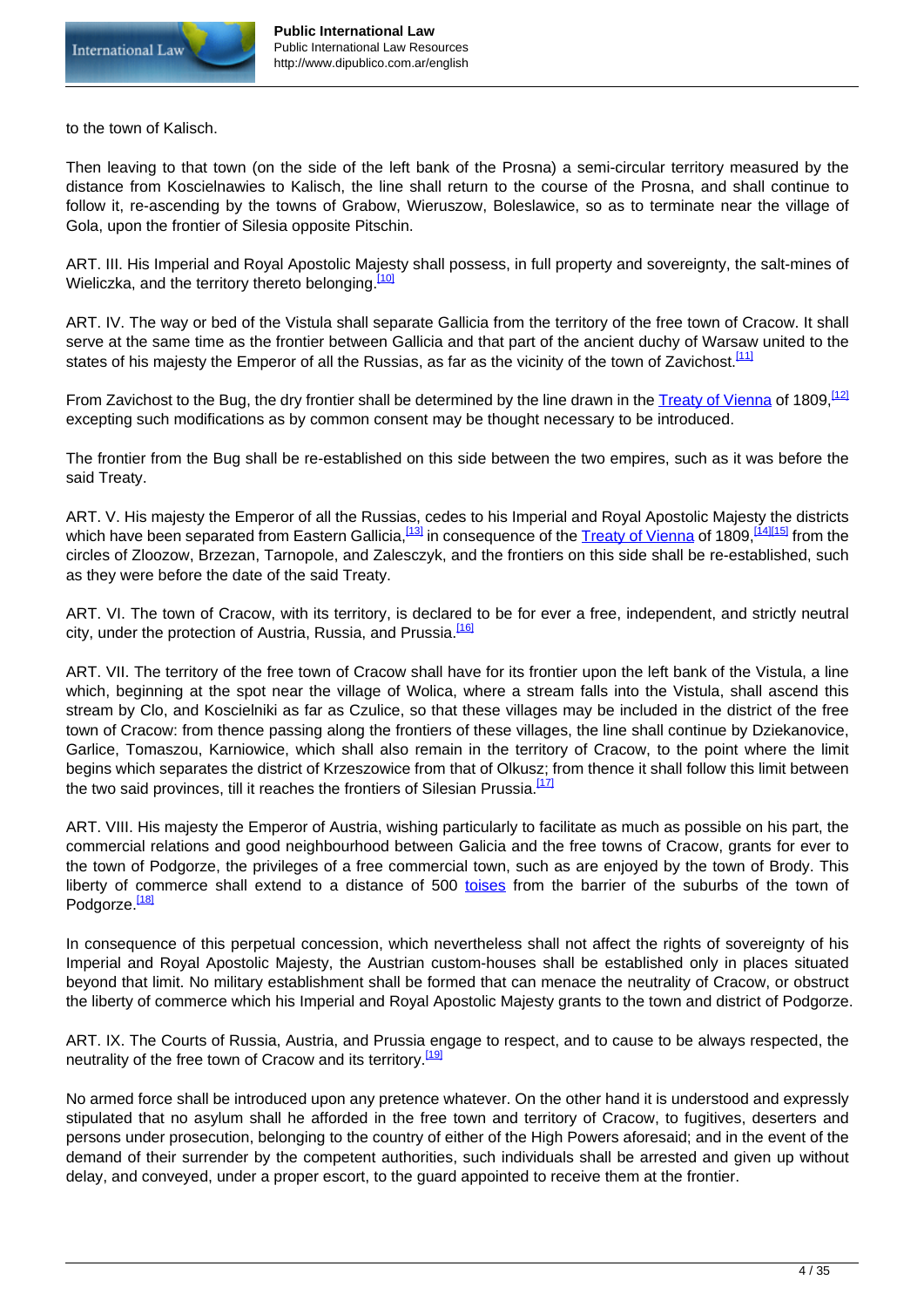

ART. X. The dispositions of the constitution of the free town of Cracow, concerning the Academy, the Bishopric and Chapter of that town, such as they are specified in the [7th](http://en.wikisource.org/w/index.php?title=Final_Act_of_the_Congress_of_Vienna/Additional_treaty_relative_to_Cracow&action=edit&redlink=1), [15th](http://en.wikisource.org/w/index.php?title=Final_Act_of_the_Congress_of_Vienna/Additional_treaty_relative_to_Cracow&action=edit&redlink=1), 16th and [17th](http://en.wikisource.org/w/index.php?title=Final_Act_of_the_Congress_of_Vienna/Additional_treaty_relative_to_Cracow&action=edit&redlink=1) Articles of the additional Treaty relative to Cracow, which is annexed to the present General Treaty, shall have the same force and validity as it they were textually inserted in this Act.<sup>[\[20\]](http://en.wikisource.org/wiki/Final_Act_of_the_Congress_of_Vienna/General_Treaty#cite_note-19)</sup>

ART. XI. A full, general, and special amnesty shall be granted in favour of all individuals, of whatever rank, sex, or condition they may be.  $[21]$ 

ART. XII. In consequence of the preceding Article, no person in future shall be prosecuted or disturbed, in any manner, by reason of any participation, direct or indirect, at any time, in the political, civil, or military events in Poland. All proceedings, suits, or prosecutions are considered as null, the sequestrations and provisional confiscations shall be taken off, and every Act promulgated on this ground shall be of no effect.<sup>[\[22\]](http://en.wikisource.org/wiki/Final_Act_of_the_Congress_of_Vienna/General_Treaty#cite_note-21)</sup>

ART. XIII. From these general regulations on the subject of confiscations are excepted all those cases in which edicts or sentences, finally pronounced have already been fully executed, and have not been annulled by subsequent events.<sup>[\[23\]](http://en.wikisource.org/wiki/Final_Act_of_the_Congress_of_Vienna/General_Treaty#cite_note-22)</sup>

ART. XIV. The principles established for the free navigation of rivers and canals, in the whole extent of ancient Poland, as well as for the trade to the ports, for the circulation of articles the growth and produce of the different Polish provinces, and tor the commerce, relative to goods in transitu, such as they are specified in the 24th, 25th, 26th, 28th and 29th Articles of the Treaty between Austria and Russia, and in the 22nd, 23rd, 24th, 25th, 28th and 29th Articles of the Treaty between Russia and Prussia, shall be invariably maintained.<sup>[\[24\]](http://en.wikisource.org/wiki/Final_Act_of_the_Congress_of_Vienna/General_Treaty#cite_note-23)</sup>

ART. XV. His Majesty the King of Saxony renounces in perpetuity for himself and all his descendants and successors, in favour of his Majesty the King of Prussia, all his right and title to the provinces, districts, and territories, or parts of territories, of the kingdom of Saxony, hereafter named; and his Majesty the King of Prussia shall possess those countries in complete sovereignty and property, and shall unite them to his monarchy. The districts and territories thus ceded, shall be separated from the rest of the kingdom of Saxony by a line, which henceforth shall form the frontier between the Prussian and Saxon territories, so that all that is comprised in the limit formed by this line, shall be restored to his Majesty the King of Saxony; but his Majesty renounces all those districts and territories that are situated beyond that line, and which belonged to him before the war.<sup>[\[25\]](http://en.wikisource.org/wiki/Final_Act_of_the_Congress_of_Vienna/General_Treaty#cite_note-24)</sup>

The line shall begin from the frontiers of Bohemia near Wiese, in the neighbourhood of Seidenberg, following the stream of the river Wittich, until its junction with the Neisse.

From the Neisse it shall pass to the circle of Eigen, between Tauchntz, which shall belong to Prussia, and Bertschoff, which shall remain to Saxony; then it shall follow the northern frontier of the circle of Eigin, to the angle between Pulsdorf and Ober-Schland; thence it shall be continued to the limits that separate the circle of Gorlitz from that of Bautzen, in such a manner that Ober-Mettel and Neider-Schland-Olich, and Radewitz, remain in the possession of Saxony.

The great post-road between Gorlitz and Bautzen shall belong to Prussia, as far as the limits of the said circles. Then the line shall follow the frontier of the circle to Dubraucke, it shall then extend upon the heights to the right of the Lobauer-Wasser, so that this rivulet, with its two banks, and the places upon them, as far as Neudorf, shall remain, with this village, to Saxony.

The line shall then fall again upon the Spree, and the Schwarz-Wasser, Liska, Hermsdorf, Ketten, and Solahdorf, are assigned to Prussia.

From the Schwarze-Elster, near Solchdorf, a right line shall be drawn to the frontier of the lordship of Konigsbruck, near Grossgrabchen. This lordship remains to Saxony, and the line shall follow its northern boundary as far as the Bailiwick of Grossenhayn, in the neighbourhood of Ortrand. Ortrand, and the road from that place by Merzdorf, Stolzenhayn, and Grobein, to Muhlberg (with the villages on that road, so that no part of it remain beyond the Prussian Territory), shall be under the government of Prussia.The frontier from Grobeln shall be traced to the Elbe near Fichtenberg, and then shall follow the bailiwick of Muhlberg. Fichtenberg shall be the property of Prussia.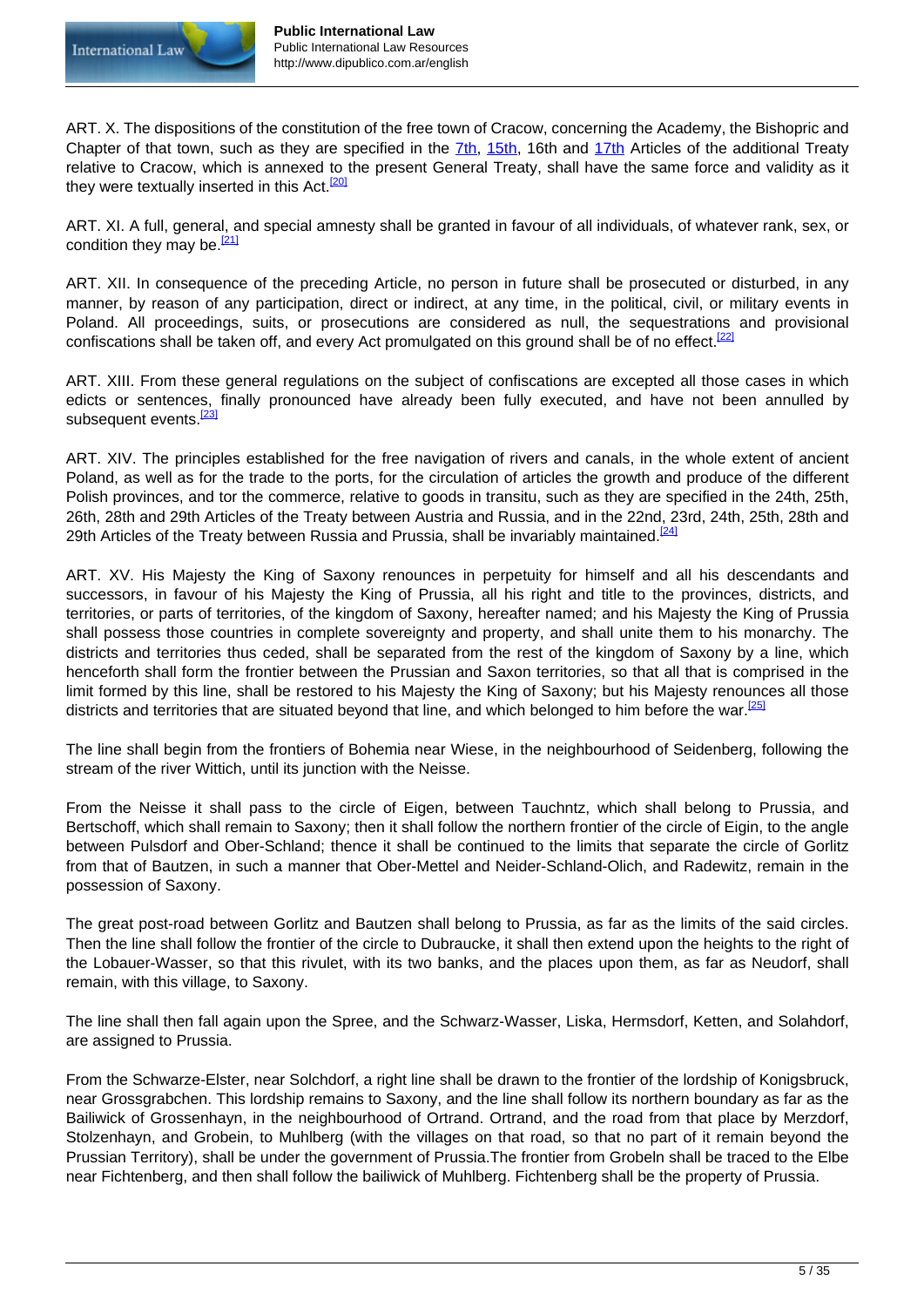

From the Elbe to the frontier of the country of Merseburg, it shall be so regulated that the bailiwicks of Torgau, Eilenburg, and Delitsch, shall pass to Prussia, while those of Oschatz, Wurzen, and Leipsic, shall remain to Saxony. The line shall follow the frontier of these bailiwicks, dividing some inclosures and demi-inclosures. The road from Muhlberg to Eilenburg shall be wholly within the Prussian territory.

From Podelwitz (belonging to the bailiwick of Leipsic, and remaining to Saxony) as far as Eylra, which also remains to her, the line shall divide the country of Merseburg in such a manner that Breitenfeld, Haenichen, Gross and Klein-Dolzig, Mark-Ranstadt and Knaut-Nauendorf, remain to Saxony; and Modelwitz, Skenditz, Klein-Liebenau, Alt-Ramstadt, Schkohlen and Zietschen, pass to Prussia.

From thence the line shall divide the bailiwick of Pegau, between the Floss-graben and the Weisse-Elster; the former, from the point where it separates itself above the town of Crossen (which forms part of the bailiwick of Haynsburg) from the Weisse-Elster, to the point where it joins the Saale below the town of Merseburg, shall belong, in its whole course between those two towns, with both its banks, to the Prussian territory.

From thence, where the frontier touches upon that of the country of Zeitz, the line shall follow it as far as the boundary of the country of Altenburg, near Luckau.

The frontiers of the circle of Neustadt.<sup>[\[26\]](http://en.wikisource.org/wiki/Final_Act_of_the_Congress_of_Vienna/General_Treaty#cite_note-25)</sup> which wholly falls under the dominion of Prussia, remain untouched.

The inclosures of Voigtland, in the district of Reuss, that is to say Gefall, Blintendorf, Sparenberg, and Blankenberg, arc comprised in the share of Prussia.

ART. XVI.<sup>[\[27\]](http://en.wikisource.org/wiki/Final_Act_of_the_Congress_of_Vienna/General_Treaty#cite_note-26)</sup> The provinces and districts of the kingdom of Saxony, which are transferred to the dominion of his Majesty the King of Prussia, shall be distinguished by the name of the duchy of Saxony, and his Majesty shall add to his titles those of duke of Saxony, Landgrave of Thuringia, Margrave of the two Lusatias, and count of Henneberg.

His Majesty the King of Saxony shall continue to bear the title of Margrave of Upper Lusatia. His Majesty shall also continue, with relation to, and in virtue of his right of eventual succession to the possessions of the Ernestine branch, to bear the title of Landgrave of Thuringia and count of Henneberg.

ART. XVII. Austria, Russia, Great Britain, and France, guarantee, to his Majesty the King of Prussia, his descendants and successors, the possession of the countries marked out in the 15th Article, in full property and sovereignty.

ART. XVIII. His Imperial and Royal Apostolic Majesty, wishing to give to the King of Prussia a fresh proof of his desire to remove every object of future discussion between their two courts, renounces for himself and his successors, his rights of sovereignty over the Margraviates of Upper and Lower Lusatia, which belonged to him as King of Bohemia, as far as these rights concern the portion of these provinces placed under the dominion of his Majesty the King of Prussia, by virtue of the [Treaty with his Majesty the King of Saxony,](http://en.wikisource.org/w/index.php?title=Treaty_between_Prussia_and_Saxony&action=edit&redlink=1) concluded at Vienna on, the 18th of May,  $1815.<sup>[28]</sup>$  $1815.<sup>[28]</sup>$  $1815.<sup>[28]</sup>$ 

As to the right of reversion of his Imperial and Royal Apostolic Majesty to the said portion of the Lusatias united to Prussia, it is transferred to the House of Brandenburg now reigning in Prussia, his Imperial and Royal Apostolic Majesty, reserving to himself and his successors, the power of resuming that right in the event of the extinction of the said reigning House.

His imperial and Royal Apostolic Majesty renounces also, in favour of his Prussian Majesty, the districts of Bohemia inclosed within the part of Upper Lusatia ceded by the Treaty of the 18th of May 1815, to his Prussian Majesty, which districts comprehend the places of Güntersdorf, Taubentränte, Neukretschen, Nieder-Gerlachsheim, Winkel, and Ginkel, with their territories.

ART. XIX. His Majesty the King of Prussia and his Majesty the King of Saxony, wishing particularly to remove every object of future contest or dispute, renounce, each on his own part, and reciprocally in favour of one another, all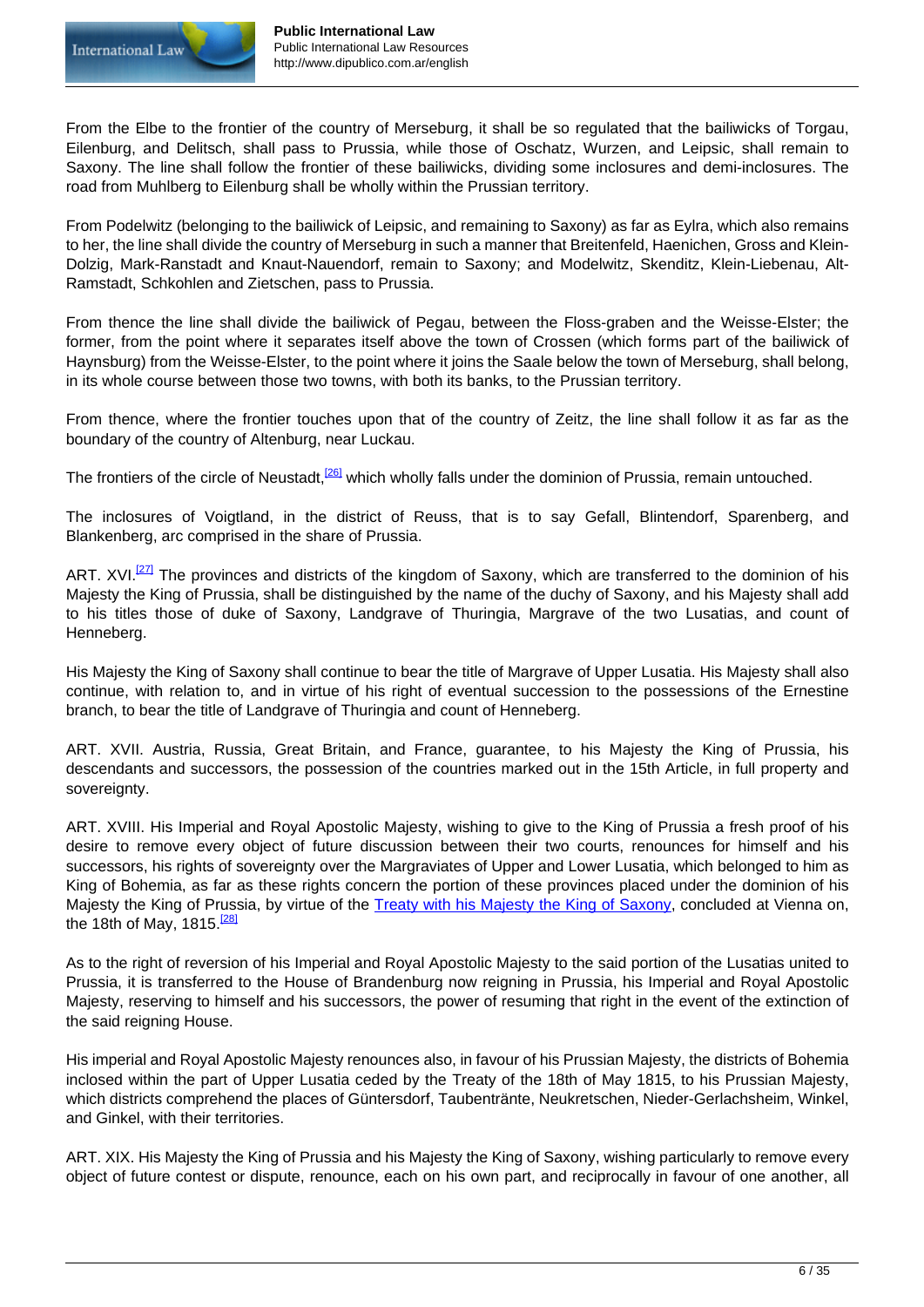feudal rights or pretensions, which they might exercise or might have exercised, beyond the frontiers fixed by the present Treaty.

ART. XX. His Majesty the King of Prussia promises to direct that proper care be taken relative to whatever may affect the property and interests of the respective subjects, upon the most liberal principles.  $291$ 

The present Article shall be observed, particularly, regard to the concerns of those individuals who the who possess property both under the Prussian and Saxon Governments, to the commerce of Leipsic, and to all other objects of the same nature; and, in order that the individual liberty of the inhabitants, both of the ceded and other provinces, may not be infringed, they shall be allowed to emigrate from one territory to the other, without being exempted, however, from military service, and after fulfilling the formalities required by the laws. They may also remove their property without being subject to any fine or drawback (Abzugsgeld).

ART. XXI. The communitie[s,](http://en.wikisource.org/wiki/Final_Act_of_the_Congress_of_Vienna/General_Treaty#cite_note-29) corporations and religious establishments,<sup>[30]</sup> and those for public instruction in the provinces ceded by his Majesty the King of Saxony to Prussia, or in the provinces and districts remaining to his Saxon Majesty, shall preserve their property, whatever changes they may undergo, as well as the rents becoming due to them, according to the act of their foundation, or which they have acquired by a legal title since that period under Prussian and Saxon Governments; and neither party shall interfere in the administration and in the collection of the revenues provided that they be conducted in a manner conformable to the laws, and that the charges be defrayed, to which all property or rents of the like nature are subjected, in the territory in which, they occur.

ART. XXII. No individual domiciliated in the provinces which are under the dominion of his Majesty the King of Saxony, any more than an individual domiciliated in those which by the present Treaty pass under the dominion of the King of Prussia, shall be molested in his person, his property, rents, pensions or revenues of any kind, in his rank or dignities, nor be prosecuted or called to account in any manner, for any part which he, either in a civil or military capacity, may have taken in the events that have occurred since the commencement of the war, terminated by the Peace concluded at Paris on the 30th of May 1814.<sup>[\[31\]](http://en.wikisource.org/wiki/Final_Act_of_the_Congress_of_Vienna/General_Treaty#cite_note-30)</sup>

This Article equally extends to those who, not being domiciliated in either part of Saxony, may possess in it landed properly, rents, pensions or revenues of any kind.

ART. XXIII.<sup>[\[32\]](http://en.wikisource.org/wiki/Final_Act_of_the_Congress_of_Vienna/General_Treaty#cite_note-31)</sup> His Majesty the King of Prussia having in consequence of the last war, reassumed the possession of the provinces and territories which had been ceded by the [Peace of Tilsit](http://en.wikisource.org/wiki/Peace_of_Tilsit)[,](http://en.wikisource.org/wiki/Final_Act_of_the_Congress_of_Vienna/General_Treaty#cite_note-Hertslet-225-Tilsit-32)<sup>[33]</sup> it is acknowledged and declared by the present Article that his Majesty, his heirs and successors, shall possess anew, as formerly, in full property and sovereignty, the following countries, that is to say:

Those of his ancient provinces of Poland specified by **Article II**;<sup>[\[34\]](http://en.wikisource.org/wiki/Final_Act_of_the_Congress_of_Vienna/General_Treaty#cite_note-33)</sup>

the city of Dantzic and its territory, as the latter was determined by the Treaty of Tilsit; [\[35\]](http://en.wikisource.org/wiki/Final_Act_of_the_Congress_of_Vienna/General_Treaty#cite_note-34)[\[33\]](http://en.wikisource.org/wiki/Final_Act_of_the_Congress_of_Vienna/General_Treaty#cite_note-Hertslet-225-Tilsit-32) the circle of Cottbus;

the Old March;

the part of the circle of Magdeburg situated on the left bank of the Elbe, together with the circle of the Saale;

the principality of Halberstadt, with the lordships of Derenbourg, and of Hassenrode; the town and territory of Quedlinburg (save and except the rights of her royal highness the princess [Sophia Albertine of Sweden, Abbess](http://en.wikipedia.org/wiki/Sophia_Albertina_of_Sweden,_Abbess_of_Quedlinburg) [of Quedlinburg,](http://en.wikipedia.org/wiki/Sophia_Albertina_of_Sweden,_Abbess_of_Quedlinburg) conformably to the arrangements made in 1803;

the Prussian part of the county of Mansfield;

the Prussian part of the county of Hohenstein;

the Eichsfeld;

the town ot Nordhausen with its territory; the town of Mulhausen with its territory;

the Prussian part of the district of Treffurt with Dosla;

the town and territory of Erfurth,<sup>[\[36\]](http://en.wikisource.org/wiki/Final_Act_of_the_Congress_of_Vienna/General_Treaty#cite_note-35)</sup> with the exception of Klein-Brembach and Balstedt, inclosed in the principality of Weimar, ceded to the Grand Duke of Saxe Wiemar by the [29th Article;](http://en.wikisource.org/wiki/Final_Act_of_the_Congress_of_Vienna/General_Treaty#XXIX)

the bailiwick of Wandersleben,  $\frac{37}{2}$  belonging to the county of Untergleichen;

the principality of Paderporn, with the Prussian part of the bailiwicks of Schwallenberg, Oldenberg and Stoppelberg, and the jurisdictions (Genclite) of Hagendorn and Odenhausen, situated in the territory of Lippe; the county of Mark, with the part of Lippstadt belonging to it;<sup>[\[38\]](http://en.wikisource.org/wiki/Final_Act_of_the_Congress_of_Vienna/General_Treaty#cite_note-37)</sup>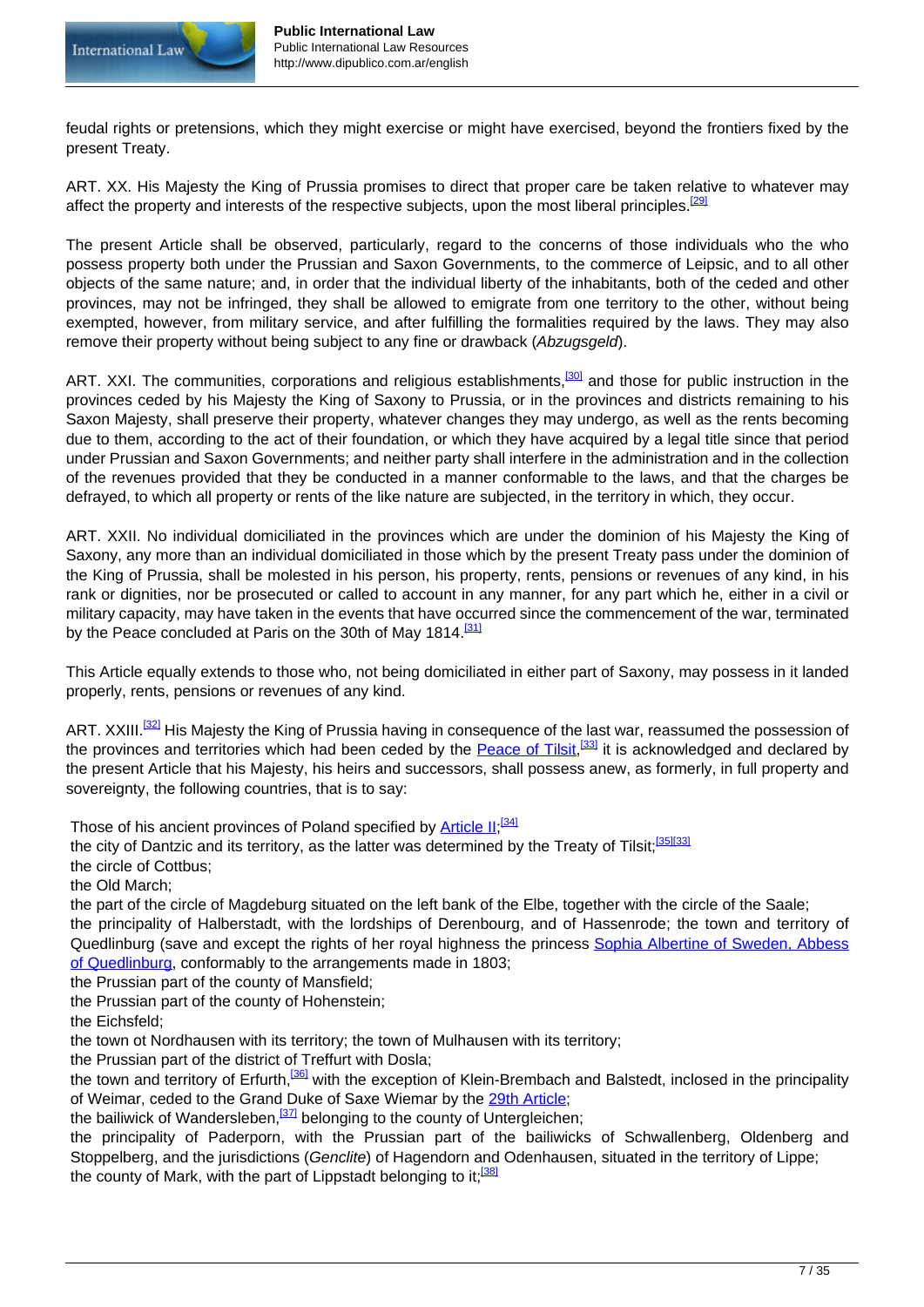the county of Werden;

the county of Essen;

the part of the duchy of Cleves on the right bank of the Rhine, with the town and fortress of Wesel, the part of the duchy, situated on the left bank, specified in [Article 25th](http://en.wikisource.org/wiki/Final_Act_of_the_Congress_of_Vienna/General_Treaty#XXV);

the secularized Chapter of Elten; the principality of Munster, that is to say, the Prussian part of the former Bishopric of Munster, with the exception of that part which has been ceded to his Britannic Majesty, King of Hanover, in virtue of the [28th Article](http://en.wikisource.org/wiki/Final_Act_of_the_Congress_of_Vienna/General_Treaty#XXVIII);

the secularized Provostship of Cappenburg;

the county of Teckledberg;

the county of Lingen, with the exception of that part ceded to the kingdom of Hanover by **Article 27th**;

the principality of Minden;

the county of Ravensberg;

the secularised Chapter of Herford;

the principality of Neufchatel,<sup>[\[39\]](http://en.wikisource.org/wiki/Final_Act_of_the_Congress_of_Vienna/General_Treaty#cite_note-38)</sup> with the county of Valengen, such as their frontiers are regulated by the Treaty of Paris, and by the **76th Article** of this General Treaty.

The same disposition extends to the rights of sovereignty and suzeraineté over the county of Wernigerode, to that of high protection over the county of Hohen-Limbourg, and to all the other rights or pretensions whatsoever which his Prussian Majesty possessed and exercised, before the Peace of Tilsit, and which he has not renounced by other treaties, Acts or Conventions.

ART. XXIV. His Majesty the king of Prussia shall unite to his monarchy in Germany, on this side of the Rhine,<sup>[\[40\]](http://en.wikisource.org/wiki/Final_Act_of_the_Congress_of_Vienna/General_Treaty#cite_note-39)</sup> to be possessed by him and his successors in full property and sovereignty, the following countries:—

The provinces of Saxony designated in [Article 15](http://en.wikisource.org/wiki/Final_Act_of_the_Congress_of_Vienna/General_Treaty#XV), with the exception of the places and territories ceded, in virtue of [Article 29](http://en.wikisource.org/wiki/Final_Act_of_the_Congress_of_Vienna/General_Treaty#XXIX), to his highness the Grand Duke of Saxe-Weimar;

the territories ceded to Prussia, by his Britannic Majesty, King of Hanover, by Article 29;

part of the department of Fulda, and such of the territories comprehended therein as are specified in [Article 40;](http://en.wikisource.org/wiki/Final_Act_of_the_Congress_of_Vienna/General_Treaty#XL)

the town and territory of Wetzlar, according to [Article 12;](http://en.wikisource.org/wiki/Final_Act_of_the_Congress_of_Vienna/General_Treaty#XII)

the Grand Duchy of Berg with the lordships of Hardenberg, Brock, Styrum, Schöller and Odenthal, formerly belonging to the said Duchy under the Palatine Government;

the districts of the ancient archbishopric of Cologne, lately belonging to the Grand Duchy of Berg;

the Duchy of Westphalia, as lately possessed by his royal highness the Grand Duke of Hesse;

the county of Dortmund;

the principality of Corbey;

the mediatised districts specified in [Article 43](http://en.wikisource.org/wiki/Final_Act_of_the_Congress_of_Vienna/General_Treaty#XLIII).

The ancient possessions of the House of Nassau-Dietz having been ceded to Prussia by his Majesty the King of the Netherlands, and a part of these possessions having beeh exchanged for the districts belonging to their Serene Highnesses the Duke and Prince of Nassau, the King of Prussia shall possess them, in sovereignty and property, and unite them to his monarchy.

1. The principality of Siegen with the bailiwicks of Burbacn send Neunkirchett, with the exception of a part containing 12,000 inhabitants, to belong to the Duke and Prince of Nassau.<sup>[\[41\]](http://en.wikisource.org/wiki/Final_Act_of_the_Congress_of_Vienna/General_Treaty#cite_note-40)</sup>

2. The bailiwicks of Hohen-Solms, Greifenstein, Braunfels, Freusberg, Friedewald, Schönstein, Schönberg, Altenkirchen, Altenwied, Dierdorf, Neuerburg, Linz, Hammerslein, with Engers and Heddcsdorf; the town and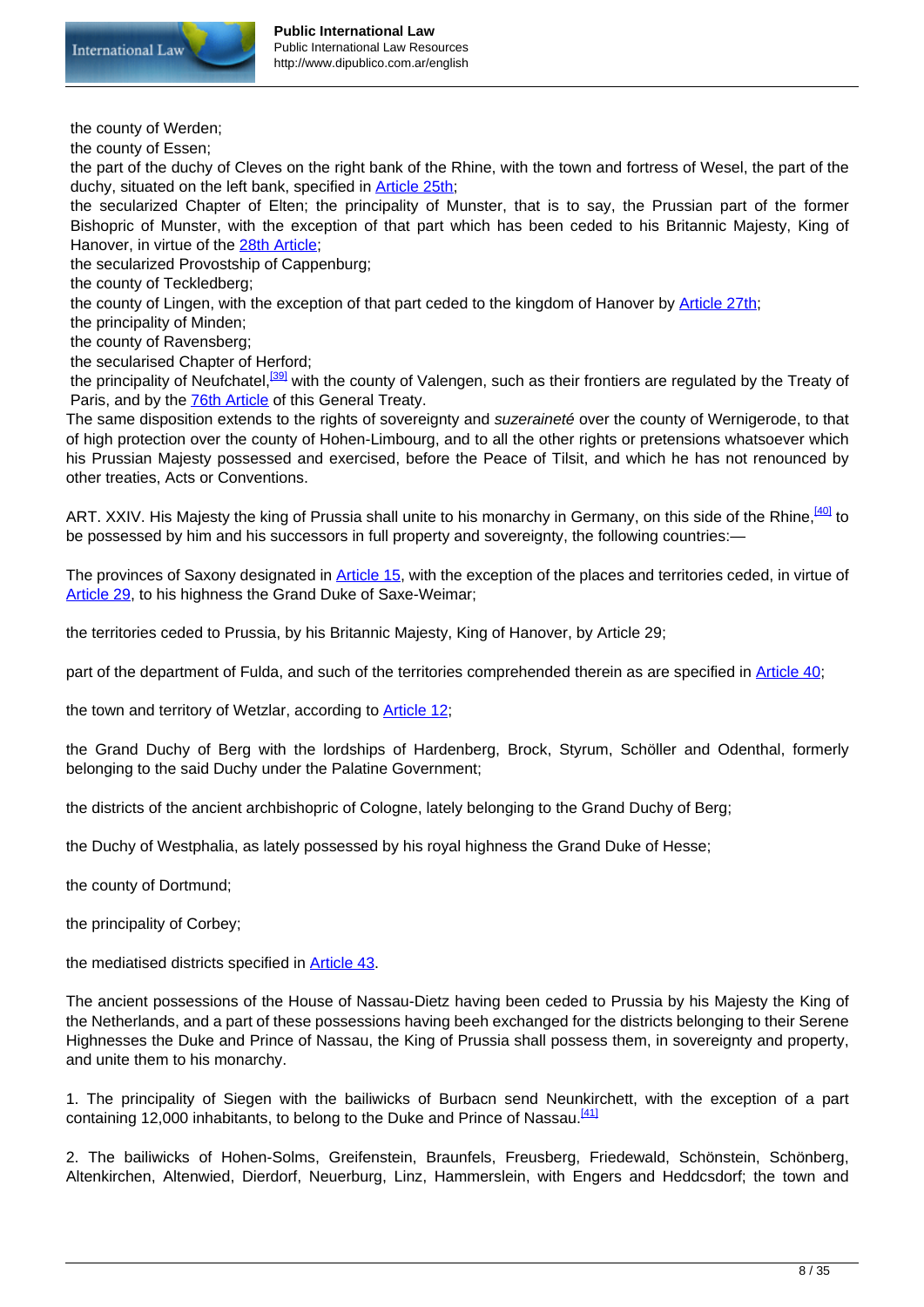territory (Banlieur Gemarkung) of Newied; the parishes of Hamm, belonging to the bailiwick of Hackenberg; the parish of Horhausen, constituting part of the bailiwick of Horsbach, and the parts of the bailiwicks of Vallendar and Ehrenbreitstein, on the right bank of the Rhine, designated in the Convention concluded between his Majesty the King of Prussia and their Serene Highnesses the Duke and Prince of Nassau, annexed to the present Treaty.<sup>[\[42\]](http://en.wikisource.org/wiki/Final_Act_of_the_Congress_of_Vienna/General_Treaty#cite_note-41)</sup>

ART. XXV. His Majesty the King of Prussia shall also possess, in full property and sovereignty, the countries on the left bank of the Rhine, included in the frontier herein-after designated:—

This frontier shall commence on the Rhine at Bingen: it shall thence ascend the course of the Nahe to the junction of this river with the Glan, and along the Glan to the village of Medarf, below Lauterecken; the towns of Kreutznach and Meisenheim, with their territories, to belong entirely to Prussia; but Lauterecken and its territory to remain beyond the Prussian frontier. From the Glan the frontier shall pass by Medart, Merzweiler, Langweiler, Neideer and Ober Fechenbach, Ellenbach, Chreunchenborn, Ausweiler, Cronwciler, Niederbrambach, Burbach, Boschweiler, Heubweiler, Hambach, and Rintzenberg, to the limits of the Canton of Hermcs-Keil; the above places shall be included within the Prussian frontiers, and shall, together with their territories, belong to Prussia.

From Rintzenberg to the Sarre the line of demarcation shall follow the cantonal limits, so that the cantons of Hermeskiel and Conz (in which latter, however, are excepted the places on the left bank of the Sarre) shall remain wholly to Prussia, while the cantons of Wadern, Merzig, and Sarrebourg are to be beyond the Prussian frontier.

From the point where the limit of the canton of Conz, below Gomlingen, traverses the Sarre, the line shall descend the Sarre till it falls into the Moselle, thence it shall reascend the Moselle to its junction with the Sarre, from the latter river to the mouth of the Our, and along the Our to the limits of the ancient department of the Ourthe. The places traversed by these rivers shall not at all be divided, but shall belong, with their territories, to the power in whose state the greater part of these places shall be situated; the rivers themselves, in so far as they form the frontier, shall belong in common to the two powers bordering on them.

In the old department of the Ourthe, the five cantons of Saint-Vith, Malmedy, Cronenbourg, Schleiden, and Eupen, with the advanced point of the canton of Aubel, to the south of Aix-la-Chapelle, shall belong to Prussia, and the frontier shall follow that of these cantons, so that a line, drawn from north to south, may cut the said point of the canton of Aubel, and be prolonged as far as the point of contact of the three old departments of the Ourthe, the Lower Meuse, and the Roer; leaving that point, the frontier shall follow the line which separates these two last departments till it reaches the river Worm, which falls into the Roer, and shall go along this river to the point where it again touches the limits of these two departments; when it shall pursue that limit to the south of Hillensberg. shall ascend from thence towards the north, and leaving Hillensberg to Prussia, and cutting the canton of Sittard in two parts, nearly equal, so that Sittard, and Susteren remain on the left, shall reach the old Dutch territory; then following the old frontier of that territory, to the point where it touched the old Austrian principality of Gueldres, on the side of Ruremonde, and directing itself towards the most eastern point of the Dutch territory, to the north of Swalmen, it shall continue to inclose this territory.

Then, setting out from the most eastern point, it joins that other part of the Dutch territory in which Venloo is situated, without including the latter town and its district: thence to the old Dutch frontier near Mook, situated below Cenep, it shall follow the course of the Meuse, at such a distance from the right bank, as that all the places situated within a thousand Rhenish yards (Rheinlandische Ruthen) of this bank,<sup>[\[43\]](http://en.wikisource.org/wiki/Final_Act_of_the_Congress_of_Vienna/General_Treaty#cite_note-42)</sup> shall, with their territories, belong to the kingdom of the Netherlands; it being well understood, however, in regard to the reciprocity of this principle, that no point of the bank of the Meuse shall constitute a portion of the Prussian territory, unless such point approach to within eight hundred Rhenish yards of it.

From the point where the line just described joins the old Dutch frontier, as far as the Rhine, this frontier shall remain essentially as it was in 1795, between Cleves and the United Provinces. It shall be examined by the commission, which shall be appointed without delay, by the two governments, to proceed to the exact determination of the limits, both of the kingdom of the Netherlands, and the Grand Duchy of Luxembourg designated in Articles [66](http://en.wikisource.org/wiki/Final_Act_of_the_Congress_of_Vienna/General_Treaty#ART.LXVI) and [68](http://en.wikisource.org/wiki/Final_Act_of_the_Congress_of_Vienna/General_Treaty#ART.LXVIII), and this commission shall regulate with the aid of experienced persons, whatever concerns the hydrotechnical constructions, and other analogous points, in the most equitable manner, and conformably to the mutual interests of the Prussian states and of those of the Netherlands. This same disposition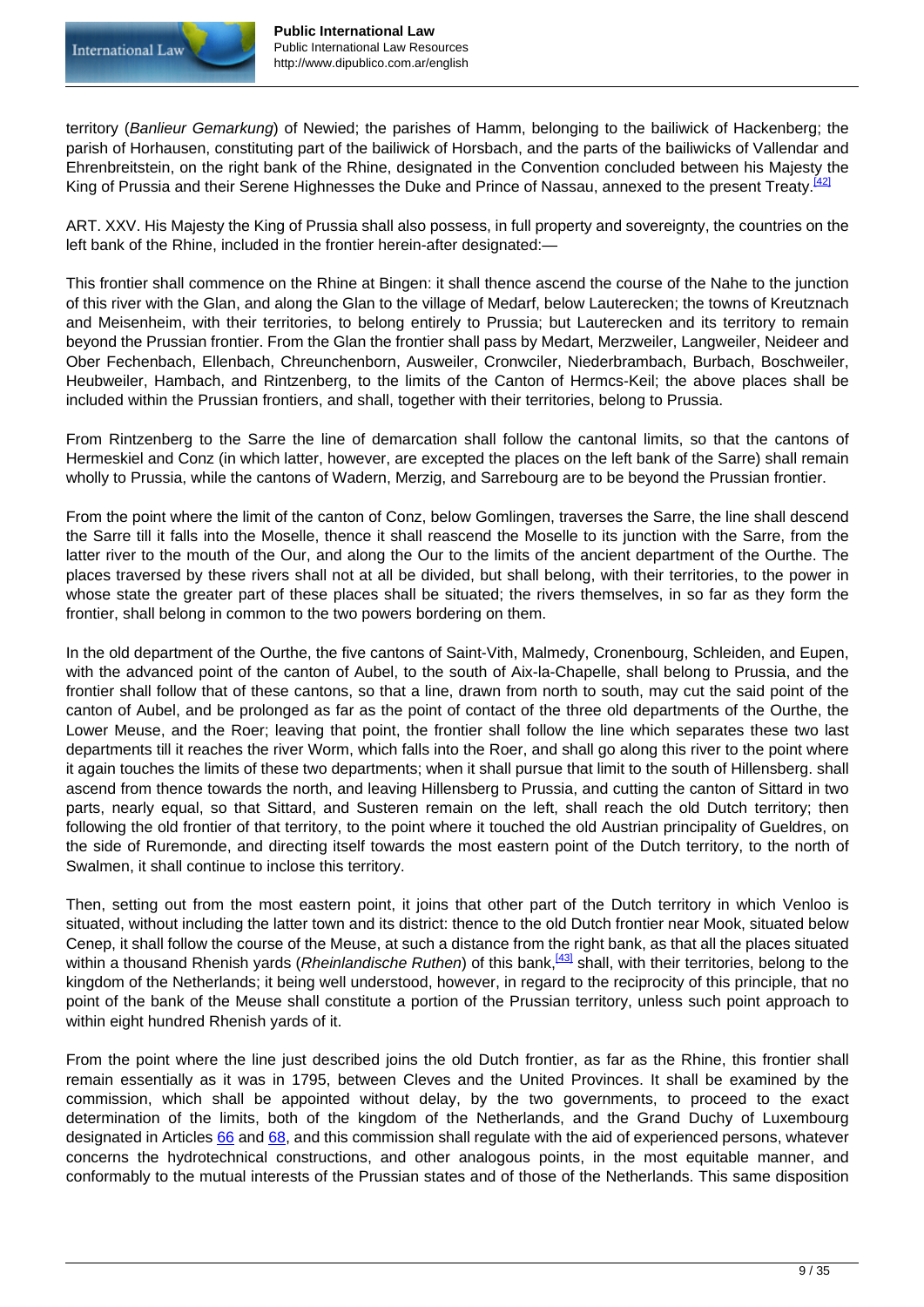extends to the regulation of the limits, in the districts of Kyfwaerd, Lobith, and all the territory to Kekerdom.

The places named Huissen, Malburg, le Lyniers, with the town of Sevenaer, and the lordship of Weel, shall form a part of the kingdom of the Netherlands, and his Prussian Majesty renounces them in perpetuity or himself, his heirs and successors.

His majesty the King of Prussia, in uniting to us states the provinces and districts designated in the present Article, enters into all he rights and takes upon himself all the charges and engagements stipulated with, respect to the countries dismembered from France, by the Treaty of Paris of the 30th May, 1814.

The Prussian provinces upon the two banks of the Rhine, as far as above the town of Cologne, which shall also be comprised within this district, shall bear: the name of Grand Duchy of the Lower Rhine, and his Majesty shall assume the title of it.

ART. XXVI. His Majesty the King of the United Kingdom of Great Britain and Ireland, having substituted to his ancient title of Elector of the Holy Roman Empire, that of King of Hanover, and this title having seen acknowledged by all the Powers of Europe, and by the Princes and free towns of Germany, the countries which have till now composed the Electorate of Brunswick Lunehurg, according as their limits have been recognized and fixed for the future, by the following Articles, shall henceforth form the kingdom of Hanover.

ART. XXVII. His Majesty the King of Prussia cedes to his Majesty the King of the United Kingdom of Great Britain and Ireland, King of Hanover, to be possessed by his Majesty and his successors, in full property and sovereignty; [\[44\]](http://en.wikisource.org/wiki/Final_Act_of_the_Congress_of_Vienna/General_Treaty#cite_note-Hertslet-231-43)

1. The principality of Hildesheim, which shall pass under the government of his Majesty, with all the rights and all the charges with which the said principality was transferred to the Prussian government.

2. The town and territory of Goslar.

3. The principality of East Frieseland, including the country called Harlinger-Land, under the conditions reciprocally stipulated in the [[[#ART.XXX|30th Article]] for the navigation of the Ems and the commerce of the port of Embden. The states of the principality shall preserve their rights and privileges.

4. The lower county (Nieder Graftschaft) of Lingen, and the part of the principality of Prussian Munster, which is situated between this county and the part of Rheina Wolbeck occupied by the Hanoverian Government; but as it has been agreed that the kingdom of Hanover shall obtain by this cession an accession of territory, comprising a population of 22,000 souls, and, as the lower county of Lingen and the part of the principality of Munster here mentioned might not come up to this condition, his Majesty the King of Prussia engages to cause the line of demarcation to be extended into the principality of Munster, as far as may be necessary to contain that population. The commission, which the Prussian and Hanoverian governments shall name without delay, to proceed to the exact regulation of the limits, shall be particularly charged with the execution of this provision.

His Prussian Majesty renounces in perpetuity, for himself, his descendants and successors, the provinces and territories mentioned in the present article, as well as all the rights which have any relation to them.

ART. XXVIII. His Majesty the King of Prussia renounces in perpetuity, for himself, his descendants and successors, all right and claim whatever, that his Majesty in his quality of Sovereign of Eichsfefd, might advance to the chapter of St. Peter, in the borough of Morten, or to its dependencies, situated in the Hanoverian territory.

ART. XXIX. His Majesty the King of the United Kingdom of Great Britain and Ireland, King of Hanover, cedes to his Majesty the King of Prussia, to be possessed by him and his successors, in full property and sovereignty.

1. That part of the duchy of Lauenbourg situated upon the right bank of the Elbe, with the villages of Lunebourg situated on the same bank. The part of the duchy upon the left bank remains to the kingdom of Hanover. The states of that part of the duchy which passes under the Prussian government shall preserve their rights and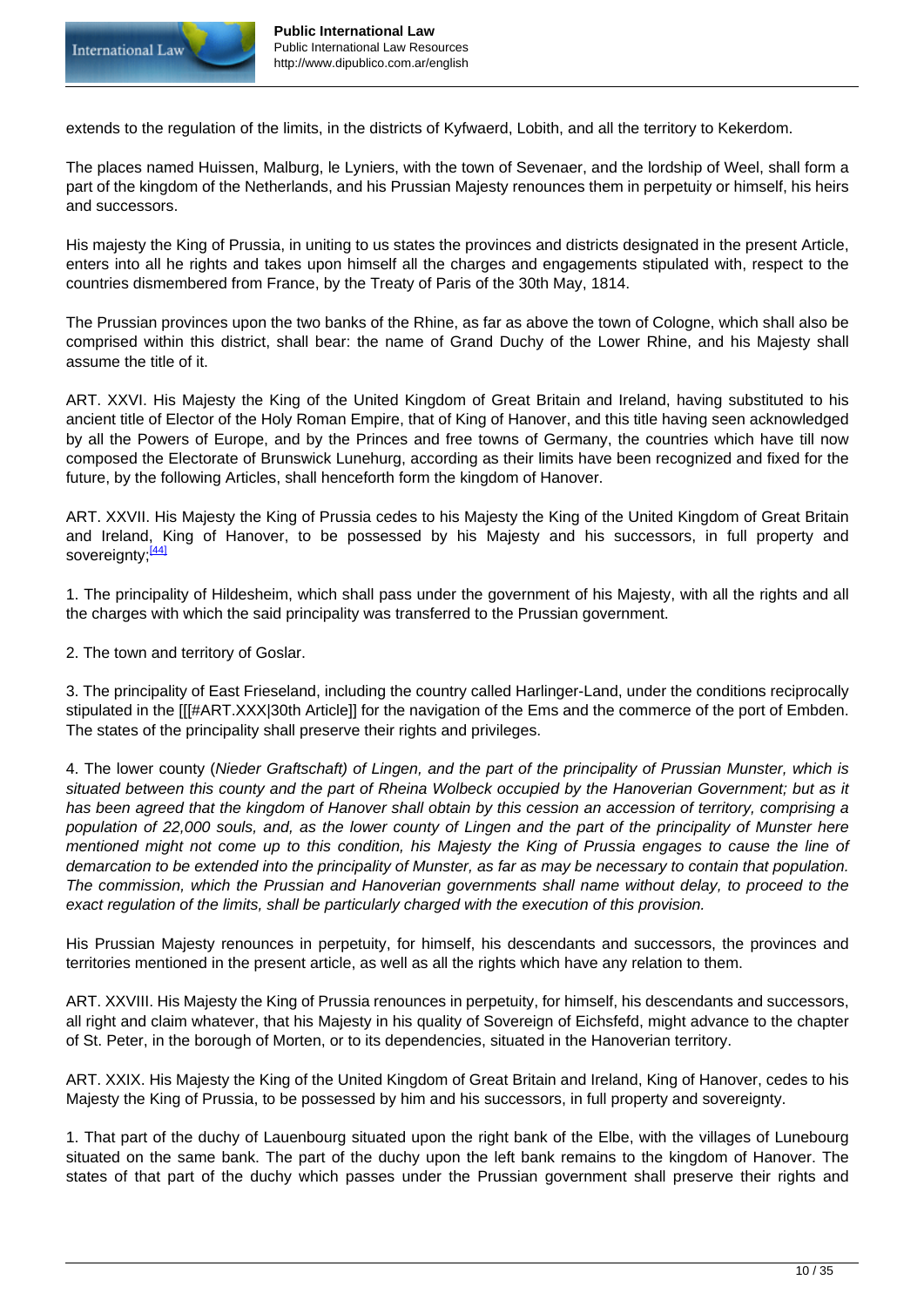

privileges; especially those founded upon the provincial recess of the 15th September 1702, and confirmed by the King of Great Britain, now reigning, under date of June 21, 1765.

- 2. The bailiwick of Klötze;
- 3. The bailiwick of Elbingesode;
- 4. The villages of Rudigershagen and Gänseteich;
- 5. The bailiwick of Reckeberg.

His Britannic Majesty, king of Hanover, renounces for himself, his descendants and successors for ever, the provinces and districts specified in the present Article, and all the rights which have reference to them.[\[45\]](http://en.wikisource.org/wiki/Final_Act_of_the_Congress_of_Vienna/General_Treaty#cite_note-44)

ART. XXX. His Majesty the King of Prussia, and his Britannic Majesty, King of Hanover, animated with the desire of entirely equalising the advantages of the commerce of the Eras and of the Port of Embden, and of rendering them common to their respective subjects, have agreed on this head to what follows:

1. The Hanoverian government engages to cause to be executed, at its expense, in the years 1815 and 1816, the works which a commission, composed partly of artists, and to be immediately appointed by Prussia and Hanover, shall deem necessary to render navigable that part of the river of Ems which extends from the Prussian frontier to its mouth, and to keep it after the execution of such works, always in the same state in which those works shall have placed it for the benefit of navigation.

2. The Prussian subjects shall be allowed to import and export, by the port of Embden, all kinda of provisions, productions and goods, whether natural or artificial, and to keep in the town of Embden, warehouses, wherein to place the said goods for two years, dating from their arrival in the towns, without their being subject to any other inspection than that to which those of the Hanoverian subjects are liable.

3. The Prussian vessels and merchants of the same nation, shall not pay for navigation, for exportation or importation of merchandize, or for warehousing, any other tolls or duties than those charged upon the Hanoverian subjects. These tolls and duties shall be regulated by agreement between Prussia and Hanover, and no alteration shall be introduced into the tarif hereafter, but by mutual consent. The privileges and liberties just specified extend equally to those Hanoverian subjects who navigate that part of the river Ems which remains to the King of Prussia.

4. Prussian subjects shall not be compellable to employ the merchants of Embden for the trade they carry on with that port; they shall be at liberty to dispose of their commodities either to the inhabitants of the town or to foreigners, without paying any other duties than those to which the Hanoverian subjects are subjected, and which cannot be raised but by mutual consent.

His Majesty the King of Prussia, on his part, engages to grant to Hanoverian subjects the free navigation of the canal of the Stecknitz, so as not to exact from them any other duties than those which shall be paid by the inhabitants of the duchy of Lauenburg. His Prussian Majesty engages, besides, to insure these advantages to Hanoverian subjects, should he hereafter cede the duchy of Lauenburg to another sovereign.

ART. XXXI. His Majesty the King of Prussia and his Majesty the King of the United Kingdom of Great Britain and Ireland, King of Hanover, mutually agree to three military roads through their respective dominions.

- 1. One from Halberstadt, through the country of Hildesheim to Minden.
- 2. A second from the Old March, through Gihorn and Noustadt to Minden.
- 3. A third from Osnabruck, through Ippenbüren and Rheina to Bentheim.

The two first in favour of Prussia, and the third in favour of Hanover.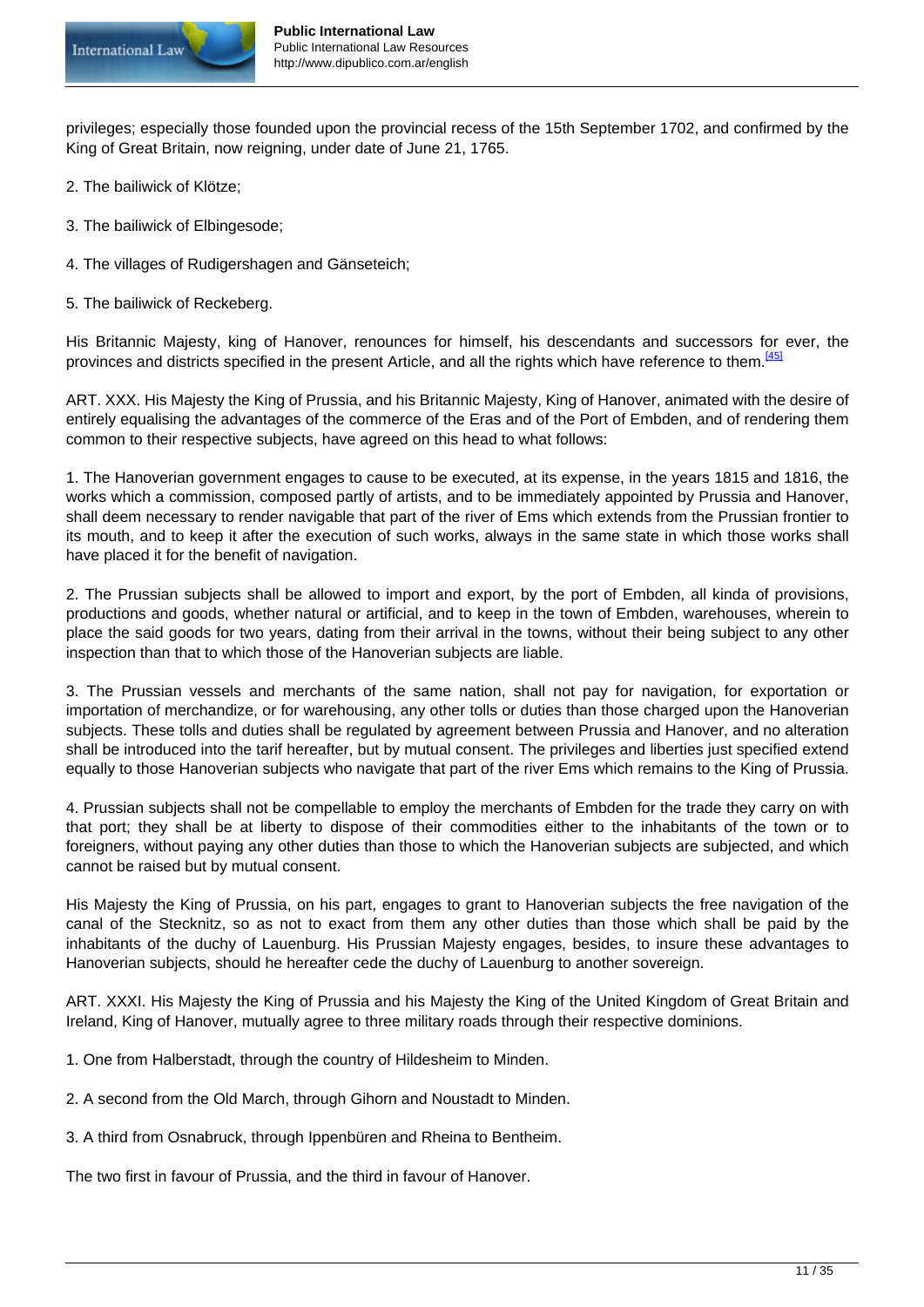

The two Governments shall appoint, without delay, a commission to prepare, by common consent, the necessary regulations for the establishment of the said roads.

XXXII. The bailiwick of Meppen, belonging to the Duke of Aremberg, as well at the part of Rheina Wolbeck, belonging to the Duke of Looz-Corswaren, which at this moment are provisionally occupied by the Hanoverian government, shall be placed in such relations with the kingdom of Hanover, as the Federative Constitution of Germany shall regulate for the mediatised territories. The Prussian and Hanoverian governments having nevertheless reserved to themselves to agree hereafter, if necessary, to the fixing of another line of frontier with regard to the county belonging to the Duke of Looz-Corswaren; the said governments shall charge the commission they may name for fixing the limits of the part of the county of Lingen ceded to Hanover, to deliberate thereupon, and to adjust definitively the frontiers of that part of the county belonging to the Duke of Looz-Corswaren, which as aforesaid, is to be possessed by the Hanoverian government.

The relations between the Hanoverian government and the county of Bentheim shall remain as regulated by the Treaties of Mortgage existing between his Britannic Majesty and the Count of Bentheim; and when the lights derived from this Treaty shall have expired, the relations of the county of Bentheim towards the kingdom of Hanover shall be such as the Federative Constitution of Germany shall regulate for the mediatised territories.

ART. XXXIII. His Britannic Majesty, King of Hanover, in order to meet the wishes of his Prussian Majesty to procure a suitable [arrondissement](http://en.wikipedia.org/wiki/arrondissement) of territory for his Serene Highness the Duke of Oldenburg, promises to cede to him a district containing a population of 5,OO0 inhabitants.

ART. XXXIV. His Serene Highness the Duke of Holstein-Oldenburg shall assume the title of Grand Duke of Oldenburg.

ART. XXXV. Their Serene Highnesses the Dukes of Mecklenburg-Schwerin and Mecklenburg-Schwerin, shall assume the titles of Grand Dukes of Mecklenburg-Schwerin and Strelitz.

ART. XXXVI. His Highness the Duke of Saxe-Weimar shall assume the title of Grand Duke of Saxe-Weimar.

ART. XXXVII. His Majesty the King of Prussia shall cede from the mass of his states, as they have been fixed and recognised by the present Treaty, to his Royal Highness the Grand Duke of Saxe-Weimar, districts containing a population of 50,000 inhabitants, contiguous to, or bordering unon, the principality of Weimar.<sup>[\[46\]](http://en.wikisource.org/wiki/Final_Act_of_the_Congress_of_Vienna/General_Treaty#cite_note-45)</sup>

His Prussian Majesty engages also to cede to his Royal Highness out of that part of the principality of Fulda which has been given up to him in virtue of the same stipulations, districts containing a population of 27,000 inhabitants.

His Royal Highness the Grand Duke of Weimar shall possess the above districts in full property and sovereignty, and shall unite them in perpetuity to his present states.

ART. XXXVIII. The Districts and Territories which are to be ceded to his Royal Highness the Grand Duke of SaxeWeimar, in virtue of the preceding Article, shall be determined by a particular Conventio[n;](http://en.wikisource.org/wiki/Final_Act_of_the_Congress_of_Vienna/General_Treaty#cite_note-46)<sup>[47]</sup> and his Majesty the King of Prussia engages to conclude this Convention, and to cause the above districts and territories to be given up to his Royal Highness, within two months from the date of the exchange of the ratifications of the [Treaty concluded](http://en.wikisource.org/w/index.php?title=Final_Act_of_the_Congress_of_Vienna/Convention_between_Prussia_and_the_Grand_Duke_of_Saxe-Weimar&action=edit&redlink=1) [at Vienna,](http://en.wikisource.org/w/index.php?title=Final_Act_of_the_Congress_of_Vienna/Convention_between_Prussia_and_the_Grand_Duke_of_Saxe-Weimar&action=edit&redlink=1) June 1, 1815, between his Prussian Majesty and his Royal Highness the Grand Duke.

ART. XXXIX. His Majesty the King of Prussia, however, cedes immediately, and promises to give up to his Royal Highness, in the space of a fortnight, reckoning from the signature of the above mentioned Treaty, the following districts and territories; viz.

The Lordship of Blankenhayn, with the reservation of the bailiwick of Wanders[leb](http://en.wikisource.org/wiki/Final_Act_of_the_Congress_of_Vienna/General_Treaty#cite_note-47)en, <sup>[48]</sup> belonging to Unter-Gleichen, which is not to bt comprised in this cession.

The lower lordship (Niedere-Herrschaft) of Kranichfeld, the commanderies of the Teutonic order Zwaetzen, Lehesten, and Liebstedt, with their demesnial revenues, which, constituting a part of the bailiwick of Eckartsberga,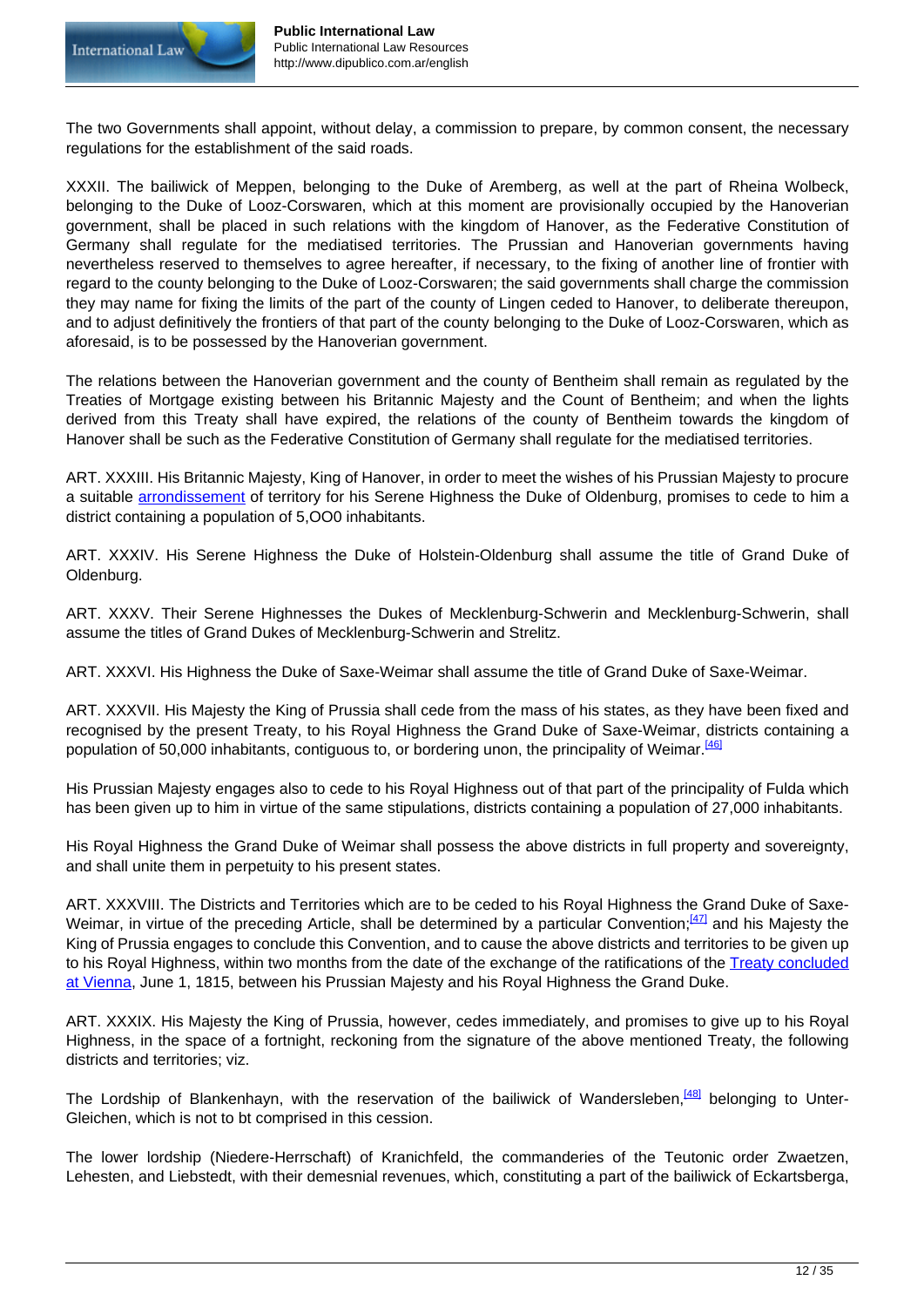are inclosed in the territory of Saxe-Weimar, as well as all the other territories inclosed within the principality of Weimar, and belonging to the said bailiwick; the bailiwick of Tautenburgh, with the exception of Droizen, Gorschen, Wethalung, Wetterscheid, and Möllschütz, which shall remain to Prussia. The village of Remssla, as well as the villages of Klein-Brembach and Berlstedt, inclosed within the principality of Weimar, and belonging to the territory of Erfurth.

The property of the villages of Bisschoffsroda and Probsteizella, inclosed within the territory of Eisenach; the sovereignty of which already belongs to his Royal Highness the Grand Duke.

The population of these different districts is understood to form part of that of 50,000 souls, secured to his Royal Highness the Grand Duke of Saxe-Weimar, by [Art. 37](http://en.wikisource.org/wiki/Final_Act_of_the_Congress_of_Vienna/General_Treaty#ART.XXXVII), and shall be deducted from it.

ART. XL. The department of Fulda, together with the territories of the neighbouring ancient Noblesse, comprised, at this moment, under the provisional administration of this department; viz. Mansbach, Buchenau, Werda, Lengsfeld, excepting, however, the following bailiwicks and territories; viz. the bailiwicks of Hammelburg, with Thulba and Saleck, Brückenau, with Motten, Saalmünster, with Urzel and Sonnerz; also the part of the bailiwick of Biberstein, which contains the villages of Batten, Brand, Dietges, Findlos, Liebharts, Melperz, Ober-Bernharst, Saifferts, and Thaiden, as well as the domain of Holzkirchen, inclosed in the Grand Duchy of Wurzburg, is ceded to his Majesty the King of Prussia, and he shall be put in possession of it within three weeks from and after the 15th June of this year.

His Prussian Majesty engages to take upon himself in proportion to that part of the territory whith he obtains by the present Article, his share of the obligations which all the new possessors of the heretofore Grand Duchy of Frankfort will have to fulfil, and to transfer such engagements to the Princes with whom bis Majesty may hereafter make exchanges or cessions of these districts and territories of the department of Fulda.

ART. XLI. The domains of the principality of Fulda and of the county of Hanau having been sold to purchasers, who have not as yet made good all their instalments, a Commission shall be named by the Princes to whom the said domains are transferred, to regulate, in a uniform manner, whatever has any reference to this transaction, and to do justice to the claims of the purchasers of the said domains.

This Commission shall pay particular attention to the Treaty concluded at Frankfort, December 2, 1813, between the Allied Powers and his Royal Highness the Elector of Hesse;<sup>[[49\]](http://en.wikisource.org/wiki/Final_Act_of_the_Congress_of_Vienna/General_Treaty#cite_note-48)</sup> and it is laid down as a principle, that in case the sale of these domains should not be considered as binding, the purchasers shall receive back the sums already discharged, and they shall not be obliged to quit before such restitution shall have had its full and entire effect.

ART. XLII. The town and territory of Wetzlar passes, in all property and sovereignty, to his Majesty the King of Prussia<sup>[\[50\]](http://en.wikisource.org/wiki/Final_Act_of_the_Congress_of_Vienna/General_Treaty#cite_note-49)</sup>

ART. XLIII. The following mediatised districts; viz. the possessions which the Princes of Salm-Salm, and Salm-Kyrburg, the Counts called the Rheimund, Wildgraten, and the Duke of Croy, obtained by the principal Rescript of the extraordinary Deputation of the Empire, of the 25th February 1803,<sup>[\[51\]](http://en.wikisource.org/wiki/Final_Act_of_the_Congress_of_Vienna/General_Treaty#cite_note-50)</sup> in the old Circle of Westphalia, as well as the Lordships of Anholt and Gehmen, the possessions of the Duke of Looz-Corzwaren, which are in the same, situation (in so far as they are not placed under the Hanoverian Government), the county of Steinfurt, belonging to the Count of Bentheim-Bentheim, the county of Recklingshausen, belonging to the Duke of Aremberg, the lordships of Rheda, Gütersloh, and Gronau, belonging to the Count of Bentheim-Tecklenburg, the county of Rittberg, belonging to the Prince of Kaunitz, the lordships of Neustadt and Gunborn, belonging to the Count of Walmoden, and the lordship of Homburg, belonging to the Princes of Saxe-Wittgenstein-Berleburg, shall be placed in such relations with the Prussian Monarchy as the Federative Constitution of Germany shall regulate for the mediatised territories.

The possessions of the ancient and immediate nobility within the Prussian territory, and particularly the lordship of Wildenberg, in the Grand Duchy of Berg, and the barony of Schaucn, in the principality of Halberstadt, shall belong to the Prussian Monarchy.<sup>[\[52\]](http://en.wikisource.org/wiki/Final_Act_of_the_Congress_of_Vienna/General_Treaty#cite_note-51)</sup>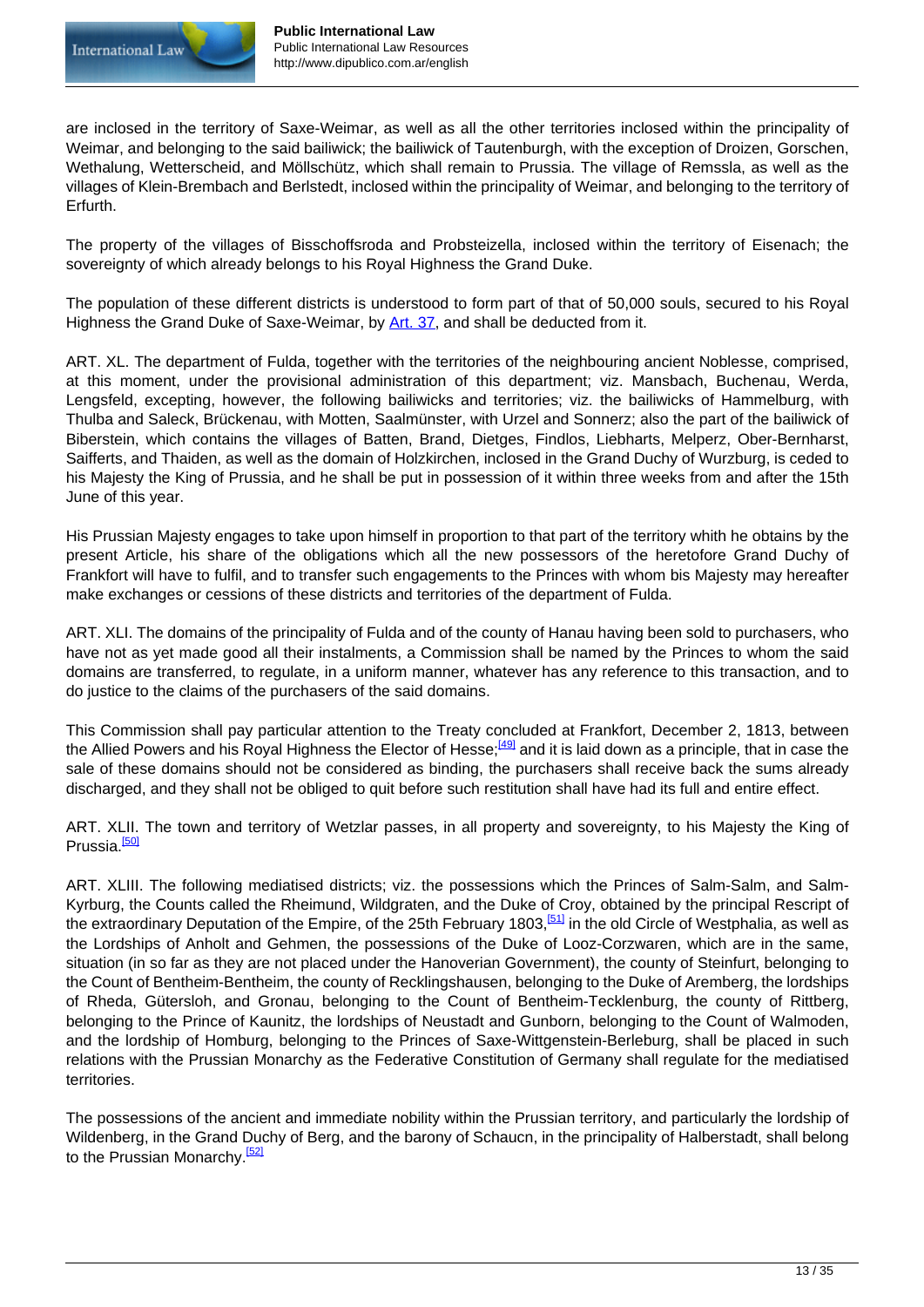

ART. XIV. His Majesty the King of Bavaria shall possess, for himself, his heirs and successors, in full property and sovereignty, the Grand Duchy of Wurtzburg, as it was held by his Imperial Highnesss the Archduke Ferdinand of Austria, and the principality of Aschaffenburg, such as it constituted part of the Grand Duchy of Frankfort, under the denomination of Department of Aschaffenburg.

ART. XLV. With respect to the rights and prerogatives, and the maintenance of the Prince Primate as an ancient ecclesiastical Prince, it is determined:

1. That he shall be treated in a manner analogous to the Articles of the Rescript, which, in 1803, regulated the situation of the secularized Princes, and to the practice observed with regard to them.

2. He shall receive for this purpose, dating from June 1, 1814, the sum of 100,000 florins, by payments of three months, in good specie, at the rate of 24 florins to the mark, as an annuity.

This annuity shall be paid by the Sovereigns under whose Governments the provinces or districts of the Grand Duchy of Frankfort pass, in proportion to the part which each of them shall possess.

3. The advances made by the Prince Primate, from his private purse, to the general chest of the principality of Fulda, such as they have been liquidated and proved, shall be refunded to him, his heirs, or executors. This expenditure shall be defrayed in proportions by the Sovereigns who shall possess the provinces and districts composing the principality of Fulda.

4. The furniture and other objects which may be proved to belong to the private property of the Prince Primate, shall be restored to him.

5. The officers of the Grand Duchy of Frankfort, as well civil and ecclesiastical as military and diplomatic, shall be treated conformably to the principles of the 59th Article of the Protocol of the Empire, dated the 25th February 1803, and from the 1st of June the pensions shall be proportionably paid by the Sovereigns who enter on the possession of the States which formed the said Grand Duchy since the 1st of June 1814.

6. A Commission shall be established without delay, composed of members appointed by the said Sovereigns, to regulate whatever relates to the execution of the dispositions comprised in this Article.

7. It is understood, that in virtue of this arrangement, any claim that might be advanced against the Prince Primate, in his character of Grand Duke of Frankfort, shall be annulled, and that he shall not be molested on account of any reclamation of this nature.

ART. XLVI. The city of Frankfort, with its territory, such as it was in 1803, is declared free, and shall constitute a part of the Germanic League.<sup>[\[53\]](http://en.wikisource.org/wiki/Final_Act_of_the_Congress_of_Vienna/General_Treaty#cite_note-52)</sup> Its institutions shall be founded upon the principle of a perfect equality of rights for the different sects of the Christian religion. This equality of rights shall extend to all civil and political rights, and shall be observed in all matters of government and administration.

The disputes which may arise, whether in regard to the establishment of the Constitution, or in regard to its maintenance, shall be referred to the Germanic Diet, and can only be decided by the same.

ART. XLVII. His Royal Highness the Grand Duke of Hesse, in exchange for the Duchy of Westphalia, ceded to his Majesty the King of Prussia,<sup>[\[54\]](http://en.wikisource.org/wiki/Final_Act_of_the_Congress_of_Vienna/General_Treaty#cite_note-53)</sup> obtains a territory on the left bank of the Rhine, in the ancient department of Mount Tonnerre, comprising a population of 140,000 inhabitants. His Royal Highness shall possess this territory in full sovereignty and property. He shall likewise, obtain the property of that part of the Salt Mines of Kreusznach which is situated on the left bank of the Nahe, but the sovereignty of them shall remain to Prussia.<sup>[\[55\]](http://en.wikisource.org/wiki/Final_Act_of_the_Congress_of_Vienna/General_Treaty#cite_note-54)</sup>

ART. XLVIII. The Landgrave of Homhurg is reinstated in his possessions, revenues, rights, and political relations, of which he was deprived in consequence of the Confederation of the Rhine.<sup>[\[56\]](http://en.wikisource.org/wiki/Final_Act_of_the_Congress_of_Vienna/General_Treaty#cite_note-55)</sup>

ART. XLIX<sup>[\[57\]](http://en.wikisource.org/wiki/Final_Act_of_the_Congress_of_Vienna/General_Treaty#cite_note-56)</sup> In the ci-devant department of the Sanre, on the frontiers of the states of his Majesty the King of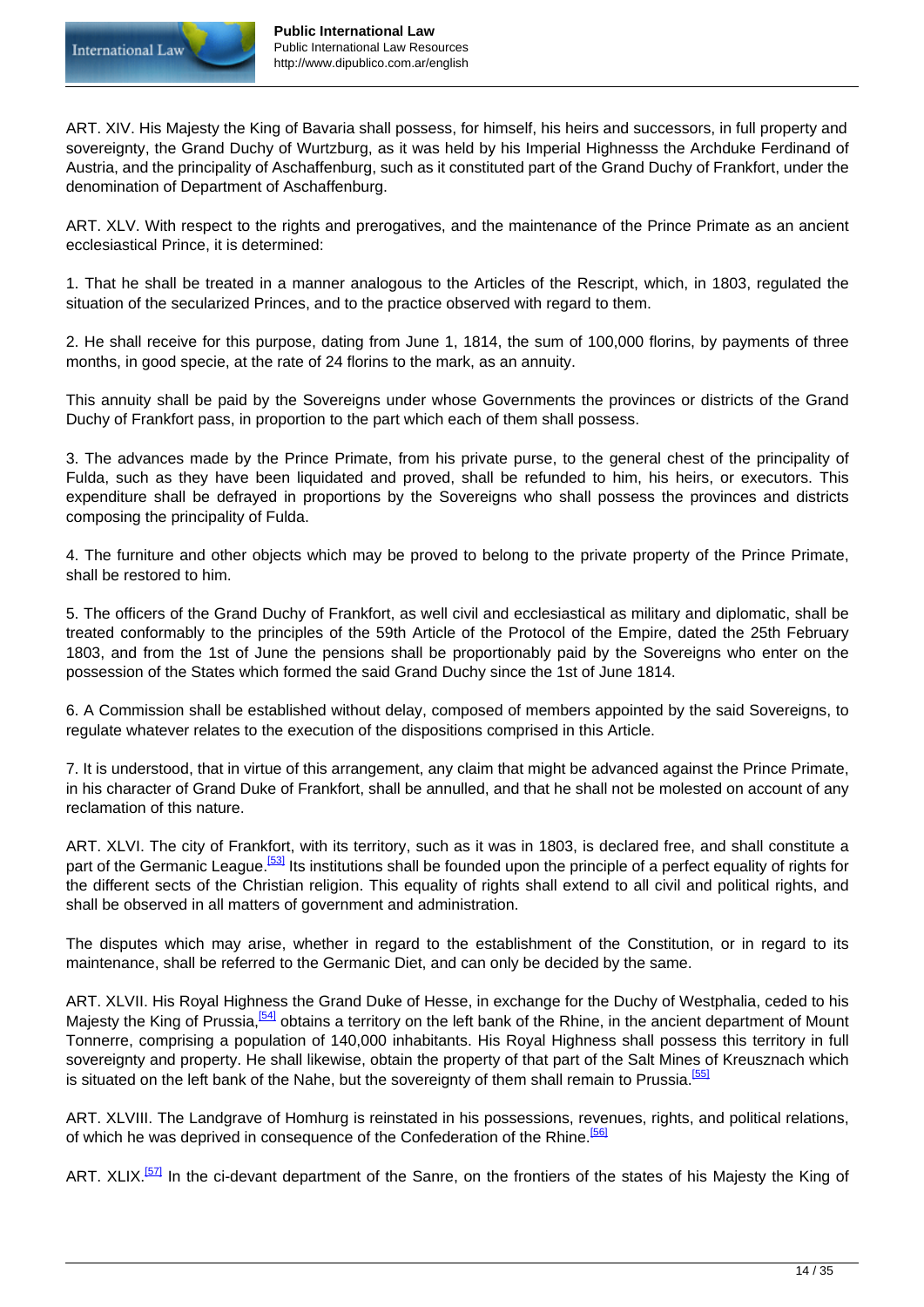

Prussia, there is reserved a district, containing a population of 69,000 souls, to be disposed of in the following manner:

the Duke of Saxe-Coburg and the Duke of Oldenburg shall obtain each a territory comprising 20,000 inhabitants. The Duke of Mecklenburg-Strelitz and the Landgrave of Ilesse-Homburg, each a territory comprising 10,000 inhabitants; and the Count of Pappenheim a territory comprising 9,000 inhabitants.<sup>[\[58\]](http://en.wikisource.org/wiki/Final_Act_of_the_Congress_of_Vienna/General_Treaty#cite_note-57)</sup>

The territory of the Count of Pappenheim shall be under the sovereignty of his Prussian Majesty.

ART. L.<sup>[\[59](http://en.wikisource.org/wiki/Final_Act_of_the_Congress_of_Vienna/General_Treaty#cite_note-58)]</sup> The acquisitions assigned by the preceding Article to the Dukes of Saxe-Coburg, Oldenburg, Mecklenburg-Strelitz, and the Landgrave of Hesse-Homburg, not being contiguous to their respective states, their Majesties the Emperor of Austria, the Emperor of all the Russias, and the Kings of Great Britain and Prussia, promise to employ their good offices, at the close of the present war, or as soon as circumstances shall permit, in order to procure for the said Princes, either by exchanges or any other arrangements, the advantages that they are disposed to insure to them; and that the administration of the said districts may be rendered less complicated, it is agreed that they shall be provisionally under the Prussian administration for the benefit of the new proprietors.

ART. LI.<sup>[\[60\]](http://en.wikisource.org/wiki/Final_Act_of_the_Congress_of_Vienna/General_Treaty#cite_note-59)</sup> All the territories and possessions, as well on the left bank of the Rhine, in the old departments of the Sarre and Mont-Tonnere, as in the former departments of Fulda and Frankfort, or inclosed in the adjacent countries, placed at the disposal of the Allied Powers, by the Treaty of Paris of the 30th May 1814, and not disposed of by other Articles of the present Treaty, shall pass in full sovereignty and property, under the Government of his Majesty the Emperor of Austria.<sup>[\[61\]](http://en.wikisource.org/wiki/Final_Act_of_the_Congress_of_Vienna/General_Treaty#cite_note-60)</sup>

ART. LII. The principality of Issenburg is placed under the sovereignty of his Imperial and Koyal Apostolic Majesty,<sup>[\[62\]](http://en.wikisource.org/wiki/Final_Act_of_the_Congress_of_Vienna/General_Treaty#cite_note-61)</sup> and shall belong to him, under such limitations as the Federative Constitution of Germany shall regulate for the mediatised States.

ART. LIII. The Sovereign Princes and Free-towns of Germany, under which denomination, for the present purpose, are comprehended their Majesties the Emperor of Austria, the Kings of Prussia, of Denmark, and of the Netherlands; that is to say,

the Emperor of Austria and the King of Prussia for all their possessions which anciently belonged to the German Empire,

the King of Denmark for the Duchy of Holstein,

and the King of the Netherlands for the Grand Duchy of Luxembourg, establish among themselves a perpetual Confederation, which shall be called "[[w:Germanic Confederation|the Germanic Confederation."[\[63\]](http://en.wikisource.org/wiki/Final_Act_of_the_Congress_of_Vienna/General_Treaty#cite_note-62)

ART. LIV. The object of this Confederation is the maintenance of the external and internal safety of Germany, and of the independance and inviolability of the confederated States.

ART. LV. The Members of the Confederation, as such, are equal with regard to their rights; and they all equally engage to maintain the Act which constitutes their union.

ART. LVI. The affairs of the Confederation shall be confided to a Federative Diet, in which all the Members shall vote by their Plenipotentiaries, either individually or collectively, in the following manner, without prejudice to their rank:

Vote. 1. Austria

2. Prussia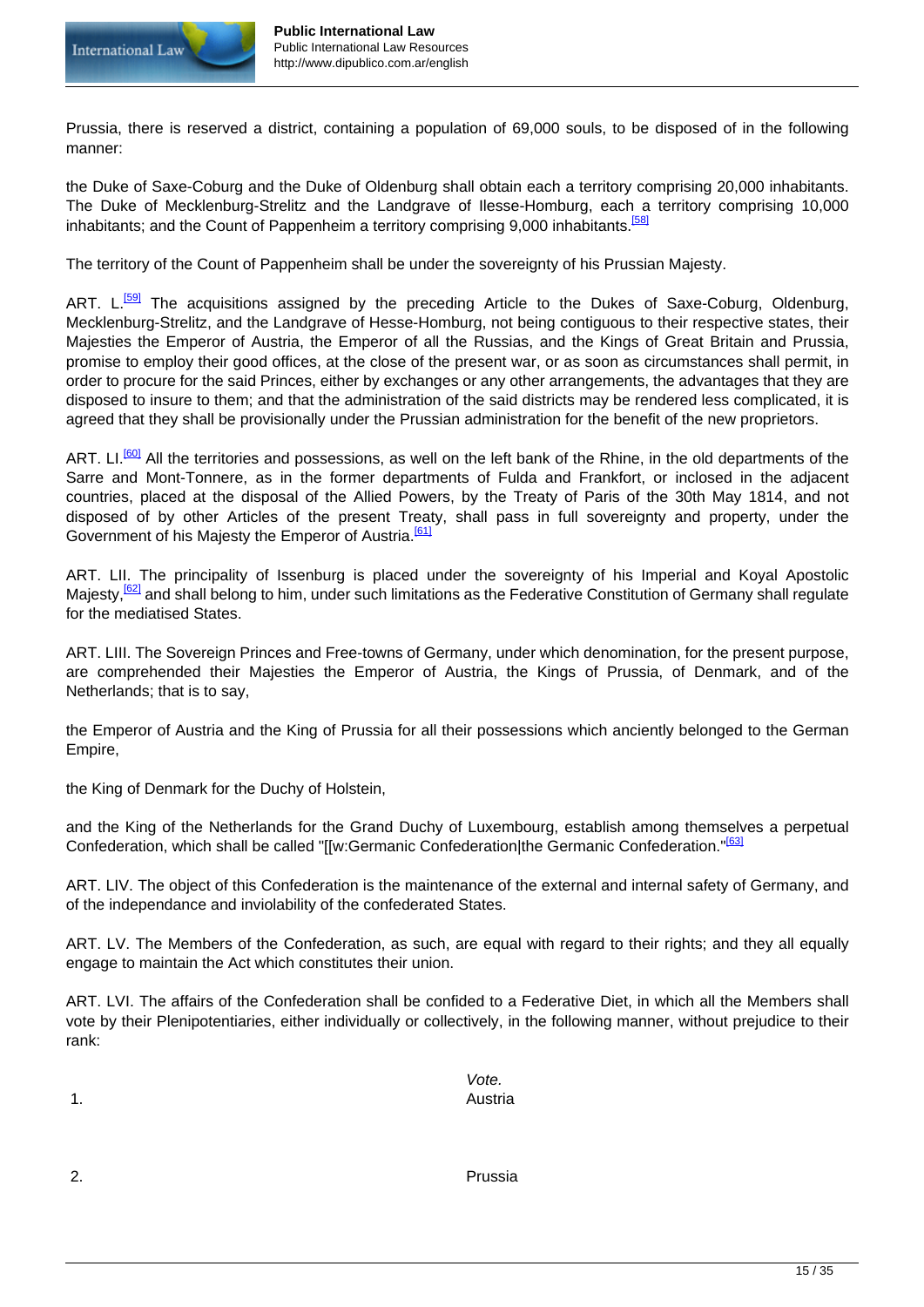

| 3.  | Bavaria                                     |
|-----|---------------------------------------------|
| 4.  | Saxony                                      |
| 5.  | Hanover                                     |
| 6.  | Wurtemburg                                  |
| 7.  | Baden                                       |
| 8.  | <b>Electoral Hesse</b>                      |
| 9.  | Grand Duchy of Hesse                        |
| 10. | Denmark, for Holstein                       |
| 11. | The Netherlands, for Luxembourg             |
| 12. | Grand-Ducal and Ducal Houses of Saxony      |
| 13. | <b>Brunswick and Nassau</b>                 |
| 14. | Mecklcnburg-Schwerin and Strelitz           |
| 15. | Holstein-Oldenburg, Anhall and Schwartzburg |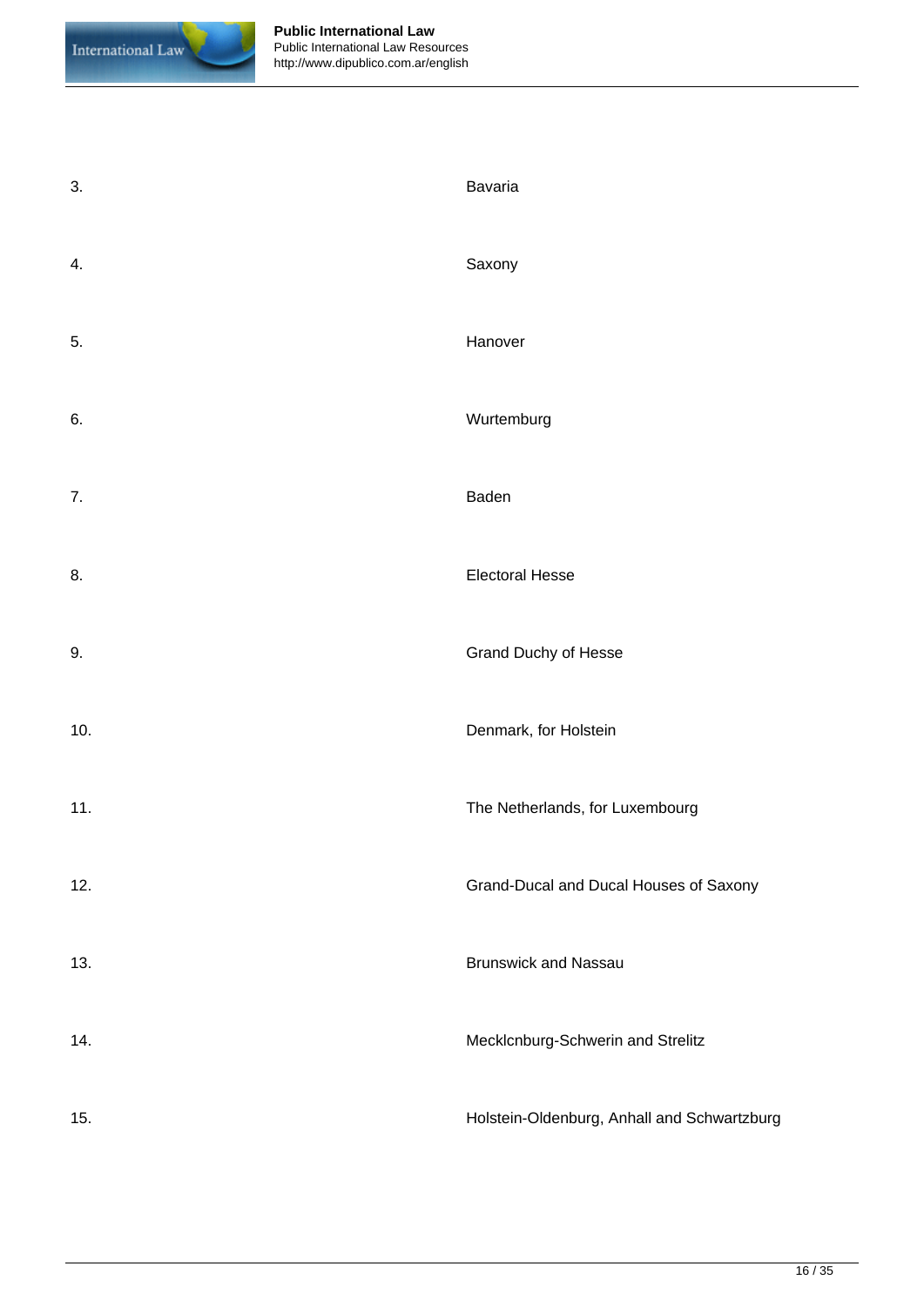

16. Hohenzollern, Lichtenstein,Reuss, Schaumburg, Lippe, Lippe and Waldeck

17. The Free Towns of Lubeck, Frankfort, Bremen and Hamburgh

Total Votes

ART. LVII. Austria shall preside at the Federative Diet. Each State of the Confederation has the right of making propositions, and the presiding State shall bring them under deliberation within a definitive time.<sup>[\[64\]](http://en.wikisource.org/wiki/Final_Act_of_the_Congress_of_Vienna/General_Treaty#cite_note-63)</sup>

ART. LVIII. Whenever fundamental laws are to be enacted, changes made in the fundamental laws of the Confederation, measures adopted relative to the Federative Act itself, and organic institutions or other arrangements made for the common interest, the Diet shall form itself into a General Assembly, and, in that case, the distribution of votes shall be as follows, calculated according to the respective extent of the individual states:

|                                          | Votes          |
|------------------------------------------|----------------|
| Austria <sup>[65]</sup> shall have       | 4              |
| Prussia                                  | 4              |
| Saxony                                   | 4              |
| Bavaria <sup>[66]</sup>                  | 4              |
| Hanover                                  | 4              |
| Wurtemburg                               | 4              |
| Baden                                    | 3              |
| Electoral Hesse <sup>[67][68]</sup>      | 3              |
| Grand Duchy of Hesse <sup>[69][70]</sup> | 3              |
| Holstein <sup>[71]</sup>                 | 3              |
| Luxembourg                               | 3              |
| <b>Brunswick</b>                         | $\overline{c}$ |
| Mecklenburg-Schwerin                     | $\overline{2}$ |
| Nassau                                   | 3              |
| Saxe-Weimar                              | 1              |
| Saxe-Gotha                               | 1              |
| Saxe-Coburg                              | 1              |
| Saxe-Meimingen                           | 1              |
| Saxe-Hildburghausen                      | 1              |
| Mecklenburg-Strelitz                     | 1              |
| Holstein-Oldenburg                       | 1              |
| Anhalt-Dessau                            | 1              |
| Anhalt-Bernburg <sup>[72]</sup>          | 1              |
| Anhalt-Kotthen <sup>[73]</sup>           | 1              |
| Schwartzbourg-Sondershausen              | 1              |
| Schwartzbourg-Rudplstadt                 | 1              |
| Hohenzollern-Heckingen                   | 1              |
| Licbtenstein                             | 1              |
| Hohenzollern-Sigmaringen                 | 1              |
| Waldeck <sup>[74]</sup>                  | 1              |
| Reuss, (Elder Branch)                    | 1              |
| Reuss, (Younger Branch)                  | 1              |
| Schaumburg-Lippe                         | 1              |
| Lippe                                    | 1              |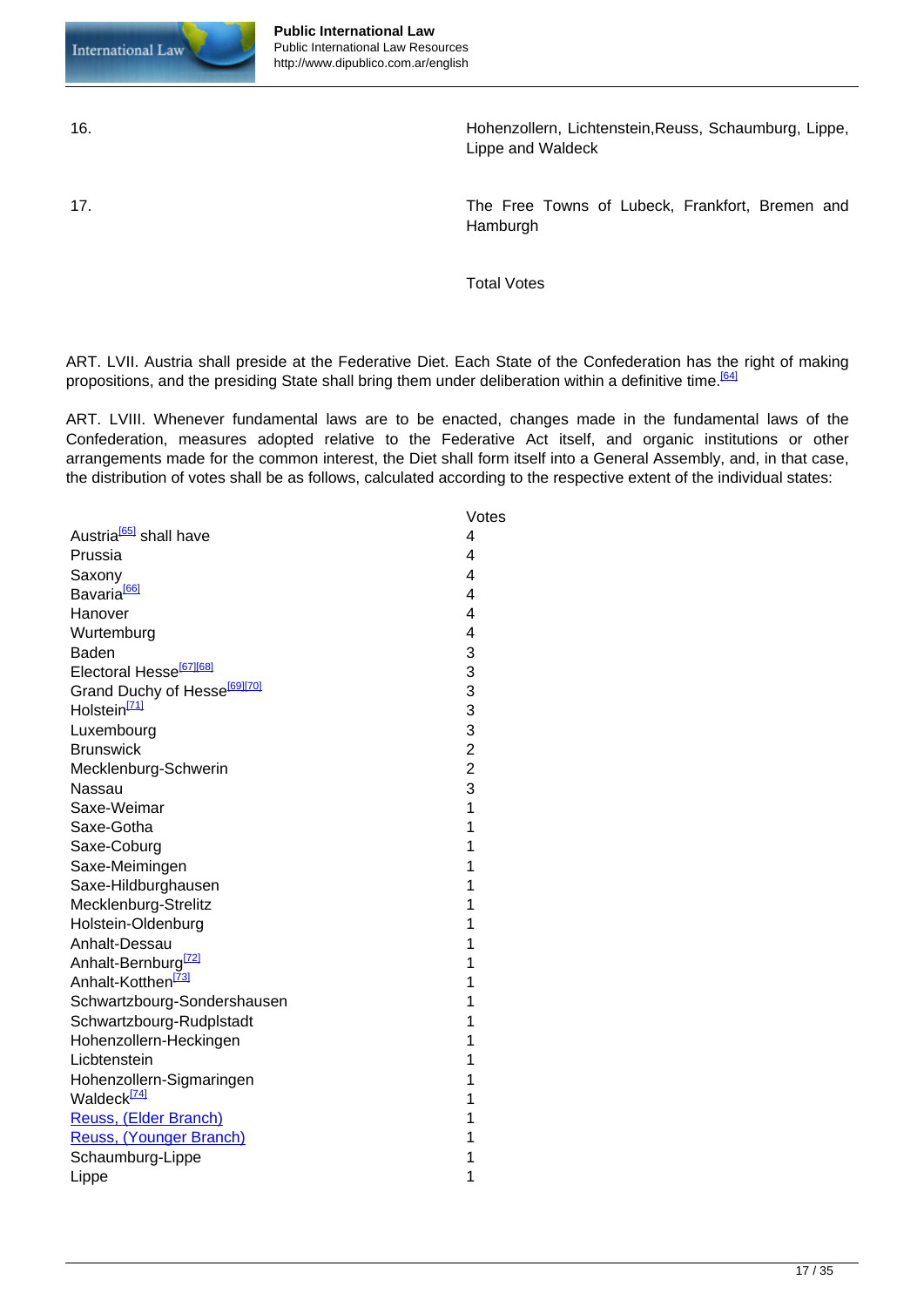

| The Free Town of Lubeck     |  |
|-----------------------------|--|
| - Frankfort <sup>[75]</sup> |  |
| Bremen·                     |  |
| -Hamburgh <sup>[76]</sup>   |  |
|                             |  |

Total Votes 69

The Diet in deliberating on the organic laws of the Confederation, shall consider whether any collective votes ought to be granted to the ancient mediatised States of the empire.

ART. LIX. The question, whether a subject is to be discussed by the General Assembly, conformably to the principles above established, shall be decided in the ordinary assembly by a majority of votes.

The same Assembly shall prepare the drafts of resolutions which are to be proposed to the General Assembly, and shall furnish the latter with all the necessary information, either for adopting or rejecting them. The plurality of votes shall regulate the decisions, both in the Ordinary and General Assemblies, with this difference, however, that, in the Ordinary Assembly, an absolute majority shall be deemed sufficient, while, in the other, two-thirds of the votes shall be necessary to form the majority. When the votes are even in the Ordinary Assembly, the President shall have the casting vote; but when the Assembly is to deliberate on the acceptance or change of any of the fundamental laws, upon organic institutions, upon individual rights, or upon affairs of religion, the plurality of votes shall not be deemed sufficient, either in the Ordinary or in the General Assembly.

The Diet is permanent: it may, however, when the subjects submitted to its deliberation are disposed of, adjourn for a fixed period, which shall not exceed four months.

All ulterior arrangements relative to the postponement or the dispatch of urgent business, which may arise during the recess, shall be reserved for the Diet, which- will consider them when engaged in preparing the organic laws.

ART. LX. With respect to the order in which the members of the Confederation shall vote, it is agreed, that while the Diet shall be occupied in framing organic laws, there shall be no fixed regulation; and whatever may be the order observed on such an occasion, it shall neither prejudice any of the members, nor establish a precedent for the future. After framing the organic laws, the Diet will deliberate upon the manner of arranging this matter by a permanent regulation, for which purpose it will depart as little as possible from those which have been observed in the ancient Diet, and more particularly according to the Recess of the Deputation of the Empire in 1803. The order to be adopted shall in no way affect the rank and precedence of the members of the Confederation, except in as far as they concern the diet.

ART. LXI. The Diet shall assemble at Frankfort on the Maine. Its first meeting is fixed for the 1st of September 1815.

ART. LXII. The first object to be considered by the Diet after its opening, shall be the framing of the fundamental laws of ths Confederation, and of its organic institutions, with respect to its exterior, military, and interior relations.

ART. LXIII. The States of the Confederation engage to defend not only the whole of Germany, but each individual State of the Union, in case it should be attacked, and they mutually guarantee to each other such of their possessions as are comprised in this Union.

When war shall be declared by the Confederation, no member can open a separate negotiation with the enemy, nor make peace, nor conclude an armistice, without the consent of the other members.

The confederated States engage, in the same manner, not to make war against each other, on any pretext, nor to pursue their diffeiences by force of arms, but to submit them to the Diet, which will attempt a mediation by means of a Commission. If this should not succeed, and a juridical sentence becomes necessary, recourse shall be had to a well-organized Austregal Court (Austregal instanz), to the decision of which the contending parties are to submit without appeal.

ART. LXIV. The Articles comprised under the title of Particular Arrangements, in the Act of the Germanic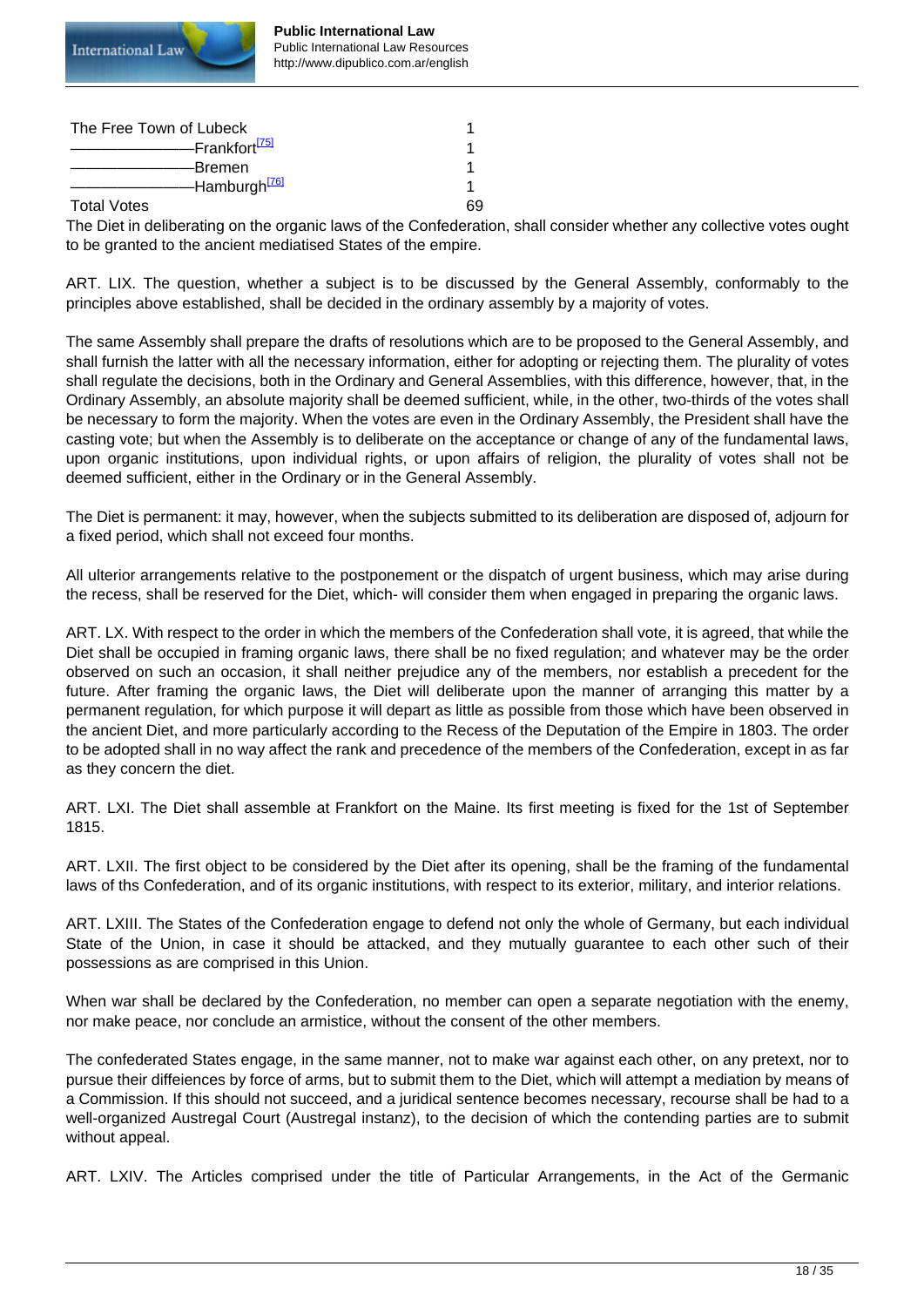Confederation, as annexed to the present General Treaty, both in original and in a French translation, shall have the same force and validity as if they were textually inserted herein.

ART. LXV. The ancient United Provinces of the Netherlands and the late Belgic provinces, both within the limits fixed by the following Article, shall form, together with the countries and territories designated in the same article, under the sovereignty of his Royal Highness the Prince of Orange-Nassau, sovereign prince of the United Provinces, the kingdom of the Netherlands, hereditary in the order of succession already established by the Act of the constitution of the said United Provinces. The title and the prerogatives of the royal dignity are recognised by all the Powers in the house of Orange-Nassau.

ART. LXVI. The line comprising the territories which compose the kingdom of the Netherlands, is determined in the following manner:—It leaves the sea, and extends along the frontiers of France on the side of the Netherlands as rectified and fixed by **Article III.** of the Treaty of Paris of the 30th May, 1814, to the Meuse; thence along the tame frontiers to the old limits of the duchy of Luxembourg. From this point it follows the direction of the limits between that duchy and the ancient Bishoprick of Liege, till it meets (to the south of Deiffelt) the western limits of that canton, and of that of Malmedy, to the point where the latter reaches the limits between the old departments of the Ourthe and the Roer; it then follows these limits, to where they touch those of the former French canton of Eupen, in the duchy of Limburg, and following the western limit of that canton, in a northerly direction, leaving to the right a small part of the former French canton of Aubel, joins the point of contact of the three old departments of the Ourthe, the Lower Meuse, and the Roer; parting again from this point, this line follows that which divides the two latter departments, until it reaches the Worm (a river falling into the Roer), and goes along this river to the point where it again reaches the limit of these two departments, pursues this limit to the south of Hillensberg, (the old department of the Roer), from whence it reascends to the north, and leaving Hillensberg to the right, and dividing the canton of Sittard into two nearly equal parts, so that Sittard and Susteren remain on the left, it reaches the old Dutch territory; from whence, leaving this territory to the left, it goes on following its eastern frontier to the point where it touches the old Austrian principality of Gueldres, on the side of Ruremonde, and directing itself towards the most eastern point of the Dutch territory, to the north of Swalmen, continues to inclose this territory.<sup>[\[77\]](http://en.wikisource.org/wiki/Final_Act_of_the_Congress_of_Vienna/General_Treaty#cite_note-76)</sup>

Lastly, setting out from the most eastern point, it joins that part of the Dutch territory in which Venlpo is situated; that town and its territory being included within it. From thence to the old Dutch frontier near Mook, situated above Genep, the line follows the course of the Meuse, at such a distance from the right bank, that all the places within a thousand Rhenish yards (Rheinlandische Ruthen) from it shall belong, with their territories, to the kingdom of the Netherlands; it being understood however, as to the reciprocity of this principle, that the Prussian territory shall not at any point touch the Meuse, or approach it within the distance of a thousand Rhenish yards.

From the point where the line just described reaches the ancient Dutch frontier, as far as the Rhine, this frontier shall remain essentially the same as it was in 1795, between Cleves and the United Provinces. This line shall be examined by a commission, which the governments of Prussia and the Netherlands shall name without delay, for the purpose of proceeding to the exact determination of the limits, as well of the kingdom of the Netherlands, as of the grand duchy of Luxembourg, specified in [Art. LXVIII.](http://en.wikisource.org/wiki/Final_Act_of_the_Congress_of_Vienna/General_Treaty#ART.LXVIII); and this commission, aided by professional persons, shall regulate every thing concerning the hydrotecnnical constructions, and other similar points, in the most equitable manner, and the most conformable to the mutual interests of the Prussian states, and of those of the Netherlands. This same arrangement refers to the fixing of limits in the districts of Kyfwaerd, Lobith and in the whole territory as far as Kekerdom.

The enclaves of Huissen, Malburg, Lymers, with the town of Sevenaer and lordship of Weel, shall form a part of the kingdom of the Netherlands; and his Prussian Majesty renounces them in perpetuity for himself, his heirs and successors.

ART. LXVII. That part of the old Duchy of Luxembourg which is comprised in the in the limits specified in the following Article, is likewise ceded to the sovereign prince of the United Provinces, now King of the Netherlands, to be possessed in perpetuity by him and his successors, in full property and sovereignty. The Sovereign of the Netherlands shall add to his titles that of Grand Duke of Luxembourg. His Majesty reserving to himself the privilege of making such family arrangement between the princes his sons, relative to the succession to the Grand Duchy, as he shall think conformable to the interests of his monarchy, and to his paternal intentions.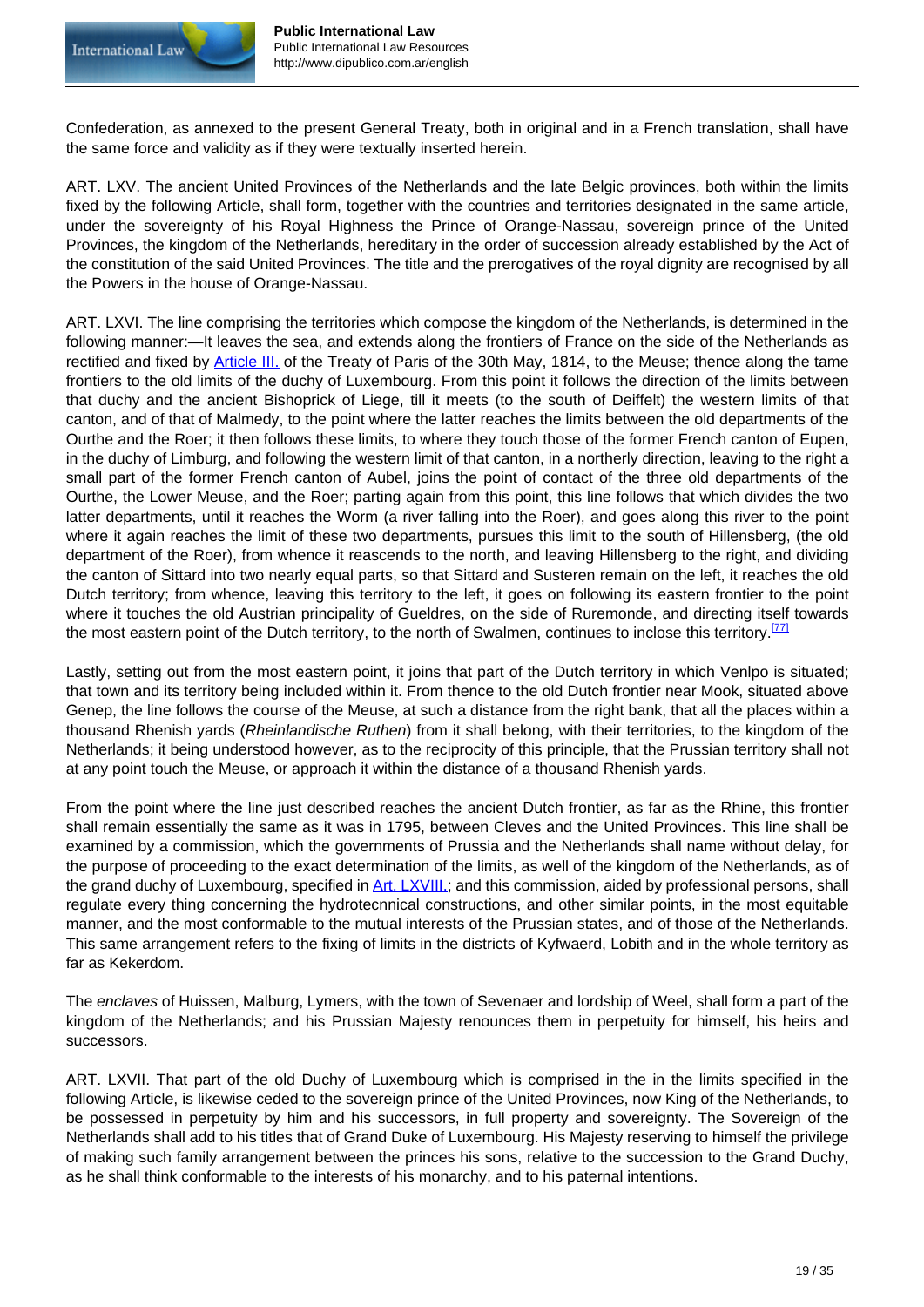

The Grand Duchy of Luxembourg, serving as a compensation for the principalities of Nassau Dillenburg, Siegen, Hadamar and Dietz, shall form one of the States of the Germanic Confederation; and the Prince, King of the Netherlands, shall enter into the system of this Confederation, as Grand Duke of Luxembourg, with all the prerogatives and privileges enjoyed by the other German Princes.

The town of Luxembourg, in a military point of view, shall be considered as a fortress of the Confederation: the Grand Duke shall, however, retain the right of appointing the governor and military commandant of this fortress, subject to the approbation of the executive power of the Confederation, and under such other conditions as it may be judged necessary to establish, in conformity with the also renounces the principality of Fulda, and future constitution of the said Confederation

ART. LXVIII. The Grand Duchy of Luxembourg shall consist of all the territory situated between the kingdom, of the Netherlands, as it has been designated by [Art. LXVI,](http://en.wikisource.org/wiki/Final_Act_of_the_Congress_of_Vienna/General_Treaty#ART.LXVI) France, the Moselle, as far as the mouth of the Sure, the course of the Sure, as far as the junction of the Our, course of this last river, as far as the limits of the former French canton of St. Vith, which shall not belong to the Grand Duchy of Luxembourg.

ART. LXIX. His Majesty the King of the Netherlands, Grand Duke of Luxembourg, shall possess in perpetuity, for himself and his successors, the full and entire sovereignty; of that part of the duchy of Bouillon, which is not ceded to France by the Treaty of Paris; and which, therefore, shall be united to the Grand Duchy of Luxembourg.

Disputes, having arisen with respect to the said duchy of Bouillon, the competitor who shall legally establish his right, in the manner shall possess, in full property, the said part of the duchy, as it was enjoyed by the last duke, under the sovereignty of his Majesty the King of the Netherlands, Grand Duke of Luxembourg.

This decision shall be made by arbitration, and be without appeal. For this purpose there shall be appointed a certain number of arbitrators, one by each of the two competitors, and others, to the number of three, by the courts of Austria, Prussia, and Sardinia. They shall assemble at Aix-la-Chapelle, as soon as the state of the war and other circumstances may admit of it, and their determination shall be made known within six months from their first meeting.

In the interim, his Majesty the King of the Netherlands, Grand Duke of Luxemburgh, shall hold in trust the property of the said part of the Duchy of Bouillon, in order that he may restore it, together with the revenues of the provisional administration, to the competitor in whose favour the arbitrators shall decide; and his said Majesty shall indemnify him for the loss of the revenues arising from the rights of sovereignty, by means of some equitable arrangement. Should the restitution fall to Prince Charles of Rohan, this property, when in his possession, shall be regulated by the laws of the substitution which constitutes his title thereto.

ART. LXX. His Majesty the King of the Netherlands renounces, in perpetuity for himself his heirs and successors, in favour of his Majesty the King of Prussia, the sovereign possessions which the house of Nassau-Orange held in Germany, namely, the principalities of Dillenburg, Dietz, Siegen, and lludamar, with the lordships of Beilsteiu, such as those possessions have been definitively arranged between the two branches of the house of Nassau, by the Treaty concluded at the Hague on the 14th July 1814. the said Articles shall have the same force and validity as if they were inserted, word for word, in the present Instrument. $^{[78]}$  $^{[78]}$  $^{[78]}$ 

ART. LXXIV. The integrity of the nineteen Cantons,<sup>[\[79\]](http://en.wikisource.org/wiki/Final_Act_of_the_Congress_of_Vienna/General_Treaty#cite_note-78)</sup> as they existed in a political body, from the signature of the Convention of the 29th December 1813,  $\frac{[80][81]}{S}$  $\frac{[80][81]}{S}$  $\frac{[80][81]}{S}$  $\frac{[80][81]}{S}$  is recognised as the basis of the Helvetic system.

ART. LXXV. The Vallais, the territory of Geneva,  $\frac{1821}{2}$  and the principality of Neufehatel,  $\frac{1831}{2}$  are united to Switzerland, and shall form three new cantons. The valley of Dappes, having formed part of the canton of Vaud, is restored to  $it.$ <sup>[\[84\]](http://en.wikisource.org/wiki/Final_Act_of_the_Congress_of_Vienna/General_Treaty#cite_note-83)</sup>

ART. LXXVI. The bishoprick of Baste and the city and territory of Bienne shall be united to the Helvetic Confederation, and shall form part of the canton of Berne. The following districts, however, are excepted from this last arrangement: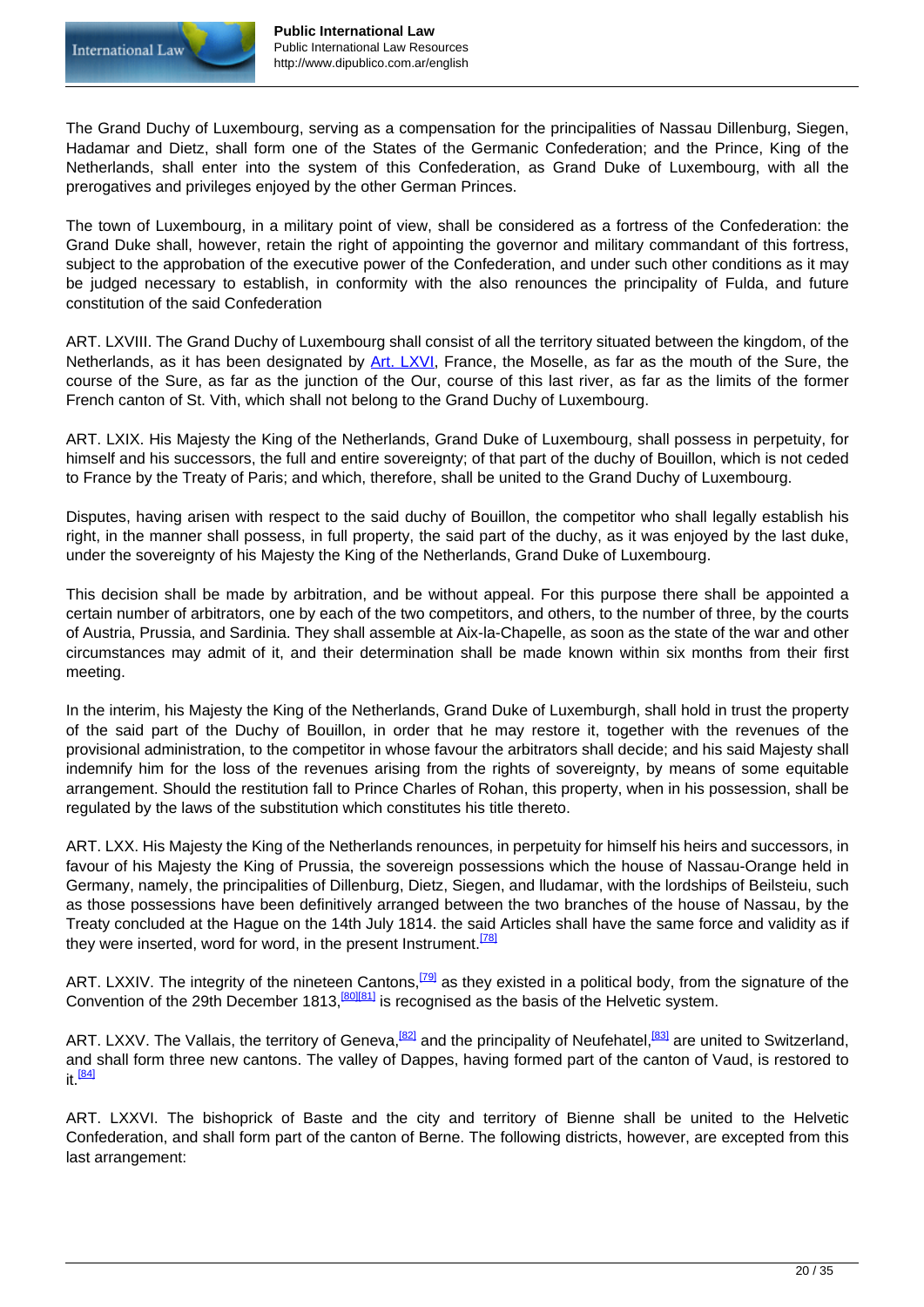

1. A district of about three square leagues in extent, including the communes of Altschweiler, Schonbuch, Oberweiler, Terweiler, Ettingen, Fürsteintein, Plotten, Pfeffingen, Aesch, Bruck, Reinach, Arlesheim; which district shall be united to the canton of Basle.

2. A small enclave, situated near the village of Neufchatel de Lignieres, <sup>[\[85](http://en.wikisource.org/wiki/Final_Act_of_the_Congress_of_Vienna/General_Treaty#cite_note-84)]</sup> which is at present, with respect to civil jurisdiction, dependant upon the canton of Neufchatel, and with respect to criminal jurisdiction, upon that of the bishoprick of Basle, shall belong in full sovereignty to the principality of Neufchatel.

ART. LXXVII. The inhabitants of the bishoprick of Basle and those of Bicnne, united to the cantons of Berne and Basle, shall enjoy, in every respect, without any distinction of religion (which shall be maintained in its present state) the same political and civil rights which are enjoyed, or may be enjoyed, by the inhabitants of the ancient parts of the said cantons: they shall, therefore, be equally competent to become candidates for the places of representatives, and for all other appointments, according to the constitution of the cantons. Such municipal privileges as are compatible with the constitution and the general regulations of the canton of Berne, shall be preserved to the town of Bienne, and to the villages that formed part of its jurisdiction.

The sale of the national domains shall be confirmed, and the feudal rights and tithes cannot be reestablished.

The respective Acts of the Union shall be framed, conformably to the principles above declared, by commissions, composed of an equal number of deputies from each of the directing parties concerned. Those from the bishopric of Basle, shall be chosen by the canton, from amongst the most eminent citizens of the country. The said Acts shall be guaranteed by the Swiss Confederation. All points upon which the parties cannot agree, shall be decided by a court of arbitration, to be named by the Diet.

ART. LXXVIII. The cession, made by the 3d Article of the Treaty of Vienna of the 14th October 1[809](http://en.wikisource.org/wiki/Final_Act_of_the_Congress_of_Vienna/General_Treaty#cite_note-Hertslet-23-11), <sup>[12]</sup> of the lordship of Raziins, inclosed in the country of the Grisons, having expired; and his Majesty the Emperor of Austria, being restored to [a](http://en.wikisource.org/w/index.php?title=Declaration_of_the_Powers_on_the_affairs_of_the_Helvetic_Confederacy&action=edit&redlink=1)ll the rights attached to the said possession, confirms the disposition which he made of it, by a [declaration, dated the 20th March 1815,](http://en.wikisource.org/w/index.php?title=Declaration_of_the_Powers_on_the_affairs_of_the_Helvetic_Confederacy&action=edit&redlink=1) in favour of the canton ef the Grisons.

ART. LXXIX. In order to ensure the commercial and military communications of the town of Geneva with the canton of Vaud, and the rest of Switzerland; and with a view to fulfil, in that respect, the 4th Article of the Treaty of Paris of the 30th May 1814, his Most Christian Majesty consents so to place the line of custom-houses, that the road which leads from Geneva into Switzerland by Versoy, shall, at all times, be free, and that neither the post nor travellers, nor the transport of merchandize, shall be interrupted by any examination of the officers of the customs, nor subjected to any duly. It is equally understood, that the passage of Swiss troops on this road shall not, in any manner, be obstructed.

In the additional regulations to be made on this subject, the execution of the Treaties relative to the free communication between the town of Geneva and the jurisdiction of Peney, shall be assured in the manner most convenient to the inhabitants of Geneva. His Most Christian Majesty also consents that the gendarmerie and militia of Geneva, after having communicated on the subject with the nearest military post of the French gendarmerie, shall pass on the high, road of Meyrin, to and from the said jurisdiction, and the town of Geneva.

ART. LXXX.<sup>[\[86\]](http://en.wikisource.org/wiki/Final_Act_of_the_Congress_of_Vienna/General_Treaty#cite_note-85)</sup> His Maiesty the King of Sardinia cedes, that part of Savoy which is situated between the river Arve, the Rhone, the limits of that part of Savoy ceded to France, and the mountain of Salive, as far as Veiry inclusive, together with that part which lies between the high road called that of the Simplon, the lake of Geneva, and the present territory of the canton of Geneva, from Venezas to the point where the river of Hermance crosses the said road, and from thence, following the course of that river to where it enters the lake of Geneva, to the east of the village of Hermance (the whole of the road of the Simplon continuing to be possessed by his Majesty the King of Sardinia) in order that these countries shall be re-united to the canton of Geneva; with the reservation, however, of determining more precisely, by commissioners respectively, their limits, particularly of that part which relates to the demarcation above Veiry, and on the mountain of Saleve; his said Majesty renouncing for himself and his successors, in perpetuity without exception or reservation, all rights of sovereignty, or other rights which may belong to him in the places and territories comprised within this demarcation.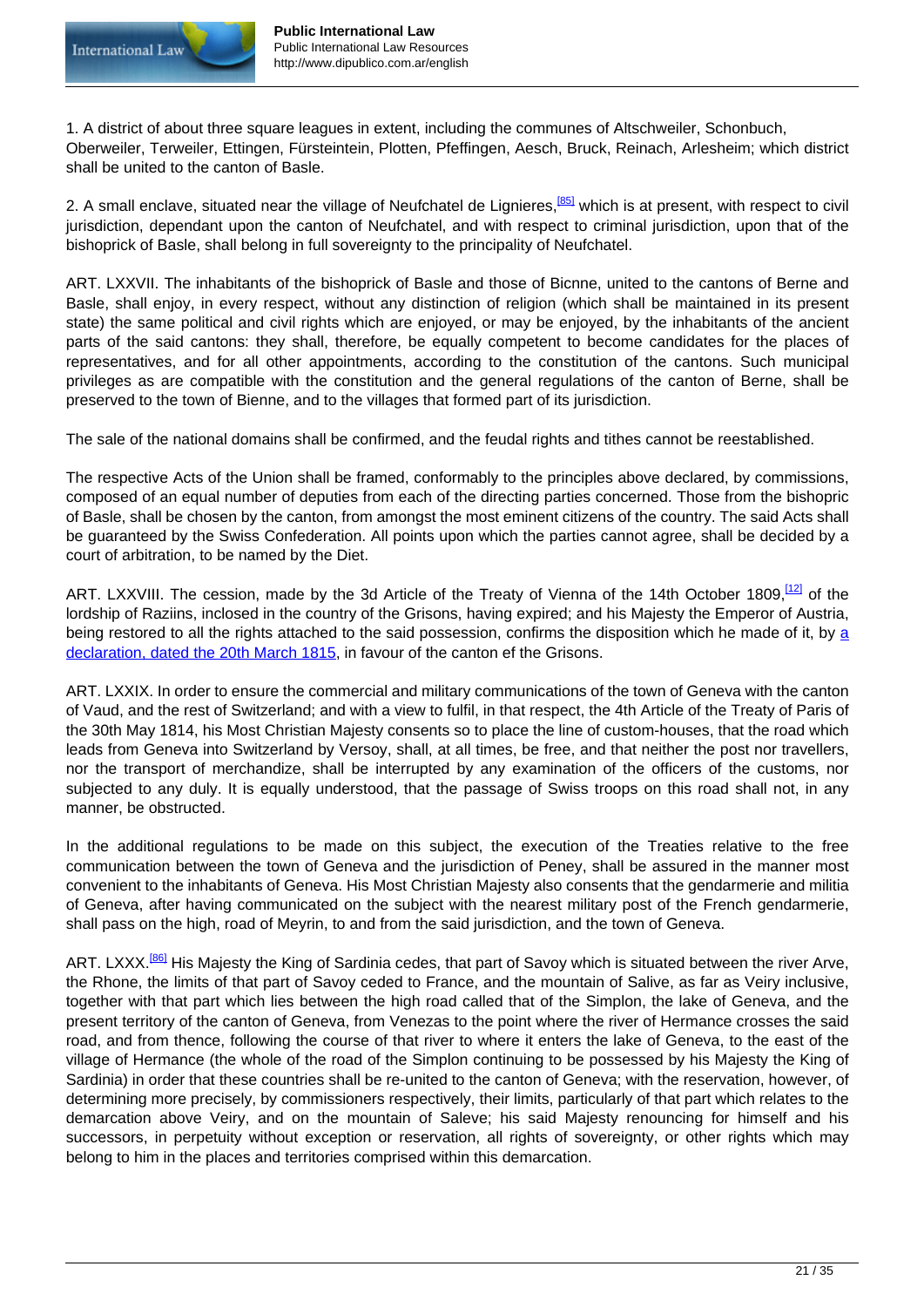

His Majesty the King of Sardinia also agrees, that the communication between the canton of Geneva and the Vallais, by the road of the Simplon, shall be established, in the same manner as it has been agreed to by France, between Geneva and the canton of Vaud, by the route of Versoy.<sup>[\[87\]](http://en.wikisource.org/wiki/Final_Act_of_the_Congress_of_Vienna/General_Treaty#cite_note-86)</sup> A free communication shall also be at all limes granted for the Genevese troops, between the territory of Geneva and the jurisdiction of Jussy, and such facilities shall be allowed as may be necessary for proceeding by the lake to the road of the Simplon.

On the other hand, an exemption from all duties of transit shall be granted for all merchandize and goods which, coming from the states of his Majesty the King of Sardinia and the free port of Genoa, shall traverse the road called the Simplon in its whdle extent, through the Vallais and the state of Geneva, This exemption, shall, however, be confined to the transit, and shall extend neither to the tolls established for the maintenance of the road, nor to duties levied on merchandize or goods intended to be sold or consumed in the interior. The same reservation shall apply to the communication granted to the Swiss between the Vallais and the canton of Geneva; and the different governments, shall for this purpose take such measures as, by common agreement, they shall judge necessary, either for taxation or for preventing contraband trade in their territories, respectively.<sup>[\[88\]](http://en.wikisource.org/wiki/Final_Act_of_the_Congress_of_Vienna/General_Treaty#cite_note-87)</sup>

ART. LXXXI. With a view to the establishing of reciprocal compensations, the cantons of Argovia, Vaud, Tessin, and St. Gall, shall furnish to the ancient cantons of Schwitz, Unterwald, Uri, Claris, Zug and Appenzell (Rhode Interior) a sum of money to be applied to purposes of public instruction, and to the expenses of general administration, but principally to the former object, in the said cantons.

The quota, manner of payment, and division of this pecuniary compensation, are fixed as follows:

The cantons of Argovia, Vaud, and St. Gall, shall furnish to the cantons of Schwitz, Unterwald, Uri, Zug, Claris, and Appenzell (Rhode Interior) a fund of 500,000 Swiss livres.

Each of the former cantons shall pay the interest of its quota, at the rate of five per cent, per annum, or have the option of discharging the principal either in money or funded property.

The division, either of the payment or receipt of these funds, shall be made according to the scale of contributions laid down for providing the federal expenses.

The canton of Tessin shall pay every year to the canton of Uri, a moiety of the produce of the tolls in the Levantine valley.

ART. LXXXII. To put an end to the discussions which have arisen, with respect to the funds placed in England by the cantons of Zurich and Berne, it is determined;

1. That the cantons of Berne and Zurich shall preserve the property of the funded capital as rt existed in 1803, at the period of the dissolution of the Helvetic government, and shall receive the interest thereof from January 1st, 1815.

2. That the accumulated interest due since the year 1798, up to the year 1814, inclusive, shall be applied to the payment of the remaining capital of the national debt, known under the denomination of the Helvetic debt.

3. That the surplus of the Helvetic debt shall remain at the charge of the other cantons, those of Berne and Zurich being exonerated by the above arrangement. The quota of each of the cantons, which remain charged with this surplus, shall be calculated and paid according to the proportion fixed for the contributions destined to defray federal expenses. The countries incorporated with Switzerland since 1813, shall not be assessed on account of the old Helvetic debt.

If it shall happen that an overplus remains after discharging the above debt, that overplus shall be divided between the cantons of Berne and Zurich, in the proportion of their respective capitals.

The same regulations shall be observed with regard to those other debts the documents concerning which are deposited in the Custody of the president of the Diet.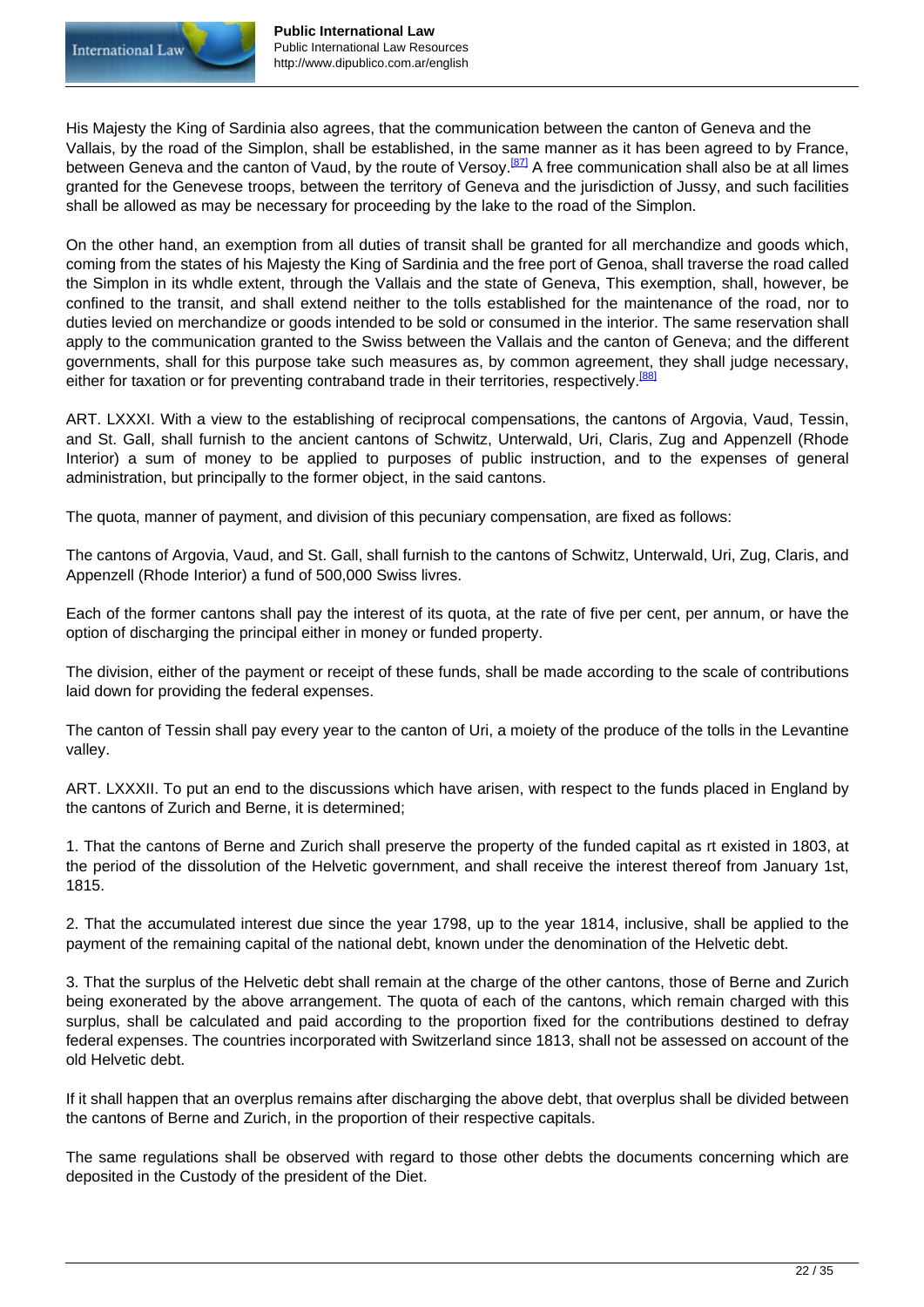

ART. LXXXIII. To conciliate disputes respecting *lauds* abolished without indemnification, an indemnity shall be given to persons who are owners of such *lauds*; and for the purpose of avoiding all further differences on this subject between the cantons of Berne and Vaud, the latter shall pay to the government of Berne, the sum of 300,000 Swiss livres, which shall lie shared between the Bernese claimants, propietors of *lauds*. The payments shall be made at the rale of a fifth part each year, commencing from January 1, 1816.

ART. LXXXIV. The [Declaration of the 20th March](http://en.wikisource.org/w/index.php?title=Declaration_of_the_Powers_on_the_affairs_of_the_Helvetic_Confederacy&action=edit&redlink=1)[,](http://en.wikisource.org/wiki/Final_Act_of_the_Congress_of_Vienna/General_Treaty#cite_note-88)<sup>[89]</sup> addressed by the Allied Powers who signed the Treaty of Paris, to the Diet of the Swiss Confederation, and accepted by the Diet through the Act of Adhesion of May 27th, is confirmed in the whole of its tenor; and the principles established, as also the arrangements agreed upon, in the said Declaration, shall be invariably maintained.

ART. LXXXV. The frontiers of the states of his Majesty the King of Sardinia shall be:

On the side of France, such as they were on the 1st of January 1792, with the exception of the changes effected by the Treaty of Paris of 30th May 1814.<sup>[\[90\]](http://en.wikisource.org/wiki/Final_Act_of_the_Congress_of_Vienna/General_Treaty#cite_note-89)</sup>

On the side or the Helvetic Confederation, such as they existed on the 1st of January 1792, with the exception of the change produced by the cession in favour of the canton of Geneva, as specified by the [80th Article](http://en.wikisource.org/wiki/Final_Act_of_the_Congress_of_Vienna/General_Treaty#ART.LXXX) of the present Act.

On the side of the states of his Majesty the Emperor of Austria, such as they existed on the 1st of January 1792; and the Convention concluded between their Majesties the Empress Maria Theresa, and the King of Sardinia, on the 4th of October 1751,  $\frac{91}{2}$  shall be reciprocally confirmed in all its stipulations.

On the side of the states of Parma and Placentia, the frontier, as far as it concerns the ancient states of the King of Sardinia, shall continue to be the same as they were on the 1st of January 1792.

The borders of the former states of Genoa, and of the countries called Imperial Fiefs, united to the states of his Majesty the King of Sardinia, according to the following Articles, shall be the same as those, which on the 1st of January 1792, separated those countries from the states of Parma and Placentia, and from those of Tuscany and Massa.

The island of Capraja, having belonged to the ancient republic of Genoa, is included in the cession of the states of Genoa, to his Majesty the King of Sardinia.

ART. LXXXVI. The states which constituted the former republic of Genoa, are united in perpetuity to those of his Majesty the King of Sardinia; to be, like the latter, possessed by him in full sovereignty and hereditary property; and to descend, in the male line, in the order of primogeniture, to the two branches of his house, viz.; the royal branch, and the branch of Savoy Carignan.

ART. LXXXVII. The King of Sardinia shall add to his present titles, that of Duke of Genoa.<sup>[\[92\]](http://en.wikisource.org/wiki/Final_Act_of_the_Congress_of_Vienna/General_Treaty#cite_note-91)</sup>

ART. LXXXVIII. The Genoese shall enjoy all the rights and privileges, specified in the Act, intituled "[Conditions](http://en.wikisource.org/w/index.php?title=Conditions_which_are_to_serve_as_the_bases_of_the_union_of_the_Genoese_states_to_those_of_his_Sardinian_Majesty&action=edit&redlink=1) [which are to serve as the bases of the union of the Genoese states to those of his Sardinian Majesty](http://en.wikisource.org/w/index.php?title=Conditions_which_are_to_serve_as_the_bases_of_the_union_of_the_Genoese_states_to_those_of_his_Sardinian_Majesty&action=edit&redlink=1)," and the said Act,<sup>[\[93\]](http://en.wikisource.org/wiki/Final_Act_of_the_Congress_of_Vienna/General_Treaty#cite_note-92)</sup> such as it is annexed to this General Treaty, shall be considered as an integral part thereof, and shall have the same force and validity, as if it were textually inserted in the present Article.

ART. LXXXIX. The countries called Imperial Fiefs, formerly united to the ancient Ligurian republic, are definitively united to the states of his Majesty the King of Sardinia, in the same manner as the rest of the Genoese states; and the inhabitants of these countries shall enjoy the same rights and privileges as those of the states of Genoa, specified in the preceding Article.

ACT. XC. The right that the Powers who signed the Treaty of Paris of the 30th May 1814, reserved to themselves by the [3d Art.](http://en.wikisource.org/wiki/Treaty_of_Paris_%281814%29#ART.III) of that Treaty, of fortifying such points of their states as they might judge proper for their safely, is equally reserved, without restriction, to his Majesty the King of Sardinia.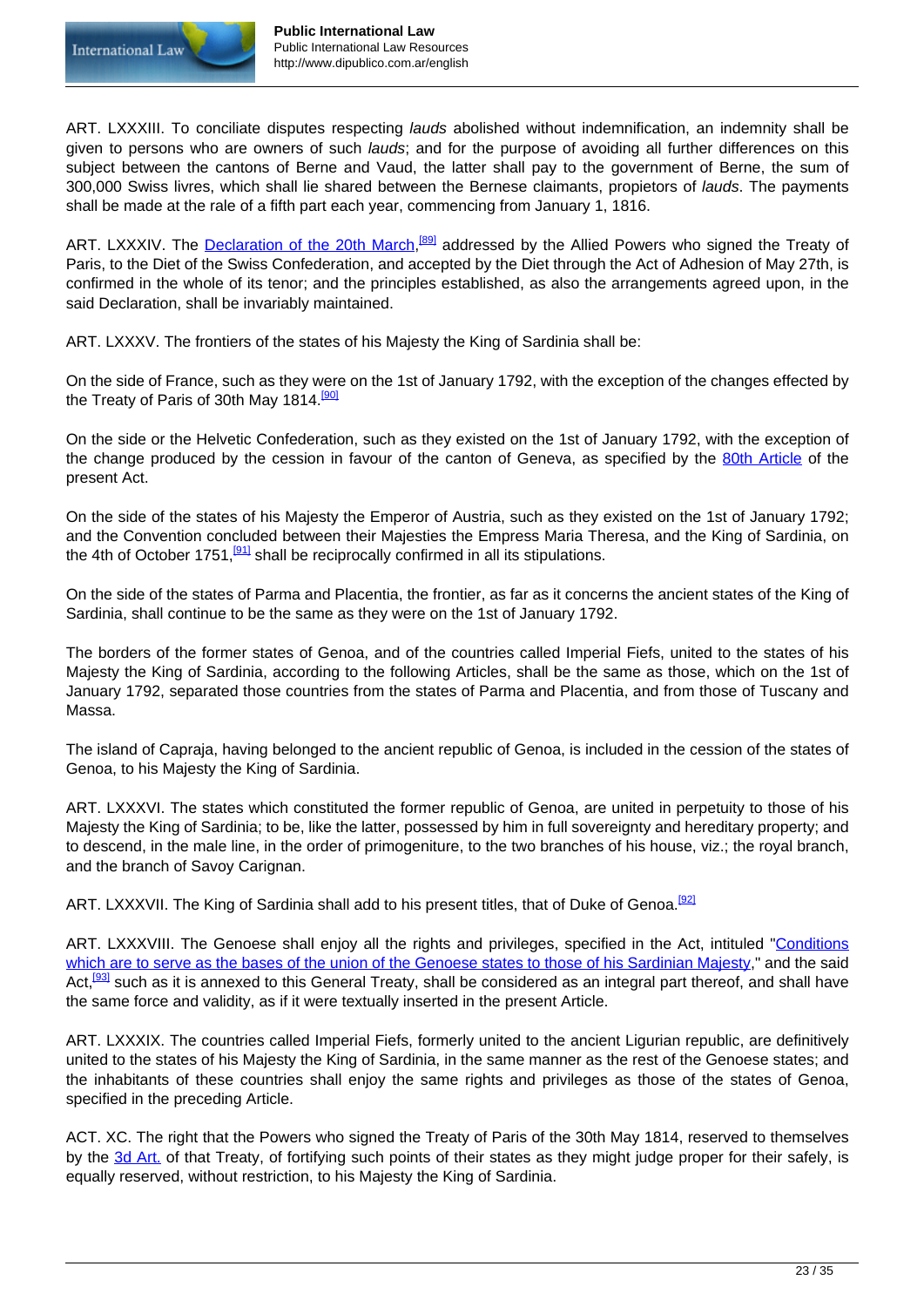ART. XCI. His Majesty the King of Sardinia cedes to the canton of Geneva, the districts of Savoy, designated in the [80th Article](http://en.wikisource.org/wiki/Final_Act_of_the_Congress_of_Vienna/General_Treaty#ART.LXXX) above recited, according to the conditions specified in the Act, intituled ["Cession made by his Majesty](http://en.wikisource.org/w/index.php?title=Cession_made_by_his_Majesty_the_king_of_Sardinia_to_the_canton_of_Geneva&action=edit&redlink=1) [the king of Sardinia to the canton of Geneva."](http://en.wikisource.org/w/index.php?title=Cession_made_by_his_Majesty_the_king_of_Sardinia_to_the_canton_of_Geneva&action=edit&redlink=1)<sup>[\[94](http://en.wikisource.org/wiki/Final_Act_of_the_Congress_of_Vienna/General_Treaty#cite_note-93)]</sup> This Act shall be considered as an integral part of this General Treaty, to which it is annexed, and shall have the same force and validity as if it were textually inserted in the present Article.<sup>[\[95\]](http://en.wikisource.org/wiki/Final_Act_of_the_Congress_of_Vienna/General_Treaty#cite_note-94)</sup>

ART. XCII. The provinces of Chablais and Faucigny, and the whole of the territory of Savoy to the North of Ugine, belonging to his Majesty the King of Sardinia, shall form a part of the neutrality of Switzerland, as it is recognised and guaranteed by the Powers.<sup>[\[96\]](http://en.wikisource.org/wiki/Final_Act_of_the_Congress_of_Vienna/General_Treaty#cite_note-95)</sup>

Whenever, therefore, the neighbouring powers to Switzerland are in a stale of open or impending hostility, the troops of his Majesty the King of Sardinia which may be in those provinces, shall retire, and may for that purpose pass through the Vallais, if necessary. No other armed troops of any other power shall have the privilege of passing through or remaining in the said territories and provinces, excepting those which the Swiss Confederation shall think proper to place there; it being well understood, that this state of things shall not in any manner interrupt the administration of these countries, in which the civil agents of his Majesty the King of Sardinia may likewise employ the municipal guard, for the preservation of good order.

ART. XCIII. In pursuance of the renunciations agreed upon by the Treaty of Paris of the 30th May 1814, the Powers who sign the present Treaty, recognize his Majesty the emperor of Austria, his heirs and successors, as legitimate Sovereign of the provinces and territories which had been ceded, either wholly or in part, by the Treaties of Campo-Formio of 1797,<sup>[\[9](http://en.wikisource.org/wiki/Final_Act_of_the_Congress_of_Vienna/General_Treaty#cite_note-96)7]</sup> of Luneville of 18[01,](http://en.wikisource.org/wiki/Final_Act_of_the_Congress_of_Vienna/General_Treaty#cite_note-97)<sup>[98]</sup> of Presburg of [180](http://en.wikisource.org/wiki/Final_Act_of_the_Congress_of_Vienna/General_Treaty#cite_note-98)5,<sup>[99]</sup> by the additional Convention of Fontainbleau of 1807,<sup>[\[100](http://en.wikisource.org/wiki/Final_Act_of_the_Congress_of_Vienna/General_Treaty#cite_note-99)]</sup> and by the Treaty of Vienna of 1[809](http://en.wikisource.org/wiki/Final_Act_of_the_Congress_of_Vienna/General_Treaty#cite_note-100);<sup>[\[10](http://en.wikisource.org/wiki/Final_Act_of_the_Congress_of_Vienna/General_Treaty#cite_note-Hertslet-23-11)1][12]</sup> the possession of which provinces and territories his Imperial and Royal Apostolic Majesty obtained in consequence of the last war; such as, Istria, Austrian as well as heretofore Venetian, Dalmatia, the ancient Venetian isles of the Adriatic, the mouths of the Cattaro, the city of Venice,<sup>[\[10](http://en.wikisource.org/wiki/Final_Act_of_the_Congress_of_Vienna/General_Treaty#cite_note-101)2]</sup> with its waters, as well as all the other provinces and districts of the formerly Venetian States of the Terra Firma, upon the left bank of the Adige, the duchies of Milan and Mantua, the principalities of Brixen and Trente, the county of Tyrol, the Voralberg, the Austrian Frioul, the ancient Venetian Frioul, the territory of Montefalcone, the government and town of Trieste, Carniola, Upper Carinthia, Croatia on the right of the Save, Fiume, and the Hungarian Littorale, and the district of Castua.

ART. XCIV. His Imperial and Royal Apostolic Majesty shall unite to his monarchy, to be possessed by him and his successors, in full property and sovereignty;

1. Besides the portions of the Terra-Firma in the Venetian states mentioned in the preceding Article, the other parts of those states, as well as all other territory situated between the Tessin, the Po, and the Adriatic sea.

2. The vallies of the Valtcline, of Bormio, and of Chiavenna.

3. The territories which formerly composed the republic of Ragusa.

ART. XCV.<sup>[\[103\]](http://en.wikisource.org/wiki/Final_Act_of_the_Congress_of_Vienna/General_Treaty#cite_note-102)</sup> In consequence of the stipulations agreed upon in the preceding Articles, the frontiers of the states of his Imperial and Royal Apostolic Majesty, in Italy shall be;

1. On the side of the states of his Majesty the King of Sardinia, such as they were on the 1st of January 1792.

2. On the side of the states of Parma, <sup>[\[104](http://en.wikisource.org/wiki/Final_Act_of_the_Congress_of_Vienna/General_Treaty#cite_note-103)]</sup> Placentia, and Guastalla, the course of the Po, the line of demarcation following the [Thalweg](http://en.wikipedia.org/wiki/Thalweg) of the river.

3. On the side of the states of Modena, such as they were on the 1st of January 1792.

4. On the side of the Papal states, the course of the Po, as far as the mouth of the Gozo.

5. On the side of Switzerland, the ancient frontier of Lombardy, and that which separates the vallies of the Valteline, of Bormio, and Chiavenna, from the cantons of the Grisons, and the Tessino.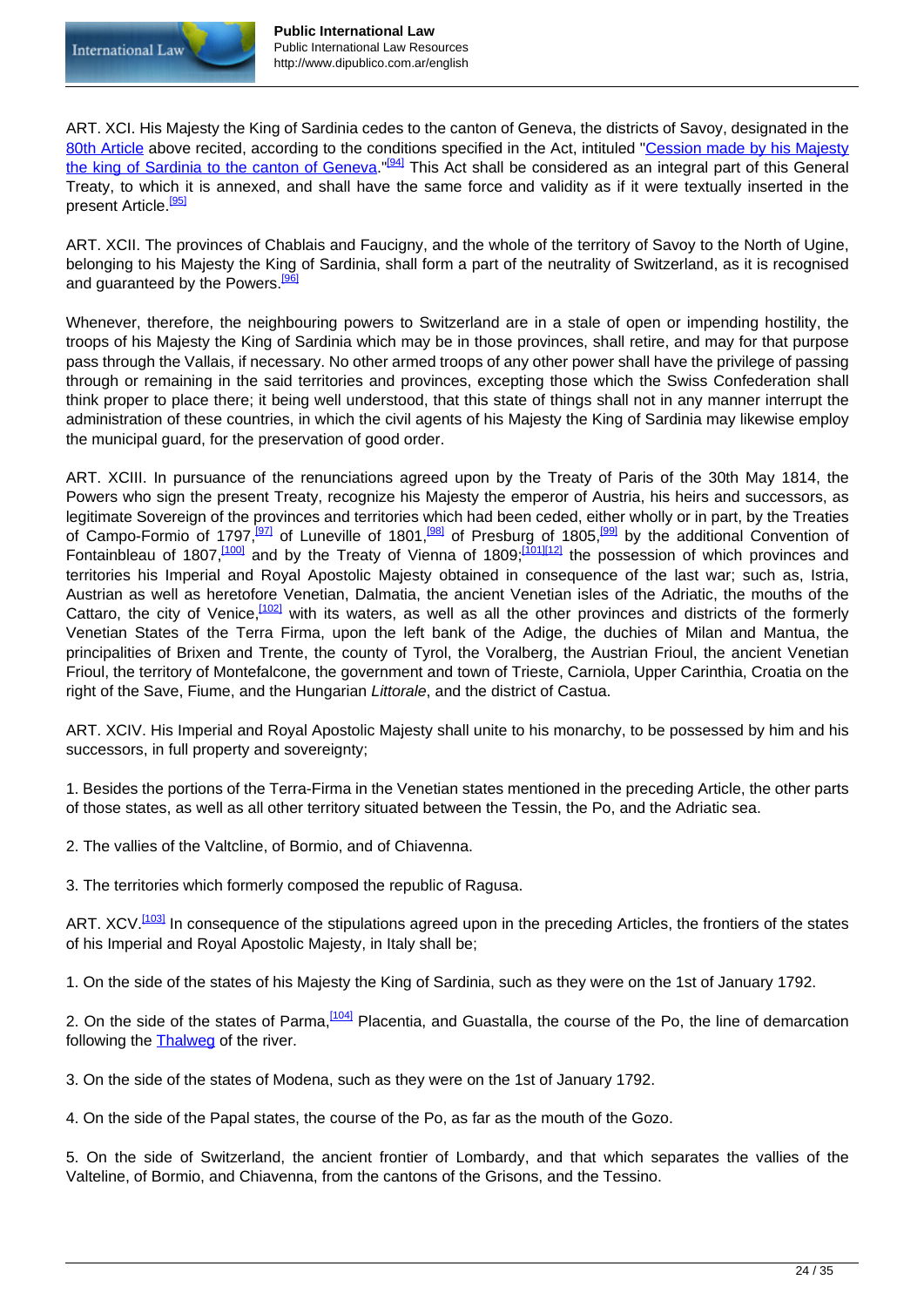

In those places where the Thalweg of the Po forms the frontier, it is agreed, that the changes which the course of the river may undergo shall not, in future, in any way affect the property of the islands therein contained.

ART. XCVI. The general principles, adopted by the Congress at Vienna, for the navigation of rivers, shall be applicable to that of the Po.<sup>[\[105\]](http://en.wikisource.org/wiki/Final_Act_of_the_Congress_of_Vienna/General_Treaty#cite_note-104)</sup>

Commissioners shall be named by the states bordering on rivers, within three months at latest after the termination of the Congress, to regulate all that concerns the execution of the present Article.

ART. XCVII. As it is indispensable to preserve, to the establishment known by the name of the Mont-Napoleon at Milan, the means of fulfilling its engagements towards its creditors; it is agreed, that the landed and other immovable property of this establishment, in countries which formed part of the ancient kingdom of Italy, and have since passed under the government of different princes of Italy, as well as the capital belonging to the said establishment placed out at interest in these different countries, shall be appropriated to the same object.

The unfunded and unliquidated debts of the Mont-Napoleon, such as those arising from the arrears of its charges, or from any other increase of the outgoings of this establishment, shall be divided between the territories which composed the late kingdom of Italy; and this division shall be regulated according to the joint bases of their population and revenue.—The Sovereigns of the said countries shall appoint commissioners, within the space of three months, dating from the termination of the Congress, to arrange with Austrian commissioners whatever relates to this object.

This Commission shall assemble at Milan.

ART. XCVIII. His royal highness the Archduke Francis d'Este, his heirs and successors, shall possess, in full sovereignty, the duchies of Modena, Keggio, and Mirandola, such as they existed at the signature of the [Treaty of](http://en.wikisource.org/w/index.php?title=Treaty_of_Campo_Formio&action=edit&redlink=1) [Campo Formio.](http://en.wikisource.org/w/index.php?title=Treaty_of_Campo_Formio&action=edit&redlink=1)

The Archduchess Maria Beatrice d'Este, her heirs and successors, shall possess in full sovereignty and property, the duchy of Massa, and the principality of Carrara, as well as the Imperial Fiefs in La Lunigiana. The latter may be applied to the purpose of exchanges, or other arrangements made by common consent, and according to mutual convenience, with his imperial highness the Grand Duke of Tuscany.<sup>[\[106\]](http://en.wikisource.org/wiki/Final_Act_of_the_Congress_of_Vienna/General_Treaty#cite_note-105)</sup>

The rights of succession and reversion, established in the branches of the Archducal Houses of Austria, relative to the duchies of Modena, Reggio, and Mirandola, and the principalities of Massa and Carrara, are preserved.

ART. XCIX. Her Majesty the Empress Maria Louisa shall possess, in full property and sovereignty, the duchies of Parma, Placentia, and Guastalla, with the exception of the districts lying within the states of his Imperial and Royal Apostolic Majesty on the left bank of the Po.<sup>[\[107\]](http://en.wikisource.org/wiki/Final_Act_of_the_Congress_of_Vienna/General_Treaty#cite_note-106)</sup>

The reversion of these countries, shall be regulated by common consent, with the Courts of Austria, Russia, France, Spain, England and Prussia; due regard being had to the rights of reversion of the House of Austria, and of his Majesty the King of Sardinia to the said countries.<sup>[\[108\]](http://en.wikisource.org/wiki/Final_Act_of_the_Congress_of_Vienna/General_Treaty#cite_note-107)</sup>

ART. C. His Imperial Highness the archduke Ferdinand of Austria, is re-established, himself, his heirs and successors, in all the rights of sovereignty and property, in the grand duchy of Tuscany and its dependencies, which he possessed previous to the Treaty of Luneville.<sup>[\[109\]](http://en.wikisource.org/wiki/Final_Act_of_the_Congress_of_Vienna/General_Treaty#cite_note-108)</sup>

The stipulations of the 2d Article of the Treaty of Vienna, of the 3d of October, 1[735,](http://en.wikisource.org/wiki/Final_Act_of_the_Congress_of_Vienna/General_Treaty#cite_note-109)<sup>[110]</sup> between the Emperor Charles 6 and the King of France, to which the other powers acceded, are fully renewed in favour of his Imperial Highness and his descendants, as well as the guarantees resulting from those stipulations.<sup>[\[111\]](http://en.wikisource.org/wiki/Final_Act_of_the_Congress_of_Vienna/General_Treaty#cite_note-110)</sup>

There shall be likewise united to the said grand duchy, to be possessed in full property and sovereignty by the Grand Duke Ferdinand, his heirs and descendants;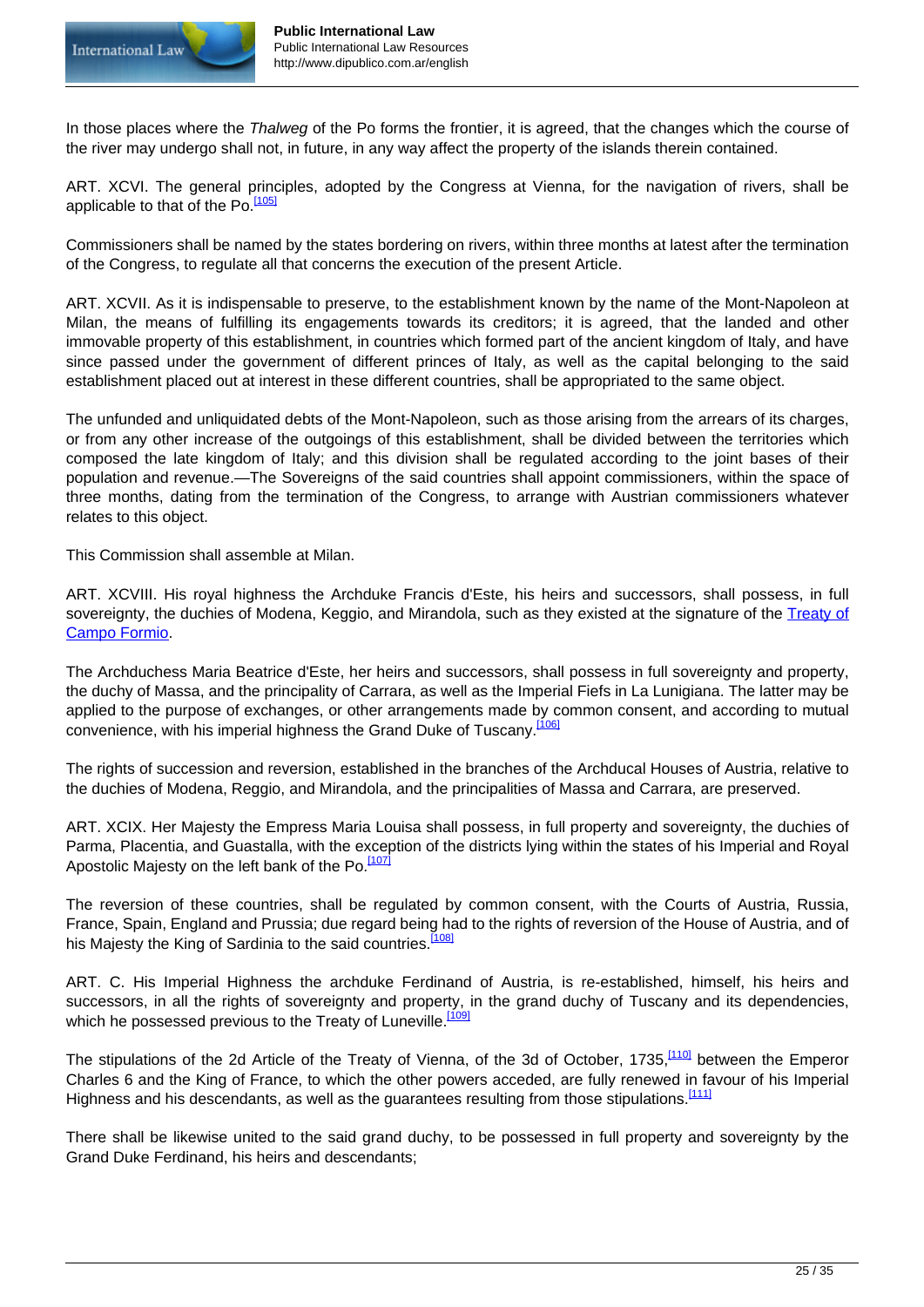

1. The state of the Prcsidii.

2. That part of the island of Elba, and its appurtenances, which were under the suzerainete of his Majesty the King of the Two Sicilies before the year 1801.

3. The suzerainete and sovereignty of the principality of Piombino and its dependencies.

Prince Ludovisi Buoncompagni shall retain, for himself and his legitimate successors, all the property which his family possessed in the principality of Piombino, and in the island of Elba and its dependencies, previously to the occupation of those countries by the French troops in 1799, together with the mines, founderies, and salt mines. The Prince Ludovisi shall likewise preserve his right of fishery, and enjoy an entire exemption from duties, as well for the exportation of the produce of his mines, founderies, salt-mines, and domains, as for the importation of wood and other articles necessary for working the mines: he shall be also indemnified by his Imperial Highness the Grand duke of Tuscany, for all the revenues the family of the latter derived from the crown duties, before the year 1801. In case any difficulties should arise in the valuation of this indemnity, the parties concerned shall refer the decision to the courts of Vienna and Sardinia.

4. The late Imperial fiefs of Vernio, Montanto, and Monte Santa Maria, lying within the Tuscan states.

ART. CI. The principality of Lucca shall be possessed in full sovereignty by her Majesty the Infant Maria Louisa, and her descendants, in the direct male line. The principality is erected into a duchy, and shall nave a form of government founded upon the principles of that which it received in 1805.<sup>[\[112\]](http://en.wikisource.org/wiki/Final_Act_of_the_Congress_of_Vienna/General_Treaty#cite_note-111)[\[113\]](http://en.wikisource.org/wiki/Final_Act_of_the_Congress_of_Vienna/General_Treaty#cite_note-112)</sup>

An annuity of 500,000 francs shall be added to the revenue of the principality of Lucca, which his Majesty the Emperor of Austria, and his Imperial Highness the Grand Duke of Tuscany, engage to pay regularly, as long as circumstances do not admit of procuring another establishment for her Majesty the Infant Maria Louisa, her son, and his descendants.

This annuity shall be specially mortgaged upon the lordships in Bohemia, known by the name of Bavaro Palatine; which, in case of the duchy of Lucca reverting to the Grand Duke of Tuscany, shall be freed from this charge, and shall again form a part of the private domain of his Imperial and Royal Apostolic Majesty.<sup>[\[114\]](http://en.wikisource.org/wiki/Final_Act_of_the_Congress_of_Vienna/General_Treaty#cite_note-113)</sup>

ART. CII. The duchy of Lucca shall revert to the Grand Duke of Tuscany; either in case of its becoming vacant by the death of her Majesty the Infant Maria Louisa, or of her son Don Carlos, and of their direct male descendants; or in case the Infant Maria Louisa or her direct heirs should obtain any other establishment, or succeed to another branch of their dynasty.

The Grand Duke of Tuscany however, engages, should the said reversion fall to him, to cede to the Duke of Modena, as soon as he shall have entered into possession of the principality of Lucca, the following territories:

1. The Tuscan districts of Tivizano, Pietra Santa, and Barga.

2. The Lucca districts of Castiglione, and Gllicano, lying within the states of Modena, as well as those of Minucciano and Monte-Icnose, contiguous to the country of Massa.

ART. CIII The Marches, with Camerino, and their dependencies, as well as the duchy of Benevento and the principality of Poote-Corvo, are restored to the Holy See.<sup>[\[115\]](http://en.wikisource.org/wiki/Final_Act_of_the_Congress_of_Vienna/General_Treaty#cite_note-114)</sup>

The Holy See shall resume possession of the legations of Ravenna, Bologna, and Ferrara, with the exception of that part of Ferrara which is situated on the left bank of the Po.

His Imperial and Royal Apostolic Majesty and his successors shall have the right of placing garrisons at Ferrara and Commachio.

The inhabitants of the countries who return under the government of the Holy See, in consequence of the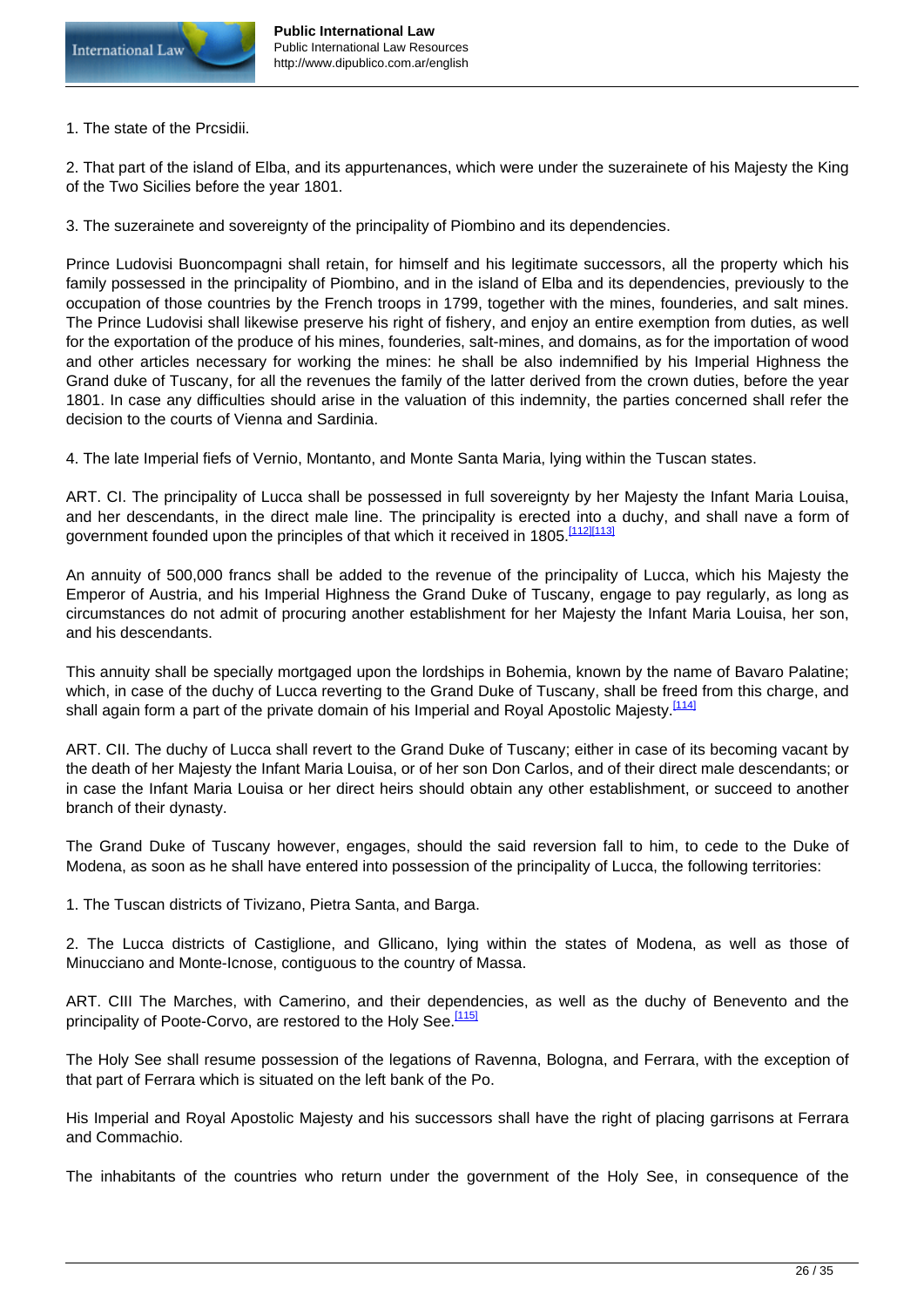stipulations of Congress, shall enjoy the benefit of the [16th Article](http://en.wikisource.org/wiki/Treaty_of_Paris_%281814%29#ART.XVI) of the Treaty of Paris of the 30th May 1814. All acquisitions made by individuals, in virtue of a title acknowledged as legal by the existing laws, are to be considered as good, and the arrangements necessary for the guarantee rf the public debt, and the payment of pensions, shall be settled by a particular Convention between the courts of Rome and Vienna.

ART. CIV. His Majesty King Ferdinand 4, his heirs and successors, is restored to the throne of Naples, and his Majesty is acknowledged by the Powers as King of the Two Sicilies.

ART. CV. The Powers, recognizing the justice of the claims of his Royal Highness the Prince Regent of Portugal and the Brazils, upon the town of Olivenru, and the other territories ceded to Spain by the Treaty of Badajos of 1801,Foreign Office p. 51:

Extrait du Traité de Paix et d'Amitié entre l'Espagne et le Portugal.—

## Badajoz, le 6 Juin, 1801.

?rt. III. (Extrait.) Cependant Sa Majesté Catholique gardera comme Conquête, et joindra à ses Domaines, la Forteresse d'Olivença, avec son Territoire, et les Places situées sur la Guadiana, en sorte que cette Fleuve soit la Frontière des 2 Royaumes de ce côté.

 and viewing the restitution of the same as a measure necessary to insure that perfect and constant harmony between the two kingdoms of the Peninsula, the preservation of which in all parts of Europe, has been the constant object of their arrangements, formally engage to use their utmost endeavours, by amicable means, to procure the retrocession of the said territories, in favour of Portugal. And the Powers declare, as far as depends upon them, that this arrangement shall take place as soon as possible.<sup>[\[116\]](http://en.wikisource.org/wiki/Final_Act_of_the_Congress_of_Vienna/General_Treaty#cite_note-115)</sup>

ART. CVI. In order to remove the difficulties which opposed the ratification on the part of his Royal Highness the Prince Regent of the kingdoms of Portugal and the Brazil, of the Treaty signed on the 30th of May 1814, between Portugal and France; it is determined, that the stipulations contained in the 10th Article of that Trea[ty,](http://en.wikisource.org/wiki/Final_Act_of_the_Congress_of_Vienna/General_Treaty#cite_note-116) [117] and all those which relate to it, shall be of no effect, and that with the consent of all the Powers, the provisions contained in the following Article shall be substituted for them, and which shall alone be considered as valid: with this exception, all the other clauses of the above Treaty of Paris shall be maintained, and regarded as mutually binding on the two courts.[\[118\]](http://en.wikisource.org/wiki/Final_Act_of_the_Congress_of_Vienna/General_Treaty#cite_note-117)

ART. CVII. His Royal Highness the Prince Regent of the kingdoms of Portugal and the Brazils, wishing to give an unequivocal proof of his high consideration for nis Most Christian Majesty, engages to restore French Guiana to his said Majesty, as far as the river Oyapock, the mouth of which is situated between the fourth and fifth degree of north latitude, and which has always been considered by Portugal as the limit appointed by the Treaty of Utrecht.<sup>[\[119\]](http://en.wikisource.org/wiki/Final_Act_of_the_Congress_of_Vienna/General_Treaty#cite_note-118)</sup>

The period for giving up this colony shall be determined, as soon as circumstances shall permit, by a particular Convention between the two Courts;[\[120\]](http://en.wikisource.org/wiki/Final_Act_of_the_Congress_of_Vienna/General_Treaty#cite_note-119) and they shall enter into an amicable arrangement, as soon as possible, with regard to the definitive demarcation of the limits of Portuguese and French Guiana, conformably to the precise meaning of the 8th Article of the [Treaty of Utrecht.](http://en.wikisource.org/wiki/Treaty_of_Utrecht)

ART. CVIII. The Powers whose states are separated or crossed by the same navigable river, engage to regulate, by common consent, all that regards its navigation. For this purpose they will name Commissioners, who shall assemble, at latest, within six months after the termination of the Congress, and who shall adopt as the basis of their proceedings, the principles established by the following Articles.<sup>[\[121\]](http://en.wikisource.org/wiki/Final_Act_of_the_Congress_of_Vienna/General_Treaty#cite_note-120)</sup>

ART. CIX. The navigation of the rivers, along their whole course, refered to in the preceding Article, from the point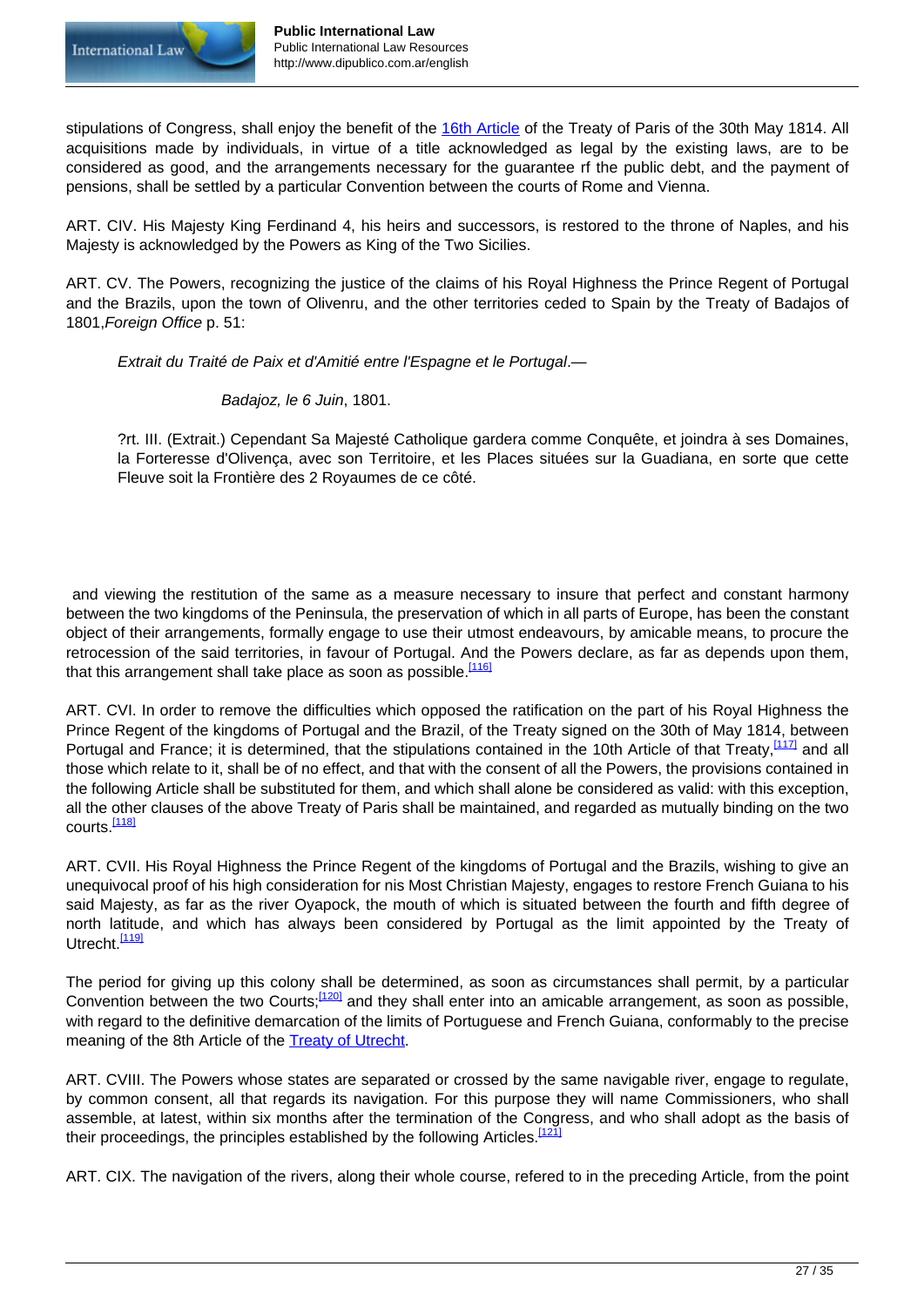

where each of them becomes navigable, to its mouth, shall be entirely free, and shall not, in respect to commerce, be prohibited to any one; it being understood that the regulations established with regard to the police of this navigation, shall be respected; as they will be framed alike for all, and as favourable as possible to the commerce of all nations.

ART. CX. The system that shall be established both for the collection of the duties and for the maintenance of the police, shall i be, as nearly as possible, the same along the whole course of the river; and shall also extend, unless particular circumstances prevent it, to those of its branches and junctions, which, in their navigable course, sepantte or traverse different states.

ART. CXI. The duties on navigation shall be regulated in an uniform and settled manner, and with as little reference as possible to the different quality of the merchandize, in order that a minute examination of the cargo may be rendered unnecessary, except with a view to prevent fraud and evasion. The amount of the duties, which shall in no case exceed those now paid, shall be determined by local circumstances, which scarcely allow of a general rule in this respect. The tarif shall however, be prepared in such a manner as to encourage commerce by facilitating navigation; for which purpose the duties established upon the Rhine, and now in force on that river, may serve as an approximating rule for its construction.

The tarif once settled, no increase shall take place therein, except by the common consent of the states bordering on the rivers; nor shall the navigation be burthened with any other duties than those fixed in the regulation.

ART. CXII. The offices for the collection of duties, the number of which shall be reduced as much as possible, shall be determined upon in the above regulation, and no change shall afterwards be made, but by common consent, unless any of the states bordering on the rivers should wish to diminish the number of those which exclusively belong to the same.

ART. CXIII. Each state bordering on the rivers is to be at the expense of keeping in good repair the towing paths, which pass through its territory, and of maintaining the necessary works through the same extent in the channels of the river, in order that no obstacle may be experienced to the navigation.

The intended regulation shall determine the manner in which the states bordering on the rivers are tg participate in these latter works, where the opposite banks belong to different governments.

ART. CXIV. There shall no where be established store-house, port, or forced harbour-duties. Those already existing shall be preserved for such time only as the states bordering on rivers (without regard to the local interest of the place or the country where they are established) shall find them necessary or useful to navigation and commerce in general.

ART. CXV. The custom-houses belonging to the states bordering on rivers shall not interfere in the duties of navigation. Regulations shall be established to prevent officers of the customs, in the exercise of their functions, throwing obstacles in the way of the navigation; but care shall be taken, by means of a strict police on the bank, to preclude every attempt of the inhabitants to smuggle goods, through the medium of boatmen.

ART. CXVI. Every thing expressed in the preceding Articles shall be settled by a general arrangement, in which there shall also be comprised whatever may need an ulterior determination. The arrangement once settled, shall not be changed, but by and with the consent of all the states bordering on rivers, and they shall take care to provide for its execution with due regard to circumstances and locality.

ART. CXVII. The particular regulations relative to the navigation of the Rhine, the Necker, the Maine, the Moselle, the Meuse, and the Scheldt,  $\frac{122}{2}$  such as they are annexed to the present Act, shall have the same force and validity as if they were textually inserted herein.

ART. CXVIII.<sup>[\[123](http://en.wikisource.org/wiki/Final_Act_of_the_Congress_of_Vienna/General_Treaty#cite_note-122)]</sup> The Treaties, Conventions, Declarations, Regulations, and other particular Acts which are annexed to the present Act, viz.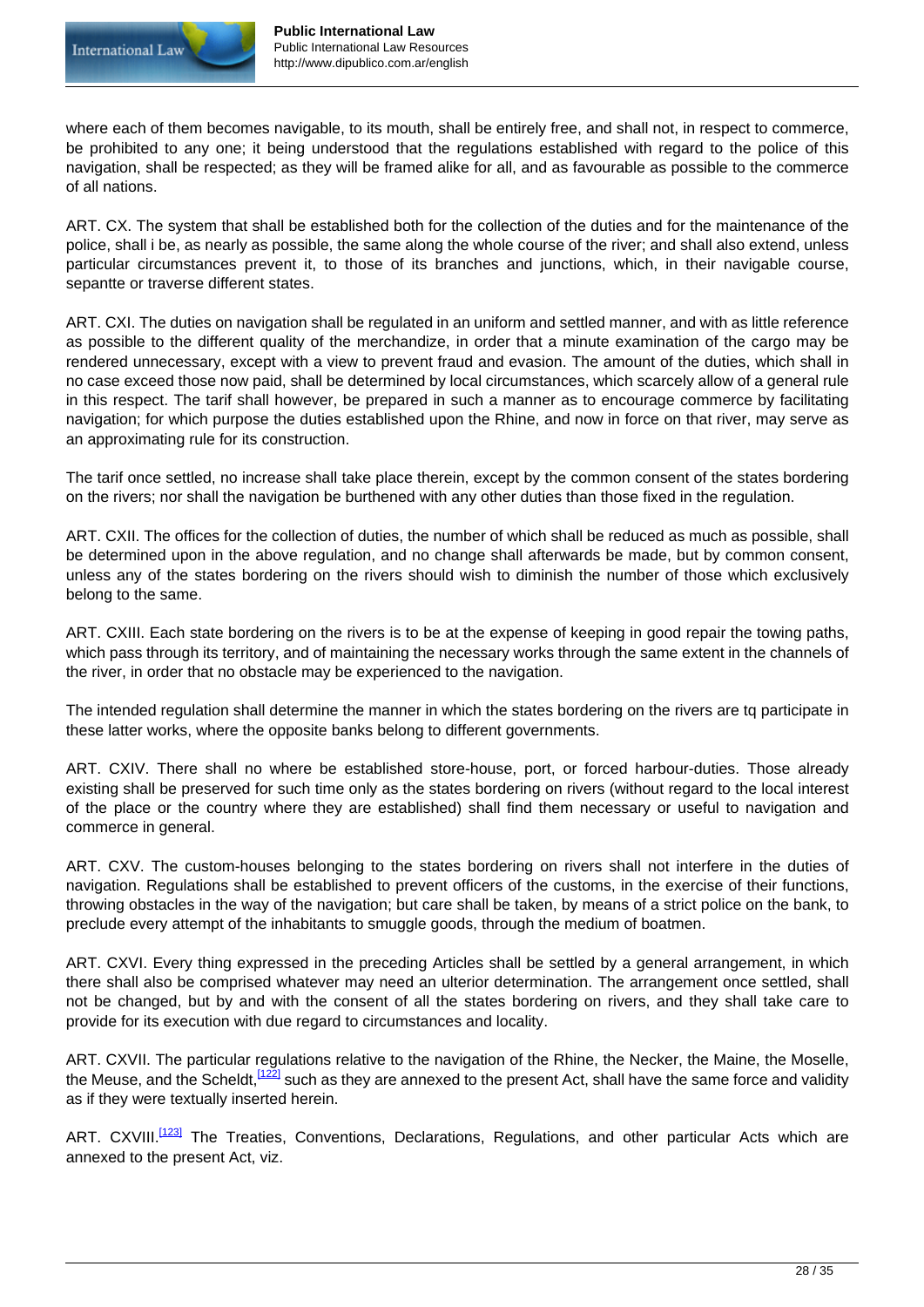

1. The Treaty between Russia and Austria of the 21st April (3d May) 1815.<sup>[\[124\]](http://en.wikisource.org/wiki/Final_Act_of_the_Congress_of_Vienna/General_Treaty#cite_note-123)</sup>

2. The Treaty between Russia and Prussia of the 21st April (3d May) 1815.

3. The additional Treaty relative to Cracow, between Austria, Prussia, and Russia, of the 21st April (3d May) 1815.

4. The Treaty between Prussia and Saxony of the 18th May 1815.

5. The Declaration of the King of Saxony respecting the rights of the House of Schoenburg, of the 18th May 1815.

6. The Treaty between Prussia and Hanover of the 29th May 1815.

7. The Convention between Prussia and the Grand Duke of Saxe-Weimar of the 1st June 1815.

8. The Convention between Prussia and the Duke and Prince of Nassau of the 31st May 1815.

9. The Act concerning the Federative Constitution of Germany of the 8th June 1815.

10. The Treaty between the King of the Netherlands, and Prussia, England, Austria, and Russia, of the 31st May 1815.

11. The Declaration of the Powers on the Affairs of the Helvetic Confederation of the 20th March, and the Act of Accession of the Diet of the 28th May 1815.

12. The Protocol of the 29th March 1815, on the cessions made by the King of Sardinia to the Canton of Geneva.

13. The Treaty between the king of Sardinia, Austria, England, Russia, Prussia, and France, of the 21st May 1815.

14. The Act intituled "Conditions which are to serve as the bases of the Union of the States of Genoa with those of his Sardinian Majesty."

15. The Declaration of the Powers on the Abolition of the Slave Trade, of the 8th February 1815.

16. The Regulations respecting the free navigation of Rivers.

17. The Regulation concerning the precedence of Diplomatic agents,—Shall be considered as integral parts of the arrangements of the Congress, and shall have, throughout, the same force and validity as if they were inserted, word for word, in the General Treaty.

ART. CXIX. All the Powers assembled in Congress, as well as the Princes and free towns, who have concurred in the arrangements specified, and in the Acts confirmed, in this General Treaty, are invited to accede to it.

ART. CXX. The French language having been exclusively employed in all the copies of the present Treaty, it is declared, by the powers who have concurred in this Act, that the use made of that language shall not be construed into a precedent for the future; every power, therefore, reserves to itself the adoption in future Negotiations and Conventions, the language it has heretofore employed in its diplomatic relations; and this Treaty shall not be cited as a precedent contrary to the established practice.

ART. CXXI. The present Treaty shall be ratified, and the ratifications exchanged in six months, and by the Court of Portugal in a year, or sooner if possible.

A copy of this General Treaty shall be deposited, in the Archives of the Court and State of his .Imperial and Royal Apostolic Majesty, at Vienna, in case any of the Courts of Europe shall think proper to consult the original text of this instrument.

In faith of which the respective Plenipotentiaries have signed this Act, and have affixed thereunto the seals of their arms.

Done at Vienna the 9th of June, in the year of our Lord 1815.

(The Signatures follow in the alphabetical order of the Courts.)

Spain, <sup>[\[125\]](http://en.wikisource.org/wiki/Final_Act_of_the_Congress_of_Vienna/General_Treaty#cite_note-124)</sup><br>France. <sup>[126]</sup>

Austria, (L. S.)The Prince de Metternich. (L. S.) The Baron de Weaenberg.

(L. S.) The Prince de Talleyrand,

(L. S.) The Duke de Dalberg.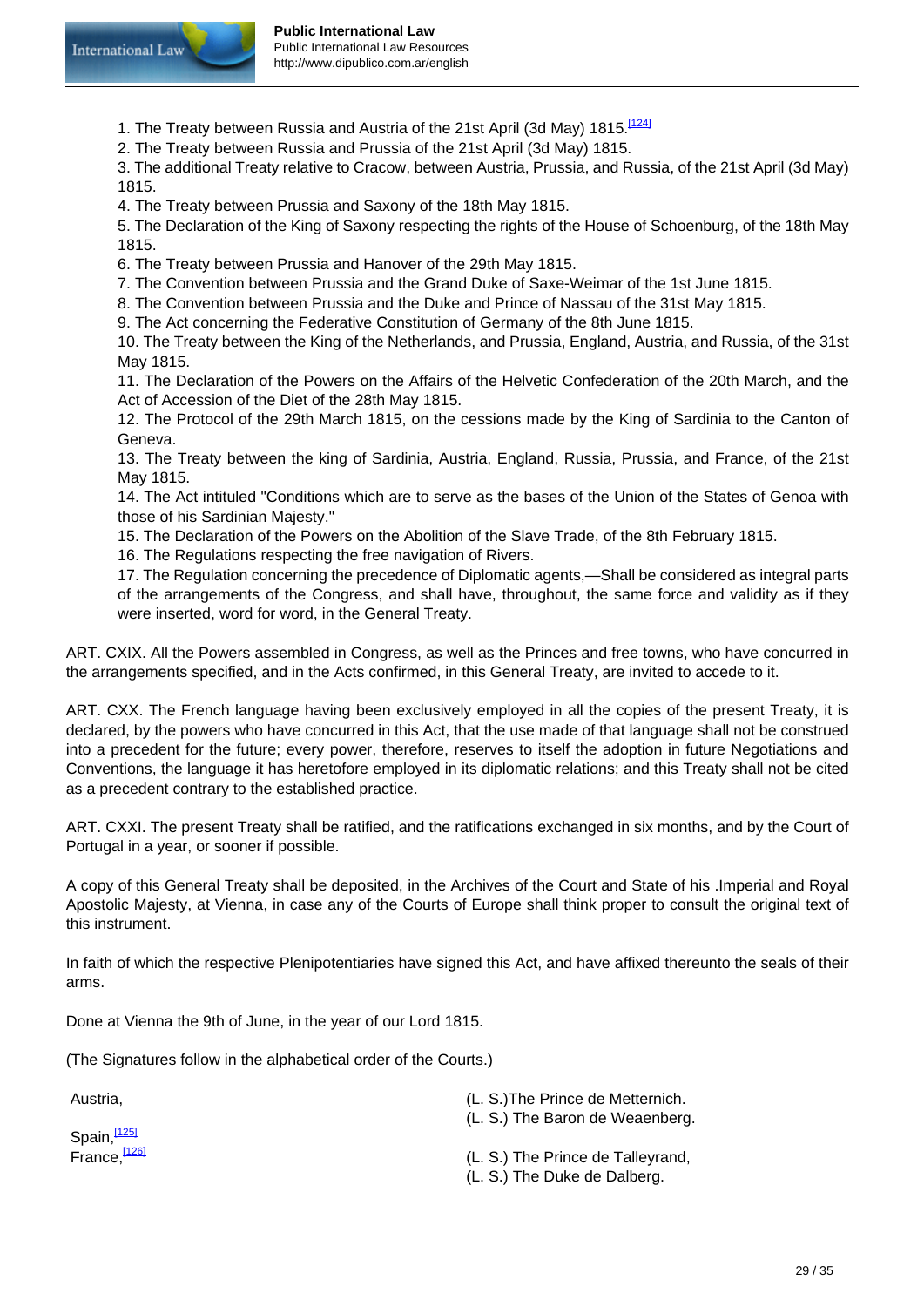**Public International Law**

**International Law** 

Public International Law Resources http://www.dipublico.com.ar/english

|               | (L. S.) The Count Alexiide Noailles            |
|---------------|------------------------------------------------|
| GreatBritain. | (L. S.) Clancarty.                             |
|               | (L. S.) Cathcart.                              |
|               | $(L. S.)$ Stewart, L. G.                       |
| Portugal,     | (L. S.) The Comte de Palmella.                 |
|               | (L. S.) Antonio de Saldanha da Gania.          |
|               | (L. S.) D. Joaquim Leboda Siltxira.            |
| Prussia,      | (L. S.) The Prince de Hardenberg.              |
|               | (L. S.) The Baron de Humboldt.                 |
| Russia,       | (L. S.) The Prince de Rasoumoffsky             |
|               | (L. S.) The Count de Stackelberg.              |
|               | (L. S.) The Count de Ncsselrode.               |
| Sweden,       | (L. S.) The Count Charlet-Axei de Loaienhieim. |

Save and except the reservation made to the Articles [101,](http://en.wikisource.org/wiki/Final_Act_of_the_Congress_of_Vienna/General_Treaty#ART.CI) [103,](http://en.wikisource.org/wiki/Final_Act_of_the_Congress_of_Vienna/General_Treaty#ART.CIII) and [104,](http://en.wikisource.org/wiki/Final_Act_of_the_Congress_of_Vienna/General_Treaty#ART.CIV) of the Treaty.<sup>[\[127\]](http://en.wikisource.org/wiki/Final_Act_of_the_Congress_of_Vienna/General_Treaty#cite_note-126)</sup>

## **[**[edit](http://en.wikisource.org/w/index.php?title=Final_Act_of_the_Congress_of_Vienna/General_Treaty&action=edit§ion=1)**] References**

- British Foreign Office British and Foreign State Papers. 1814—1815 Volume II. Compiled by the librarian and keeper of the papers, Foreign Office-London: James Rigway and Sons, Piccadilly, H.M.S.O., 1839. [pp.7-56.](http://books.google.co.uk/books?id=UY8AAAAAYAAJ&pg=PA7) Original French. The formatting of this treaty is from this document.
- Hansard, The Parliamentary Debates from the Year 1803 to the Present Time ..., Volume 32. 1 February to 6 March 1816, T.C. Hansard, 1816. [pp. 71,113.](http://books.google.co.uk/books?id=I8ETAAAAYAAJ&pg=P74#PPA71,M1) The translation is from this document.
- Hertslet, Edward. [The map of Europe by treaty; showing the various political and territorial changes which](http://www.archive.org/details/mapofeuropebytre01hertuoft) [have taken place since the general peace of 1814,](http://www.archive.org/details/mapofeuropebytre01hertuoft) London, Butterworths, 1875.
- [Georg Friedrich von Martens](http://en.wikipedia.org/wiki/Georg_Friedrich_von_Martens) "Supplement au recueil des principaux traités d'Alliance, de Paix, de Trêve, de Neutralité, de Commerce, de Limites, d'Echange etc. et de plusieurs autres actes servant a la connaissance des relations étrangères des Puissances et Etats de l'Europe"
- Georg Friedrich von Martens "Recueil des principaux traites d'Alliance, de Paix, de Trêve, de Neutralité, de Commerce, de Limites, d'Echange etc. conclus par les puissances de l'Europe"

## **[**[edit](http://en.wikisource.org/w/index.php?title=Final_Act_of_the_Congress_of_Vienna/General_Treaty&action=edit§ion=2)**] Footnotes**

- 1. [?](http://en.wikisource.org/wiki/Final_Act_of_the_Congress_of_Vienna/General_Treaty#cite_ref-Hertslet-208_0-0) Hertslet, Edward (1875). The map of Europe by treaty; showing the various political and territorial changes which have taken place since the general peace of 1814, London, Butterworths. [p. 208](http://www.archive.org/details/mapofeuropebytre01hertuoft)
- 2. [?](http://en.wikisource.org/wiki/Final_Act_of_the_Congress_of_Vienna/General_Treaty#cite_ref-Hansard-71-113_1-0) Hansard, The Parliamentary Debates from the Year 1803 to the Present Time ..., Volume 32. 1 February to 6 March 1816, T.C. Hansard, 1816. pp. 71, 113. The translation is from this document.
- 3. [?](http://en.wikisource.org/wiki/Final_Act_of_the_Congress_of_Vienna/General_Treaty#cite_ref-2) Foreign Office [pp.7-56.](http://books.google.co.uk/books?id=UY8AAAAAYAAJ&pg=PA7) The original French version of the Treaty. So that the paragraphs in this English translation match those in the original French, the formatting is taken from the French original and not from the Hansard translation.
- 4. [?](http://en.wikisource.org/wiki/Final_Act_of_the_Congress_of_Vienna/General_Treaty#cite_ref-3) The names here are listed by state in French alphabetical order: (Spain is Espagne)
- 5. [?](http://en.wikisource.org/wiki/Final_Act_of_the_Congress_of_Vienna/General_Treaty#cite_ref-4) Spain did not sign this Treaty, but acceded to it by an Act of Accession dated 7th June, 1817. See also Treaty between the 5 Powers and Spain of 10th June, 1817 (Hertslet, p. 212).
- 6. [?](http://en.wikisource.org/wiki/Final_Act_of_the_Congress_of_Vienna/General_Treaty#cite_ref-5) The Duke of Wellington did not sign this Treaty, having left Vienna on the 29th March, to take command of the army in the Netherlands (Hertslet, p. 213).
- 7. [?](http://en.wikisource.org/wiki/Final_Act_of_the_Congress_of_Vienna/General_Treaty#cite_ref-6) See Separate Treaty between Austria and Russia of 3rd May, 1815 (Hertslet, p. 216).
- 8. [?](http://en.wikisource.org/wiki/Final_Act_of_the_Congress_of_Vienna/General_Treaty#cite_ref-7) The distinct Administration was abolished by an Organic Statute promulgated by the Emperor of Russia on the 26th February, 1832 (Hertslet, p. 216).
- 9. [?](http://en.wikisource.org/wiki/Final_Act_of_the_Congress_of_Vienna/General_Treaty#cite_ref-8) See Separate Treaty between Prussia and Russia of 3rd May, 1815 (Hertslet, p. 217).
- 10. [?](http://en.wikisource.org/wiki/Final_Act_of_the_Congress_of_Vienna/General_Treaty#cite_ref-9) See Treaty between Austria and Russia of 3rd May, 1815, Art. II (Hertslet, p. 217).
- 11. [?](http://en.wikisource.org/wiki/Final_Act_of_the_Congress_of_Vienna/General_Treaty#cite_ref-10) See Treaty between Austria and Russia of 3rd May, 1815, Art. III (Hertslet, p. 217).
- 12. ? <sup>[12.0](http://en.wikisource.org/wiki/Final_Act_of_the_Congress_of_Vienna/General_Treaty#cite_ref-Hertslet-23_11-0)</sup> <sup>[12.1](http://en.wikisource.org/wiki/Final_Act_of_the_Congress_of_Vienna/General_Treaty#cite_ref-Hertslet-23_11-1)</sup> [12.2](http://en.wikisource.org/wiki/Final_Act_of_the_Congress_of_Vienna/General_Treaty#cite_ref-Hertslet-23_11-2) Treaty between Austria and France of 14th October, 1809, [Art. III](http://en.wikisource.org/wiki/Treaty_of_Vienna_%281809%29#ART.III). Annulled under [Treaty of](http://en.wikisource.org/wiki/Treaty_of_Paris_%281814%29#Additional_article_to_the_treaty_with_Austria) [Paris \(1814\): Additional article to the treaty with Austria](http://en.wikisource.org/wiki/Treaty_of_Paris_%281814%29#Additional_article_to_the_treaty_with_Austria) (Hertslet, p. 23,218,256).
- 13. [?](http://en.wikisource.org/wiki/Final_Act_of_the_Congress_of_Vienna/General_Treaty#cite_ref-12) Restitution by Russia to Austria of Districts separated from Eastern Galieia. See Treaty between Austria and Russia of 3rd May, 1815, Art. I (Hertslet, p. 218).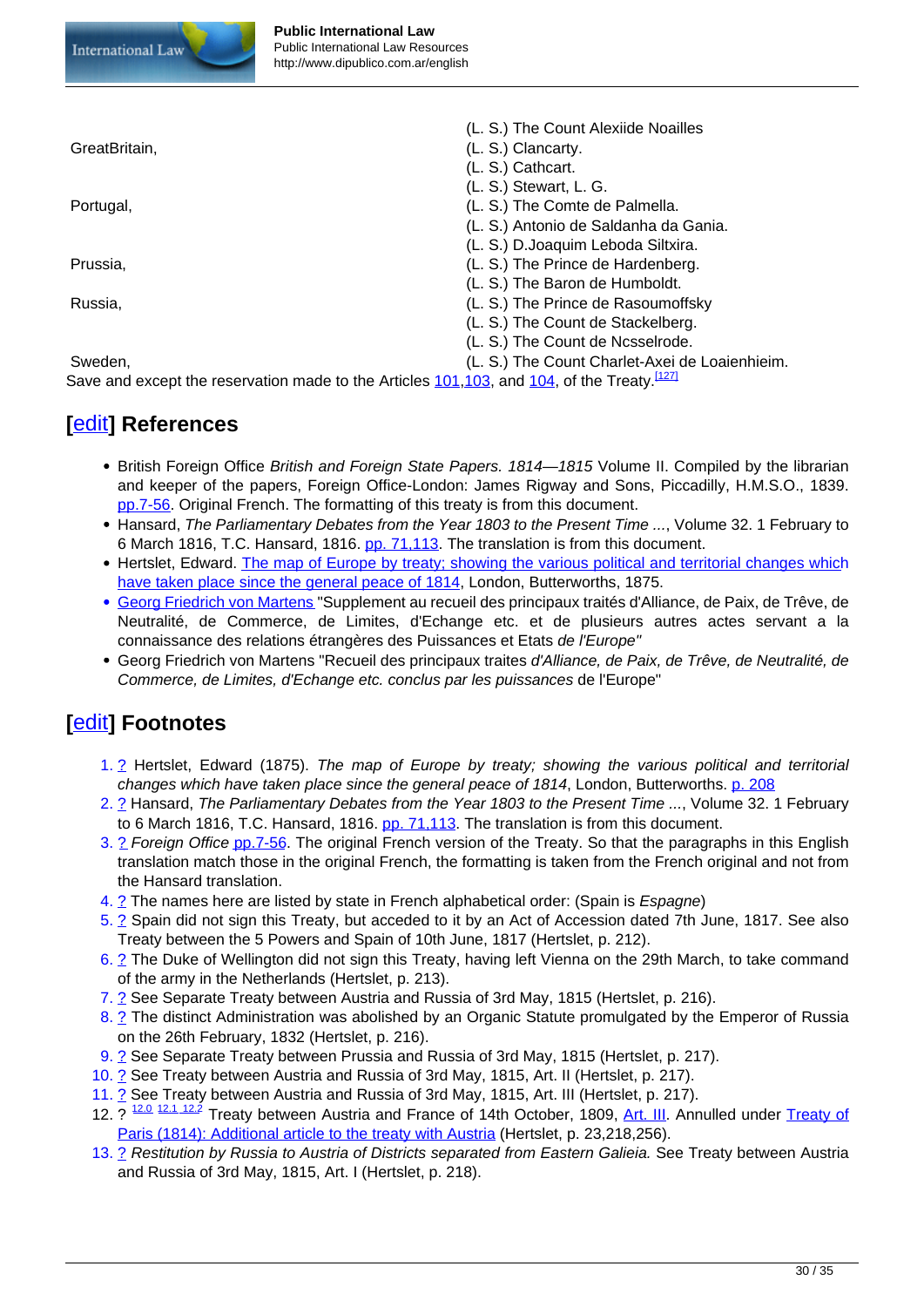

14. [?](http://en.wikisource.org/wiki/Final_Act_of_the_Congress_of_Vienna/General_Treaty#cite_ref-13) Footnote in the French version published by the British Foreign Office:

Extrait du Traité de J'aix entre l'Autriche et La France.—Vienne, le 14 Octoàre',1809.[Art. III. § 5.](http://en.wikisource.org/wiki/Treaty_of_Vienna_%281809%29#ART.III.5) Sa Majesté L'Empereur d'Autriche cède et abandonne à Sa Majesté l'Empereur de Russie, dans la partie la plus orientale de l'ancienne Gallicie, an Territoire renfermant 400,000 âmes de Population, dans lequel la Ville de Brody ne pourra être comprise.Ce Territoire sera déterminé à l'amiable entre les Commissaires des 2 Empires

- 15. [?](http://en.wikisource.org/wiki/Final_Act_of_the_Congress_of_Vienna/General_Treaty#cite_ref-14) See Treaty between Austria and Prussia of 3rd May, 1815, Art. IV; and Treaty between Austria, Prussia, and Russia of 6th November, 1846 (Hertslet, p. 218).
- 16. [?](http://en.wikisource.org/wiki/Final_Act_of_the_Congress_of_Vienna/General_Treaty#cite_ref-15) By a Treaty between Austria, Prussia, and Russia, of the 6th November, 1846, the Independent existence of the Free City of Cracow was put an end to, and the City and its Territory were incorporated with the Austrian Dominions. The British Government protested against this infraction of the Vienna Congress Treaty, on the 23rd November, 1846. The French Government also protested against it, on the 3rd December, 1846 (Hertslet, pp. 127,218).
- 17. [?](http://en.wikisource.org/wiki/Final_Act_of_the_Congress_of_Vienna/General_Treaty#cite_ref-16) See Treaty between Prussia and Russia of 3rd May, 1815, Art. II ; and Additional Treaty between Austria, Prussia, and Russia of the same date, Arts. II and III (Hertslet, p. 218).
- 18. [?](http://en.wikisource.org/wiki/Final_Act_of_the_Congress_of_Vienna/General_Treaty#cite_ref-17) See Additional Treaty between Austria, Prussia, and Russia of 3rd May, 1815, Art. III (Hertslet, pp. 219).
- 19. [?](http://en.wikisource.org/wiki/Final_Act_of_the_Congress_of_Vienna/General_Treaty#cite_ref-18) See Additional Treaty between Austria, Prussia, and Russia of 3rd May, 1815, Art. VI (Hertslet, pp. 219).
- 20. [?](http://en.wikisource.org/wiki/Final_Act_of_the_Congress_of_Vienna/General_Treaty#cite_ref-19) See Additional Treaty between Austria, Prussia, and Russia, of 3rd May, 1815, Art, VI (Hertslet, p. 220).
- 21. [?](http://en.wikisource.org/wiki/Final_Act_of_the_Congress_of_Vienna/General_Treaty#cite_ref-20) See Treaty between Prussia and Russia of 3rd May, 1815, Art. V, and Treaty between Austria and Russia, same date, Art, VII (Hertslet, p. 220).
- 22. [?](http://en.wikisource.org/wiki/Final_Act_of_the_Congress_of_Vienna/General_Treaty#cite_ref-21) See Treaty between Prussia and Russia of 3rd May, 1815, Art, VI; and Treaty between Austria and Russia, same date, Art, VIII (Hertslet, p. 220).
- 23. [?](http://en.wikisource.org/wiki/Final_Act_of_the_Congress_of_Vienna/General_Treaty#cite_ref-22) See Treaty between Prussia and Russia of 3rd May, 1815, Art, VII ; and Treaty between Austria and Russia, same date, Art. IX (Hertslet, p. 220).
- 24. [?](http://en.wikisource.org/wiki/Final_Act_of_the_Congress_of_Vienna/General_Treaty#cite_ref-23) See Treaty between Austria, Prussia, aud Russia of 18th May, 1815 (Hertslet, p. 221).
- 25. [?](http://en.wikisource.org/wiki/Final_Act_of_the_Congress_of_Vienna/General_Treaty#cite_ref-24) See Treaties between Austria, Prussia, and Russia, and Saxony of I8th May, 1815 ; Prussia and Schwartzburg-Sondershausen of 15th June, 1816; and Prussia and Schwartzburg-Rudolstadt of 19th June, 1816 (Hertslet, p. 221).
- 26. [?](http://en.wikisource.org/wiki/Final_Act_of_the_Congress_of_Vienna/General_Treaty#cite_ref-25) Neustadt was ceded to the Grand Duke of Saxe-Weimar by the Treaty of 22nd September, 1815 (Hertslet, p. 223).
- 27. [?](http://en.wikisource.org/wiki/Final_Act_of_the_Congress_of_Vienna/General_Treaty#cite_ref-26) See Treaty between Austria, Prussia, Russia, and Saxony of 18th May, 1815, Art, IV. (Hertslet p. 223).
- 28. [?](http://en.wikisource.org/wiki/Final_Act_of_the_Congress_of_Vienna/General_Treaty#cite_ref-27) See Treaties between Prussia and Sehwartzburg-Sondershausen of 15th June, 1816, and Schwartzburg-Rudolstadt of 19th June, 1816 (Hertslet, p. 223).
- 29. [?](http://en.wikisource.org/wiki/Final_Act_of_the_Congress_of_Vienna/General_Treaty#cite_ref-28) See Treaty between Prussia, Saxonv, &c, of 18th May, 1815, Art. XIII (Hertslet, p. 224).
- 30. [?](http://en.wikisource.org/wiki/Final_Act_of_the_Congress_of_Vienna/General_Treaty#cite_ref-29) See Treaty between Austria, Prussia, Russia, and Saxony of 18th May, 1815, Art. XVI (Hertslet, p. 225).
- 31. [?](http://en.wikisource.org/wiki/Final_Act_of_the_Congress_of_Vienna/General_Treaty#cite_ref-30) See Treaty between Austria, Prussia, Russia, and Saxony of 18th May, 1815, Art. XXI. (Hertslet, p. 225).
- 32. [?](http://en.wikisource.org/wiki/Final_Act_of_the_Congress_of_Vienna/General_Treaty#cite_ref-31) See Treaty between Austria, Prussia, Russia, and Saxony of 18th May, 1815, Art, LXXVI, § 2 (Hertslet, p. 226).
- 33. ? [33.0](http://en.wikisource.org/wiki/Final_Act_of_the_Congress_of_Vienna/General_Treaty#cite_ref-Hertslet-225-Tilsit_32-0) [33.1](http://en.wikisource.org/wiki/Final_Act_of_the_Congress_of_Vienna/General_Treaty#cite_ref-Hertslet-225-Tilsit_32-1) Treaty of Tilsit between Prussia, France, and Russia of 7th July, 1807. Annulled (Hertslet, p. 225).
- 34. [?](http://en.wikisource.org/wiki/Final_Act_of_the_Congress_of_Vienna/General_Treaty#cite_ref-33) Treaty of Tilsit between France and Russia of 7th July, 1807, Art, VI. Annulled (Hertslet, p. 225).
- 35. [?](http://en.wikisource.org/wiki/Final_Act_of_the_Congress_of_Vienna/General_Treaty#cite_ref-34) Extrait du Traité de Paix entre la France et la Rassie. Tilsit, le 7 Juillet, 1807. [Art. VI](http://en.wikisource.org/wiki/Treaty_of_Tilsit,_7_July_1807#ART.VI). (Extrait.) La Ville de Danzig avec nn Territoire de 2 Lieues de Rayon autour de son enceinte. (Foreign Office p. 18)
- 36. [?](http://en.wikisource.org/wiki/Final_Act_of_the_Congress_of_Vienna/General_Treaty#cite_ref-35) See [Art, XXXIX](http://en.wikisource.org/wiki/Final_Act_of_the_Congress_of_Vienna/General_Treaty#ART.XXXIX) (Hertslet, p. 226).
- 37. [?](http://en.wikisource.org/wiki/Final_Act_of_the_Congress_of_Vienna/General_Treaty#cite_ref-36) See [Art . XXXIX](http://en.wikisource.org/wiki/Final_Act_of_the_Congress_of_Vienna/General_Treaty#ART.XXXIX) (Hertslet, p. 226).
- 38. [?](http://en.wikisource.org/wiki/Final_Act_of_the_Congress_of_Vienna/General_Treaty#cite_ref-37) See Treaty between Prussia and Lippe of 17th May 1850. (Hertslet, p. 227).
- 39. [?](http://en.wikisource.org/wiki/Final_Act_of_the_Congress_of_Vienna/General_Treaty#cite_ref-38) The King of Prussia renounced his Sovereign Rights over the Principality of Neufchatel and the County of Valengin, by the Treaty between Great Britain, Austria, France, Prussia, Russia, and Switzerland of 26th May, 1857, by which Treaty it was also declared that the Principality should continue to form part of the Swiss Confederation in conformity with [Article LXXV](http://en.wikisource.org/wiki/Final_Act_of_the_Congress_of_Vienna/General_Treaty#ART.LXXV), of the Vienna Congress Treaty of 9th June 1815 (Hertslet, p. 227)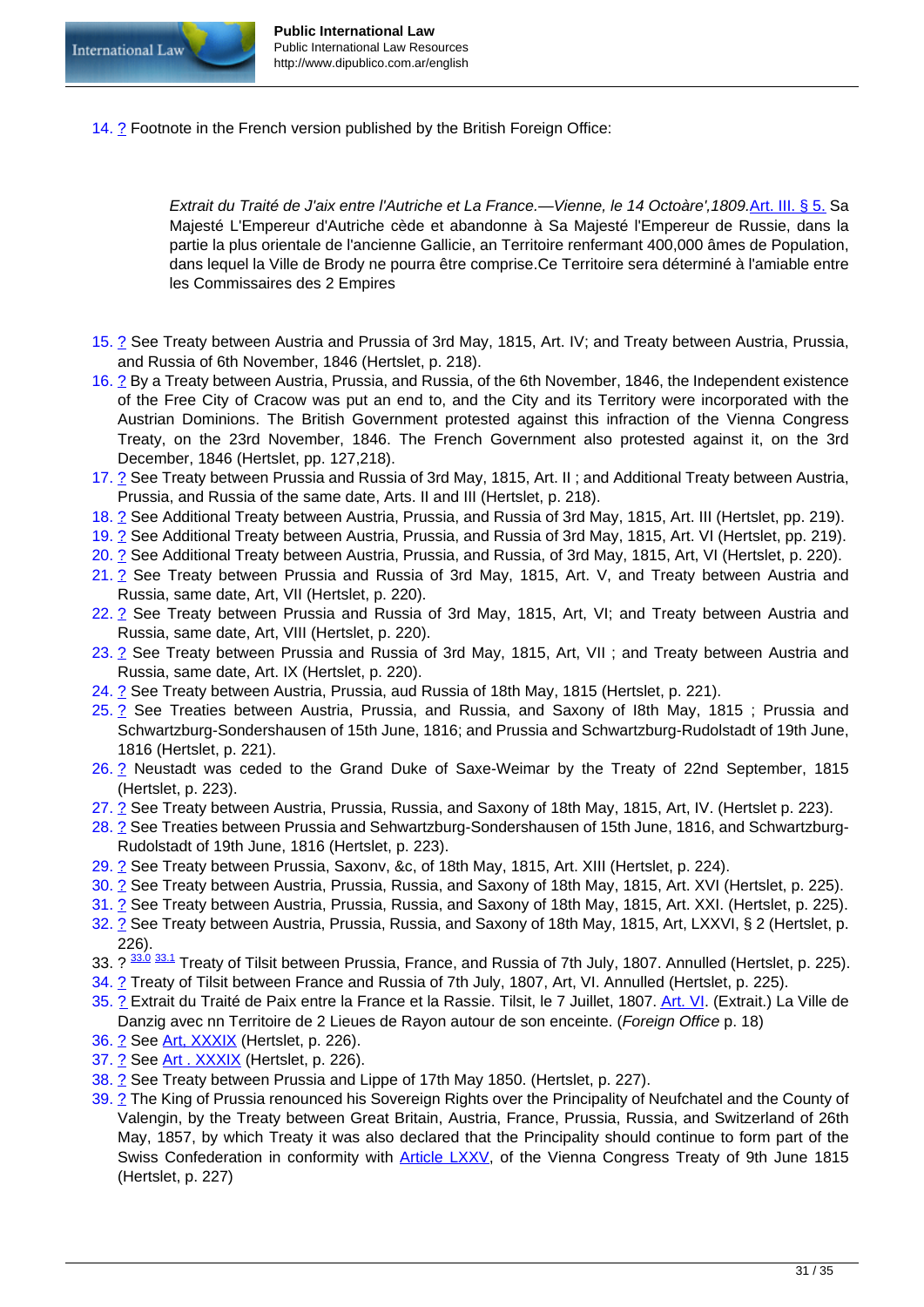

- 40. [?](http://en.wikisource.org/wiki/Final_Act_of_the_Congress_of_Vienna/General_Treaty#cite_ref-39) See also Arts. [XXIX](http://en.wikisource.org/wiki/Final_Act_of_the_Congress_of_Vienna/General_Treaty#ART.XXIX) and [XLII](http://en.wikisource.org/wiki/Final_Act_of_the_Congress_of_Vienna/General_Treaty#ART.XLII) (Hertslet, p. 225)
- 41. [?](http://en.wikisource.org/wiki/Final_Act_of_the_Congress_of_Vienna/General_Treaty#cite_ref-40) See Treaty between Prussia and Nassau of 31st May, 1815. (Hertslet, p. 228)
- 42. [?](http://en.wikisource.org/wiki/Final_Act_of_the_Congress_of_Vienna/General_Treaty#cite_ref-41) Annexed as VIII to this treaty (Foreign Office p. 102)
- 43. [?](http://en.wikisource.org/wiki/Final_Act_of_the_Congress_of_Vienna/General_Treaty#cite_ref-42) A Rheinlandische Ruthen is ~376.6 cm
- 44. [?](http://en.wikisource.org/wiki/Final_Act_of_the_Congress_of_Vienna/General_Treaty#cite_ref-Hertslet-231_43-0) See Treaty between Hanover and Prussia, 29th May, 1815, Arts. I and II.(Hertslet, p. 231) By a Decree of the King of Prussia dated 20th September, 1866, the Kingdom of Hanover was annexed to the Prussian Dominions. The King of Hanover, on the 23rd September, 1860, protested against this Annexation. (Hertslet, 231)
- 45. [?](http://en.wikisource.org/wiki/Final_Act_of_the_Congress_of_Vienna/General_Treaty#cite_ref-44) See also Arts. [XXIV](http://en.wikisource.org/wiki/Final_Act_of_the_Congress_of_Vienna/General_Treaty#ART.XXIV) and [XLII](http://en.wikisource.org/wiki/Final_Act_of_the_Congress_of_Vienna/General_Treaty#ART.XLII) (Hertslet, p. 233)
- 46. [?](http://en.wikisource.org/wiki/Final_Act_of_the_Congress_of_Vienna/General_Treaty#cite_ref-45) See [Art. XXXIX](http://en.wikisource.org/wiki/Final_Act_of_the_Congress_of_Vienna/General_Treaty#ART.XXXIX) (Hertslet p. 236)
- 47. [?](http://en.wikisource.org/wiki/Final_Act_of_the_Congress_of_Vienna/General_Treaty#cite_ref-46) 22nd September, 1815 (Hertslet p.236)
- 48. [?](http://en.wikisource.org/wiki/Final_Act_of_the_Congress_of_Vienna/General_Treaty#cite_ref-47) See [Art. XXIII](http://en.wikisource.org/wiki/Final_Act_of_the_Congress_of_Vienna/General_Treaty#ART.XXIII) (Hertslet p.237)
- 49. [?](http://en.wikisource.org/wiki/Final_Act_of_the_Congress_of_Vienna/General_Treaty#cite_ref-48) Foreign Office p. 28. Citing Martens Supplement [Vol. V,](http://books.google.co.uk/books?id=QbWXy72yTLkC&pg=PP7#PPP7,M1) Librairie de Dieterich, 1817. [page 651.](http://books.google.co.uk/books?id=QbWXy72yTLkC&pg=PP7#PRA1-PA651,M1)
- 50. [?](http://en.wikisource.org/wiki/Final_Act_of_the_Congress_of_Vienna/General_Treaty#cite_ref-49) See also [Art. XXIV](http://en.wikisource.org/wiki/Final_Act_of_the_Congress_of_Vienna/General_Treaty#ART.XXIV) (Hertslet p. 238)
- 51. [?](http://en.wikisource.org/wiki/Final_Act_of_the_Congress_of_Vienna/General_Treaty#cite_ref-50) Foreign Office p. 28: cites Martens Supplement [Vol. III](http://books.google.co.uk/books?id=CTMUAAAAQAAJ&pg=PP6#PPP5,M1). 1807. [p. 231](http://books.google.co.uk/books?id=CTMUAAAAQAAJ&pg=PP6#PPA231,M1)
- 52. [?](http://en.wikisource.org/wiki/Final_Act_of_the_Congress_of_Vienna/General_Treaty#cite_ref-51) See also [Art. XXIV](http://en.wikisource.org/wiki/Final_Act_of_the_Congress_of_Vienna/General_Treaty#ART.XXIV) (Hertslet, p. 239)
- 53. [?](http://en.wikisource.org/wiki/Final_Act_of_the_Congress_of_Vienna/General_Treaty#cite_ref-52) The Free Town of Frankfort was annexed to Prussia by Decree dated 20th September, 1866. (Hertslet, p. 240)
- 54. [?](http://en.wikisource.org/wiki/Final_Act_of_the_Congress_of_Vienna/General_Treaty#cite_ref-53) See [Art. XXIV](http://en.wikisource.org/wiki/Final_Act_of_the_Congress_of_Vienna/General_Treaty#ART.XXIV) (Hertslet, p. 241).
- 55. [?](http://en.wikisource.org/wiki/Final_Act_of_the_Congress_of_Vienna/General_Treaty#cite_ref-54) By the Treaty between Prussia and Hesse-Darmstadt of 3rd September, 1866, various Districts were ceded to the Grand Duke (Hertslet, p. 241).
- 56. [?](http://en.wikisource.org/wiki/Final_Act_of_the_Congress_of_Vienna/General_Treaty#cite_ref-55) See also Treaty 20th July, 1819, Art. XXVI. On the extinction of the Male Line of the reigning House of Hesse-Homburg, the Landgraviate was annexed to Hesse-Darmstadt by Patent dated 24th March, 1866; and by the Treaty of Peace of the 3rd September, 1866, Art. XIV, the Grand Duke of Hesse ceded all his Sovereign and Domanial Rights over the Landgraviate of Hesse-Homburg to the King of Prussia. (Hertslet, p. 241)
- 57. [?](http://en.wikisource.org/wiki/Final_Act_of_the_Congress_of_Vienna/General_Treaty#cite_ref-56) See Treaties between Mecklenburg-Strelitz and Prussia of 18th September, 1816; 20th July, 1819; and 31st May, 1834. (Hertslet, p. 241)
- 58. [?](http://en.wikisource.org/wiki/Final_Act_of_the_Congress_of_Vienna/General_Treaty#cite_ref-57) By the Treaty between Prussia and Saxe-Coburg of 31st May, 1834, Lichtenberg was ceded to Prussia (Hertslet, p. 242).
- 59. [?](http://en.wikisource.org/wiki/Final_Act_of_the_Congress_of_Vienna/General_Treaty#cite_ref-58) See Treaty between Prussia and Mecklenburg-Strelitz of 18th September, 1816 (Hertslet, p. 242).
- 60. [?](http://en.wikisource.org/wiki/Final_Act_of_the_Congress_of_Vienna/General_Treaty#cite_ref-59) See Definitive Treaty between Great Britain, &c, and France of 20th November, 1815, Art. VI ; and Convention between Austria and Prussia of 1st July, 1816. (Hertslet, p. 242)
- 61. [?](http://en.wikisource.org/wiki/Final_Act_of_the_Congress_of_Vienna/General_Treaty#cite_ref-60) See [Art. XXXVII;](http://en.wikisource.org/wiki/Final_Act_of_the_Congress_of_Vienna/General_Treaty#ART.XXXVII) Protocol between the 4 Powers of 3rd November, 1815; and Treaties of 22nd September and 16th October, 1816 (Hertslet, p. 242).
- 62. [?](http://en.wikisource.org/wiki/Final_Act_of_the_Congress_of_Vienna/General_Treaty#cite_ref-61) This Principality was ceded by Austria to Hesse-Darmstadt by the Treaty of 20th July, 1819 (Hertslet p. 242).
- 63. [?](http://en.wikisource.org/wiki/Final_Act_of_the_Congress_of_Vienna/General_Treaty#cite_ref-62) See also Protocol between 4 Powers of 3rd November, 1815, and Final Act of 15th May, 1820. In June, 1866, the [Austro-Prussian War](http://en.wikipedia.org/wiki/Austro-Prussian_War) ensued between Prussia and Italy on the one side, and Austria on the other. On the 23rd August, 1866, a [Treaty of Peace was signed at Prague](http://en.wikipedia.org/wiki/Peace_of_Prague_%281866%29), by Art. IV of which Austria acknowledged that the Germanic Confederation was dissolved ; and on the 14th June, 1867, the Constitution of the [North German Confederation](http://en.wikipedia.org/wiki/North_German_Confederation) was promulgated. On the 19th July, 1870, War was formally declared by France against Prussia, the other States of Germany subsequently taking part in the [Franco-Prussian War.](http://en.wikipedia.org/wiki/Franco-Prussian_War) On the 16th April, 1871, a new Constitution for the [German Empire](http://en.wikipedia.org/wiki/German_Empire) was promulgated. (Hertslet, p. 243)
- 64. [?](http://en.wikisource.org/wiki/Final_Act_of_the_Congress_of_Vienna/General_Treaty#cite_ref-63) Altered by subsequent Constitutions of 1th June, 1867, and 16th April, 1871. (Hertslet, p. 244)
- 65. [?](http://en.wikisource.org/wiki/Final_Act_of_the_Congress_of_Vienna/General_Treaty#cite_ref-64) Austria consented to be excluded from the New Organisation of Germany by her Treaty with Prussia, signed at Prague, 23rd August, 1866 (Hertslet, p. 244).
- 66. [?](http://en.wikisource.org/wiki/Final_Act_of_the_Congress_of_Vienna/General_Treaty#cite_ref-65) Certain districts belonging to Bavaria were ceded to Prussia by the Treaty of 22nd August, 1866 (Hertslet, p. 245).
- 67. [?](http://en.wikisource.org/wiki/Final_Act_of_the_Congress_of_Vienna/General_Treaty#cite_ref-66) Hesse-Cassel (Hertslet, p. 245).
- 68. [?](http://en.wikisource.org/wiki/Final_Act_of_the_Congress_of_Vienna/General_Treaty#cite_ref-67) Hesse-Cassel was annexed to Prussia by Decree dated 20th September, 1866. The King of Hanover protested against this annexation, on the 23rd September, 1866 (Hertslet, p. 245).
- 69. [?](http://en.wikisource.org/wiki/Final_Act_of_the_Congress_of_Vienna/General_Treaty#cite_ref-68) Hesse-Darmstadt (Hertslet, p. 245).
- 70. [?](http://en.wikisource.org/wiki/Final_Act_of_the_Congress_of_Vienna/General_Treaty#cite_ref-69) Certain districts belonging to the Grand Duchy of Hesse were ceded to Prussia by the Treaty of 3rd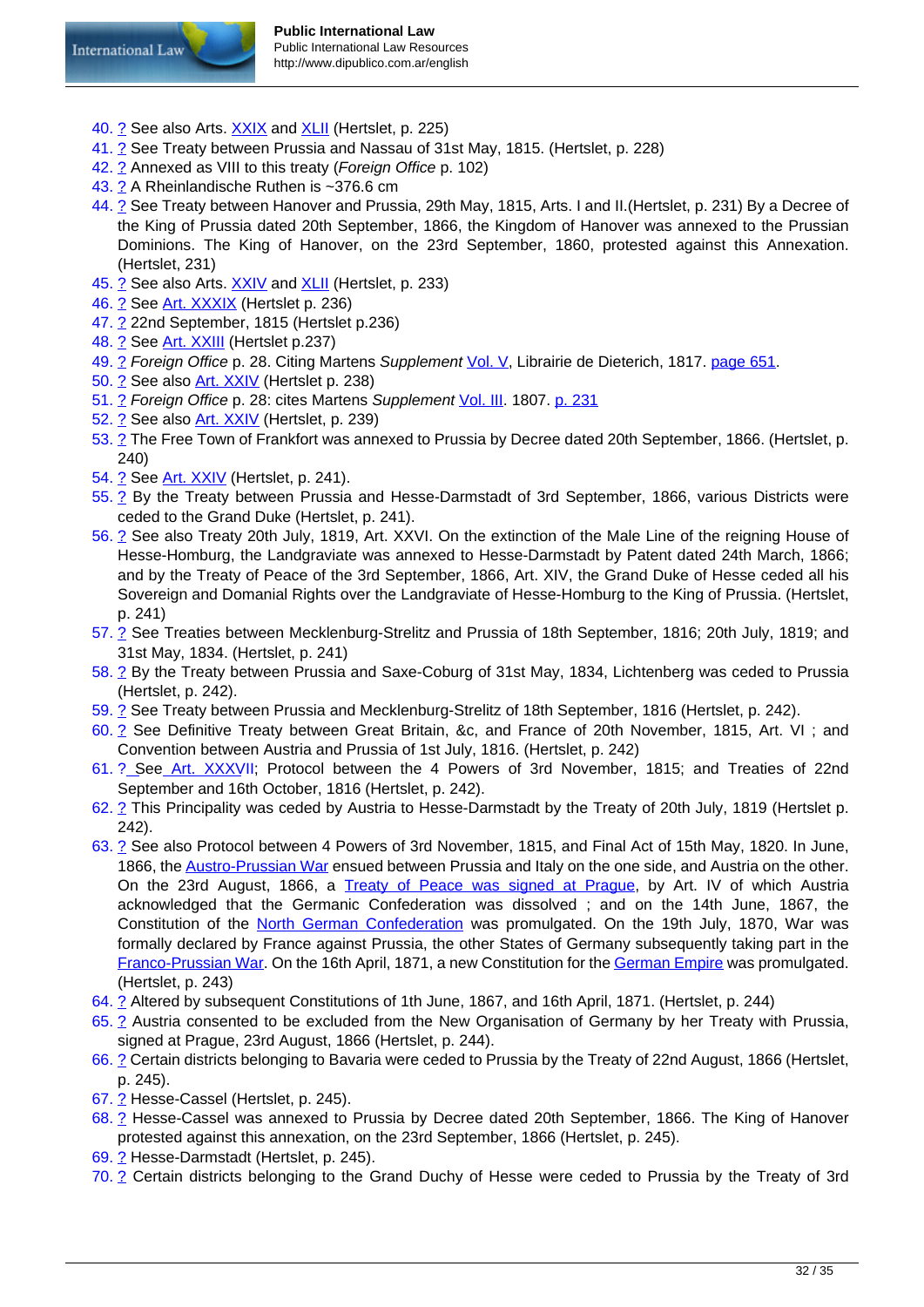September, 1866 (Hertslet, p. 245).

- 71. [?](http://en.wikisource.org/wiki/Final_Act_of_the_Congress_of_Vienna/General_Treaty#cite_ref-70) In January, 1864, war broke out between Austria, Prussia, and Denmark ([Second Schleswig War\)](http://en.wikipedia.org/wiki/Second_Schleswig_War); and by the [Treaty of Peace signed at Vienna](http://en.wikipedia.org/wiki/Treaty_of_Vienna_%281864%29) on the 30th October, 1864, certain Rights over the Duchies of Holstein and Schleswig were secured to Austria. In June, 1866, war ensued between Prussia and Italy against Austria, and by the [Treaty of Peace, signed at Prague](http://en.wikipedia.org/wiki/Peace_of_Prague_%281866%29) on the 23rd August, 1866, the Duchies of Holstein and Schleswig were annexed to Prussia, "on the condition that the Populations of the northern districts of Schleswig should be ceded to Denmark, if, by free vote, they expressed a wish to be united to Denmark." By the Law of 24th December, 1866, those Duchies were united with the Prussian Monarchy. (Hertslet, p. 245)
- 72. [?](http://en.wikisource.org/wiki/Final_Act_of_the_Congress_of_Vienna/General_Treaty#cite_ref-71) Anhalt-Bernburg became extinct on the death of the Duke of Anhalt-Bernburg on the 19th August, 1863, when all the territories of Anhalt were united under one head as the Duchy of Anhalt. (Hertslet, p. 245)
- 73. [?](http://en.wikisource.org/wiki/Final_Act_of_the_Congress_of_Vienna/General_Treaty#cite_ref-72) Anhalt-Kotthen became extinct on the death of the Duke of Anhalt-Kothen, 23rd November, 1847, its territories were united to Anhalt-Dessau by Patent of 22nd May, 1853. (Hertslet, p. 245)
- 74. [?](http://en.wikisource.org/wiki/Final_Act_of_the_Congress_of_Vienna/General_Treaty#cite_ref-73) The Administration of the Principalities of Waldeck and Pyrmont was transferred to Prussia by the Treaty of 18th July, 1867 (Hertslet, p. 246).
- 75. [?](http://en.wikisource.org/wiki/Final_Act_of_the_Congress_of_Vienna/General_Treaty#cite_ref-74) Annexed to Prussia by Decree of 20th September, 1866, and Patent of 3rd October, 1866 (Hertslet, p. 246).
- 76. 2 The Constitution of the [North German Confederation](http://en.wikipedia.org/wiki/North_German_Confederation) of 14th June, 1867, was officially published as Law by the Senate of Hamburgh, to take effect from the 1st July, 1867 (Hertslet, p. 246).
- 77. [?](http://en.wikisource.org/wiki/Final_Act_of_the_Congress_of_Vienna/General_Treaty#cite_ref-76) The Union between Holland and Belgium was dissolved by the Treaties of 15th November, 1831, and 19th April, 1839. (Hertslet, p. 248)
- 78. [?](http://en.wikisource.org/wiki/Final_Act_of_the_Congress_of_Vienna/General_Treaty#cite_ref-77) The Union between Holland and Belgium was dissolved by the Treaty between the 5 Powers and Belgium of the 15th November, 1831. The King of the Netherlands, however, refused to consent to the arrangement, and it was subsequently cancelled by the Treaties between the 5 Powers and Belgium, the 5 Powers and the Netherlands, and between the Netherlands and Belgium, which were all signed on the 19th April, 1839 (Hertslet, p. 254).
- 79. [?](http://en.wikisource.org/wiki/Final_Act_of_the_Congress_of_Vienna/General_Treaty#cite_ref-78) See Treaty between Austria, Great Britain, Prussia, Russia, and Netherlands of 31st May, 1815, Art. VIII (Hertslet, p. 254).
- 80. [?](http://en.wikisource.org/wiki/Final_Act_of_the_Congress_of_Vienna/General_Treaty#cite_ref-79) Convention entre les Cantons formant la Confídíration Helvétique.—Zurich, le 29 Décembre, 1813. ( Foreign Office 39,40)

Les Députés des vieux Cantons Suisses, Uri, Schwiz, Lucerne, Zarich, Claris, Zog, Fribourg, Bue, Schafhonse et les 2 Rhodes d'Appenzel, assemblés à Zurich, après avoir mûrement réfléchi à la position critique de la Patrie, se sont unanimement convaincus que, d'après les événemens arrivés tant au dehors qu'au dedans de la Suisse, la Constitution Fédérale actuelle, telle qu'elle est contenue dans l'Acte de médiation, ne peut pas subsister plus longtems; qu'il est de nécessité urgente pour le bien de la Patrie, non seulement de maintenir l'ancien lien Fédéral, mais même de lui donner plus de solidité; et qu'en conséquence ils soumettront à leurs hauts commettans respectifs la Convention qui suit, pour qu'elle soit ratifiée dans le plus bref délai possible.Art. I. Les Cantons qui accèdent à ce Projet, fidèles à l'esprit de l'ancienne Constitution, et aux heureux résultats qu'elle a produits parmi les Confédérés pendant des siècles, se promettent de nouveau, conseil, soutien fraternel, et fidèle assistance.II. Non seulement les autres anciens Cantons, mais aussi ceux qui depuis une longue suite d'Années ont été Membres de la Confédération, sont formellement invités à ce renouvellement du Pacte Fédéral.III. Pour maintenir l'Union et la Paix dans la Patrie, les Cantons reconnoissent unanimement le principe qu'il ne sera établi aucun rapport de sujétion incompatible avec les droits d'un Peuple libre.IV. Jusqu'à ce que les relations des Cantons entre eux, et que la direction des affaires de la Confédération soient fixées plus positivement et plus solidement, Zurich, un des vieux Cantons dirigeans, est prié de se charger de cette direction.V. Pénétrés de l'obligation de faire une Réponse convenable à la Déclaration des Hautes Puissances Alliées du 20 Décembre dernier, relative à l'attitude que prendra la Suisse jusqu'à la Paix générale, les Cantons soussignés sont prêts à entrer en négociation à ce sujet.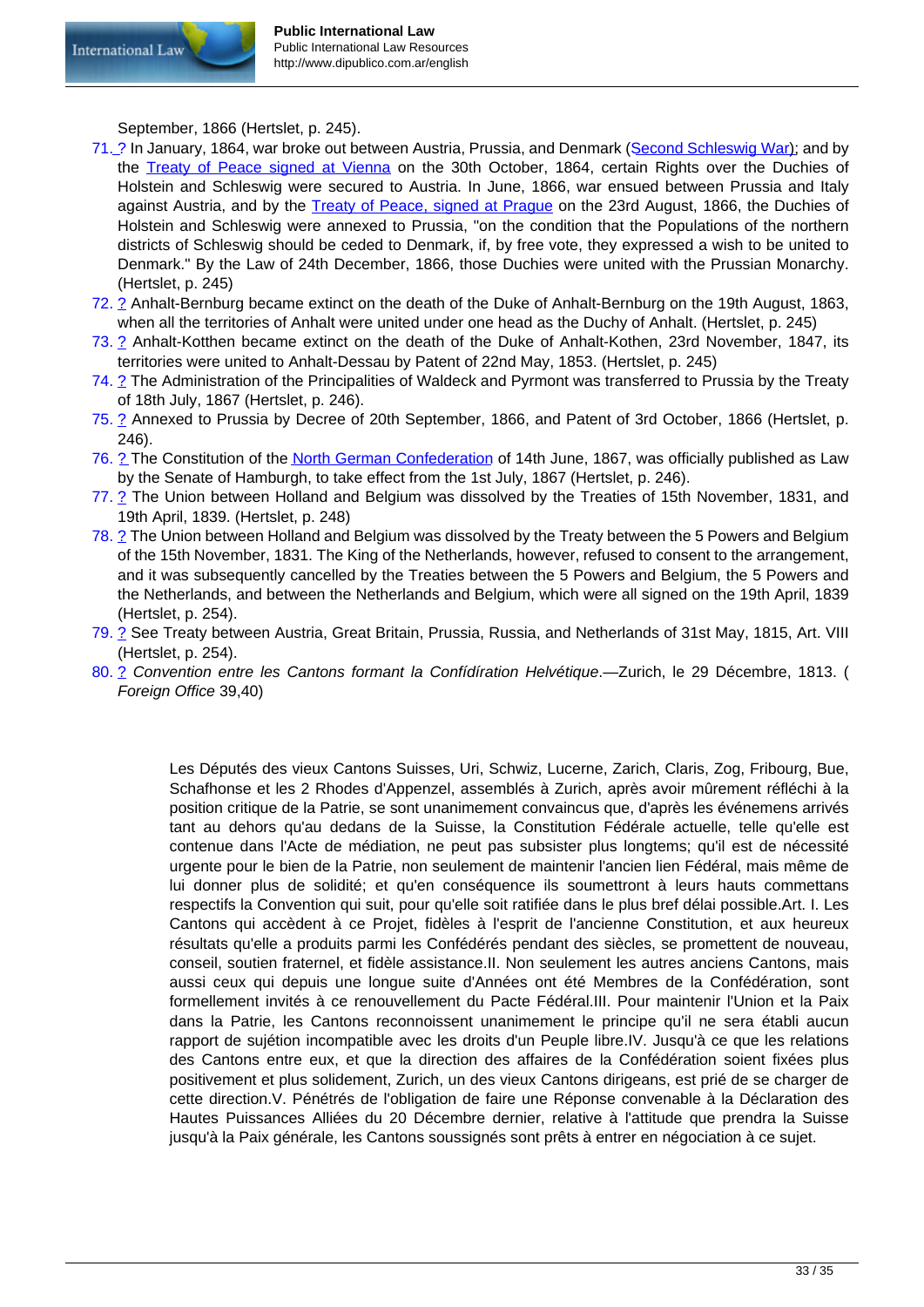

81. [?](http://en.wikisource.org/wiki/Final_Act_of_the_Congress_of_Vienna/General_Treaty#cite_ref-80) See Appenix IXa DECLARATION of the 8 Powers, on the Affairs of the Helvetic Confederacy. Signed at Vienna, 20th March, 1815.

| Zurich.   | Unterwald. | Basle.        | Argovia.    |
|-----------|------------|---------------|-------------|
| Berne.    | Glaris.    | Schaffhausen. | IThurɑovia. |
| Lucerne.  | Zug.       | Appenzell.    | Tessin.     |
| Uri.      | Fribura.   | St. Gall.     | Vaud.       |
| Schweitz. | Soleure    | Grisons.      |             |

(Hertslet. pp.65, 254)

- 82. [?](http://en.wikisource.org/wiki/Final_Act_of_the_Congress_of_Vienna/General_Treaty#cite_ref-81) See Convention between the Swiss Cantons of 29th December, 1813 (Hertslet, p. 254).
- 83. [?](http://en.wikisource.org/wiki/Final_Act_of_the_Congress_of_Vienna/General_Treaty#cite_ref-82) See Treaty between Great Britain, Austria, France, Prussia, Russia, and Switzerland, 26th May, 1857 (Hertslet, p. 254).
- 84. [?](http://en.wikisource.org/wiki/Final_Act_of_the_Congress_of_Vienna/General_Treaty#cite_ref-83) On the 8th December, 1862, a Treaty was concluded between France and Switzerland for an exchange of territory in the Vallee des Dappes. (Hertslet, p. 255).
- 85. [?](http://en.wikisource.org/wiki/Final_Act_of_the_Congress_of_Vienna/General_Treaty#cite_ref-84) See also [Art. XXIII](http://en.wikisource.org/wiki/Final_Act_of_the_Congress_of_Vienna/General_Treaty#ART.XXIII) (Hertslet, p. 255).
- 86. [?](http://en.wikisource.org/wiki/Final_Act_of_the_Congress_of_Vienna/General_Treaty#cite_ref-85) See also [Art. XCI](http://en.wikisource.org/wiki/Final_Act_of_the_Congress_of_Vienna/General_Treaty#ART.XCI) (Hertslet, p. 257).
- 87. [?](http://en.wikisource.org/wiki/Final_Act_of_the_Congress_of_Vienna/General_Treaty#cite_ref-86) See [Art. LXXIX](http://en.wikisource.org/wiki/Final_Act_of_the_Congress_of_Vienna/General_Treaty#ART.LXXIX). (Hertslet, p. 257).
- 88. [?](http://en.wikisource.org/wiki/Final_Act_of_the_Congress_of_Vienna/General_Treaty#cite_ref-87) See also Arts. [LXXXV](http://en.wikisource.org/wiki/Final_Act_of_the_Congress_of_Vienna/General_Treaty#ART.LXXXV) and [XCI](http://en.wikisource.org/wiki/Final_Act_of_the_Congress_of_Vienna/General_Treaty#ART.XCI) (Hertslet, p. 258).
- 89. [?](http://en.wikisource.org/wiki/Final_Act_of_the_Congress_of_Vienna/General_Treaty#cite_ref-88) See Annexes XI A. and XI B. (Foreign Office p. 44)
- 90. [?](http://en.wikisource.org/wiki/Final_Act_of_the_Congress_of_Vienna/General_Treaty#cite_ref-89) See Treaty between Austria and Sardinia of 6th August, 1849 (Hertslet, p. 260).
- 91. [?](http://en.wikisource.org/wiki/Final_Act_of_the_Congress_of_Vienna/General_Treaty#cite_ref-90) See. Appendix (Hertslet, p. 260).
- 92. [?](http://en.wikisource.org/wiki/Final_Act_of_the_Congress_of_Vienna/General_Treaty#cite_ref-91) See [Art. XIV](http://en.wikisource.org/wiki/Final_Act_of_the_Congress_of_Vienna/General_Treaty#ART.IV). Conditions, &c. (Hertslet, p. 261)
- 93. [?](http://en.wikisource.org/wiki/Final_Act_of_the_Congress_of_Vienna/General_Treaty#cite_ref-92) See Annex XIV (Foreign Office p. 45)
- 94. [?](http://en.wikisource.org/wiki/Final_Act_of_the_Congress_of_Vienna/General_Treaty#cite_ref-93) See Annex XIII (Foreign Office p. 45)
- 95. [?](http://en.wikisource.org/wiki/Final_Act_of_the_Congress_of_Vienna/General_Treaty#cite_ref-94) By the Treaty between France and Sardinia of 24th March, 1860, Savoy and Nice were united to France ; but by Art. II of that Treaty it was declared to be understood that the King of Sardinia could only transfer the neutralised parts of Savoy on the conditions upon which he himself possessed them, and that it belonged to the Emperor of the French to come to an understanding both with the Powers represented at the Congress of Vienna, and with the Swiss Confederation, respecting the necessary guarantees to be given in consequence of the stipulations of that Treaty. See also notes of 14th March, 1859, and 18th and 29th July, 1870. (Hertslet, p. 261)
- 96. [?](http://en.wikisource.org/wiki/Final_Act_of_the_Congress_of_Vienna/General_Treaty#cite_ref-95) Protocol of 4 Powers, 3rd November, 1815. (Hertslet, p. 262)
- 97. [?](http://en.wikisource.org/wiki/Final_Act_of_the_Congress_of_Vienna/General_Treaty#cite_ref-96) 17th October, 1797. (Martens, Recueil Vol. 7, [p. 208](http://books.google.co.uk/books?id=XjIUAAAAQAAJ&pg=PR3&as_brr=1#PPA208,M1) (Foreign Office p. 46))
- 98. [?](http://en.wikisource.org/wiki/Final_Act_of_the_Congress_of_Vienna/General_Treaty#cite_ref-97) 9th February, 1801 (Martens, Recueil Vol. 7, [p. 538](http://books.google.co.uk/books?id=XjIUAAAAQAAJ&pg=PR3&as_brr=1#PRA1-PA538,M1) (Foreign Office p. 46))
- 99. [?](http://en.wikisource.org/wiki/Final_Act_of_the_Congress_of_Vienna/General_Treaty#cite_ref-98) 26th December, 1805.(Martens, Supplement, Vol 4. [p. 212](http://books.google.co.uk/books?id=VugxAAAAIAAJ&pg=PT265&as_pt=ALLTYPES#PPA212,M1). (Foreign Office p. 46))
- 100. [?](http://en.wikisource.org/wiki/Final_Act_of_the_Congress_of_Vienna/General_Treaty#cite_ref-99) 10th October, 1807 (Martens, Supplement, Vol 4. [p. 468.](http://books.google.co.uk/books?id=VugxAAAAIAAJ&pg=PT265&as_pt=ALLTYPES#PPA468,M1) (Foreign Office p. 46))
- 101. [?](http://en.wikisource.org/wiki/Final_Act_of_the_Congress_of_Vienna/General_Treaty#cite_ref-100) 14th October, 1809.(Martens, Supplement, Vol 5. [p. 210.](http://books.google.co.uk/books?id=QbWXy72yTLkC&pg=PP7#PPA210,M1) (Foreign Office p. 46))
- 102. [?](http://en.wikisource.org/wiki/Final_Act_of_the_Congress_of_Vienna/General_Treaty#cite_ref-101) Treaty between Austria and Sardinia of 20th May, 1815 (Hertslet, p. 263).
- 103. [?](http://en.wikisource.org/wiki/Final_Act_of_the_Congress_of_Vienna/General_Treaty#cite_ref-102) See Treaties of 10th November, 1859, and 3rd October, 1866 (Hertslet, p. 263).
- 104. [?](http://en.wikisource.org/wiki/Final_Act_of_the_Congress_of_Vienna/General_Treaty#cite_ref-103) A Protocol was signed between Austria and Parma on the 25th April, 1820, defining this Boundary, which Protocol was converted into a Convention on the 25th May, 1821 (Hertslet, p. 263).
- 105. [?](http://en.wikisource.org/wiki/Final_Act_of_the_Congress_of_Vienna/General_Treaty#cite_ref-104) See Treaty between Austria, Modena, and Parma, of 3rd July, 1849 (Hertslet, p. 264).
- 106. [?](http://en.wikisource.org/wiki/Final_Act_of_the_Congress_of_Vienna/General_Treaty#cite_ref-105) See Treaty between Austria, Sardinia, Lucca, Modena, and Tuscany, of 28th November, 1844, by which certain exchanges of territory were made (Hertslet, p. 265).
- 107. [?](http://en.wikisource.org/wiki/Final_Act_of_the_Congress_of_Vienna/General_Treaty#cite_ref-106) Parma was united to the Kingdom of Sardinia by Decree dated 18th March, 1860. The reigning Duchess protested against this contemplated annexation on the 20th June, 1859 (Hertslet, p. 265).
- 108. [?](http://en.wikisource.org/wiki/Final_Act_of_the_Congress_of_Vienna/General_Treaty#cite_ref-107) See Treaty of 10th June, 1817 (Hertslet, p. 265).
- 109. [?](http://en.wikisource.org/wiki/Final_Act_of_the_Congress_of_Vienna/General_Treaty#cite_ref-108) Tuscany was united to the Kingdom of Sardinia by Decree dated 22nd March, 1860. The Grand Duke protested against this annexation on the 26th March, 1860. (Hertslet, p. 265).
- 110. [?](http://en.wikisource.org/wiki/Final_Act_of_the_Congress_of_Vienna/General_Treaty#cite_ref-109) Foreign Office p.48 quotes:

(Extrait.) Article! Préliminairet de Paix entre l'Empereur et le Roi de France.— Vienne, le 3 Octobre,